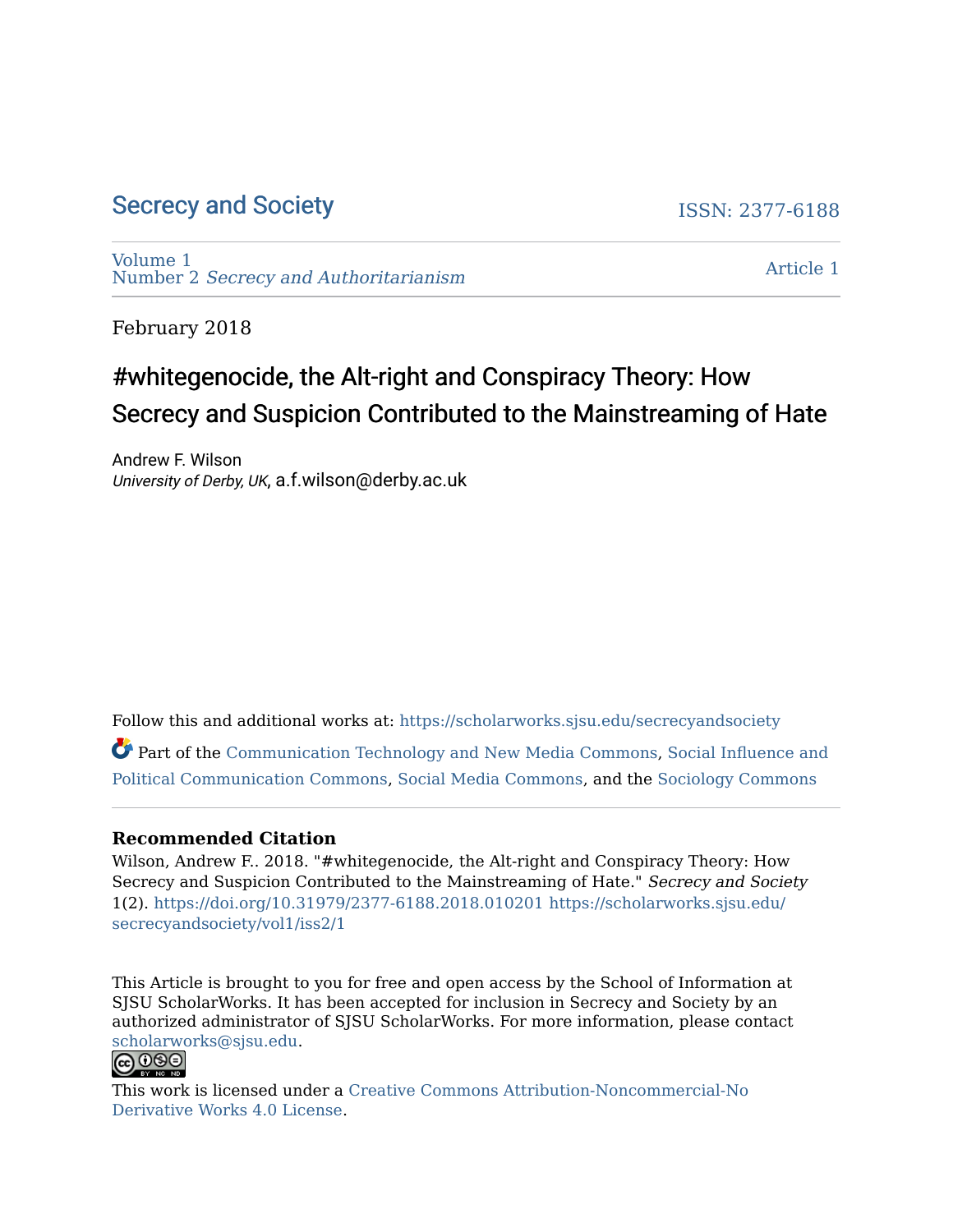# **#whitegenocide, the Alt-right and Conspiracy Theory: How Secrecy and Suspicion Contributed to the Mainstreaming of Hate**

#### **Abstract**

This article considers the relationship between "hashtag activism" as it is currently being used by the alt-right and the tendency to draw on conspiracy theory that Richard Hofstadter identified as being prevalent among what he termed "pseudo-conservatives" half a century earlier. Both the alt-right and Hofstadter's "pseudo-conservatives" can be characterised by a pronounced populist nationalism that understands its aims as protecting a particular way of life whilst drawing on an aggrieved sense of injustice at being conspired against by an unseen enemy. That this "enemy" is typically foreign in actuality or in spirit confirms the cultural dimension on which their politics is played out. It is argued here that this paranoid populist nationalism has been figuratively drawn upon in the rhetoric of Donald Trump and that this apparent openness to the "pseudo-conservative" discourse on nationalism has provided a bridging effect via which far right elements are seeking to normalize extremist viewpoints.

#### **Keywords**

alt-right, conspiracy theories, hashtag activism, pseudo-conservatives, Richard Hofstadter, secrecy, Donald J. Trump, Twitter, white nationalism

This article is available in Secrecy and Society: [https://scholarworks.sjsu.edu/secrecyandsociety/vol1/](https://scholarworks.sjsu.edu/secrecyandsociety/vol1/iss2/1) [iss2/1](https://scholarworks.sjsu.edu/secrecyandsociety/vol1/iss2/1)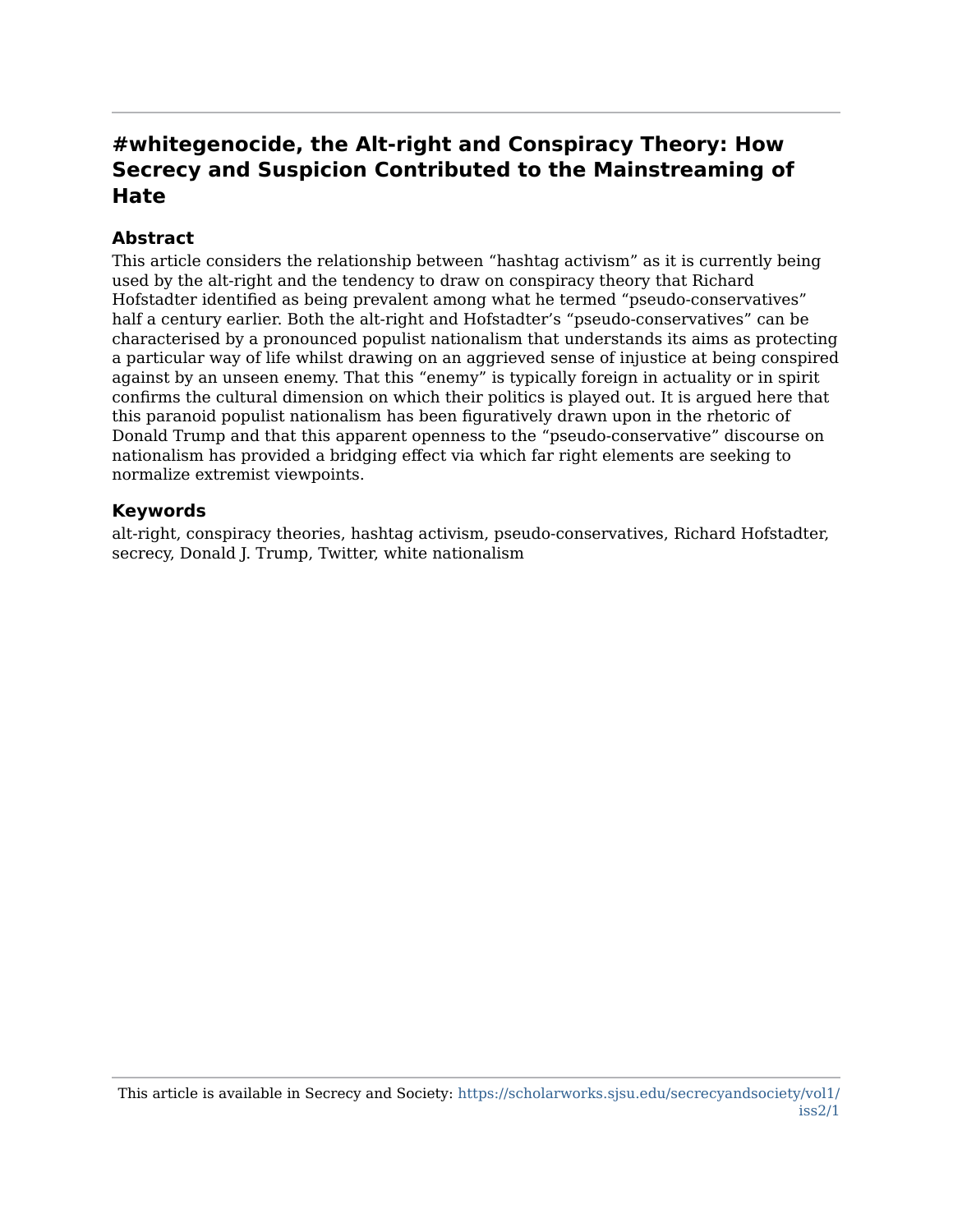## **#whitegenocide, the Alt-right and Conspiracy Theory: How Secrecy and Suspicion Contributed to the Mainstreaming of Hate**

Andrew Fergus Wilson

# **Abstract**

This article considers the relationship between "hashtag activism" as it is currently being used by the alt-right and the tendency to draw on conspiracy theory that Richard Hofstadter identified as being prevalent among what he termed "pseudo-conservatives" half a century earlier. Both the alt-right and Hofstadter's "pseudo-conservatives" can be characterized by a pronounced populist nationalism that understands its aims as protecting a particular way of life whilst drawing on an aggrieved sense of injustice at being conspired against by an unseen enemy. That this "enemy" is typically foreign in actuality or in spirit confirms the cultural dimension on which their politics is played out. It is argued here that this paranoid populist nationalism has been figuratively drawn upon in the rhetoric of Donald Trump and that this apparent openness to the "pseudo-conservative" discourse on nationalism has provided a bridging effect via which far right elements are seeking to normalize extremist viewpoints.

Keywords: alt-right, conspiracy theories, hashtag activism, pseudoconservatives, Richard Hofstadter, Donald J. Trump, Twitter, white nationalism

Kellyanne Conway's phrase "alternative facts" has already passed into

notoriety; the Counselor to the U.S. president used the phrase when

defending statements relating to the size of Donald Trump's inauguration

crowd made by former Press Secretary Sean Spicer (Blake 2017). Whilst the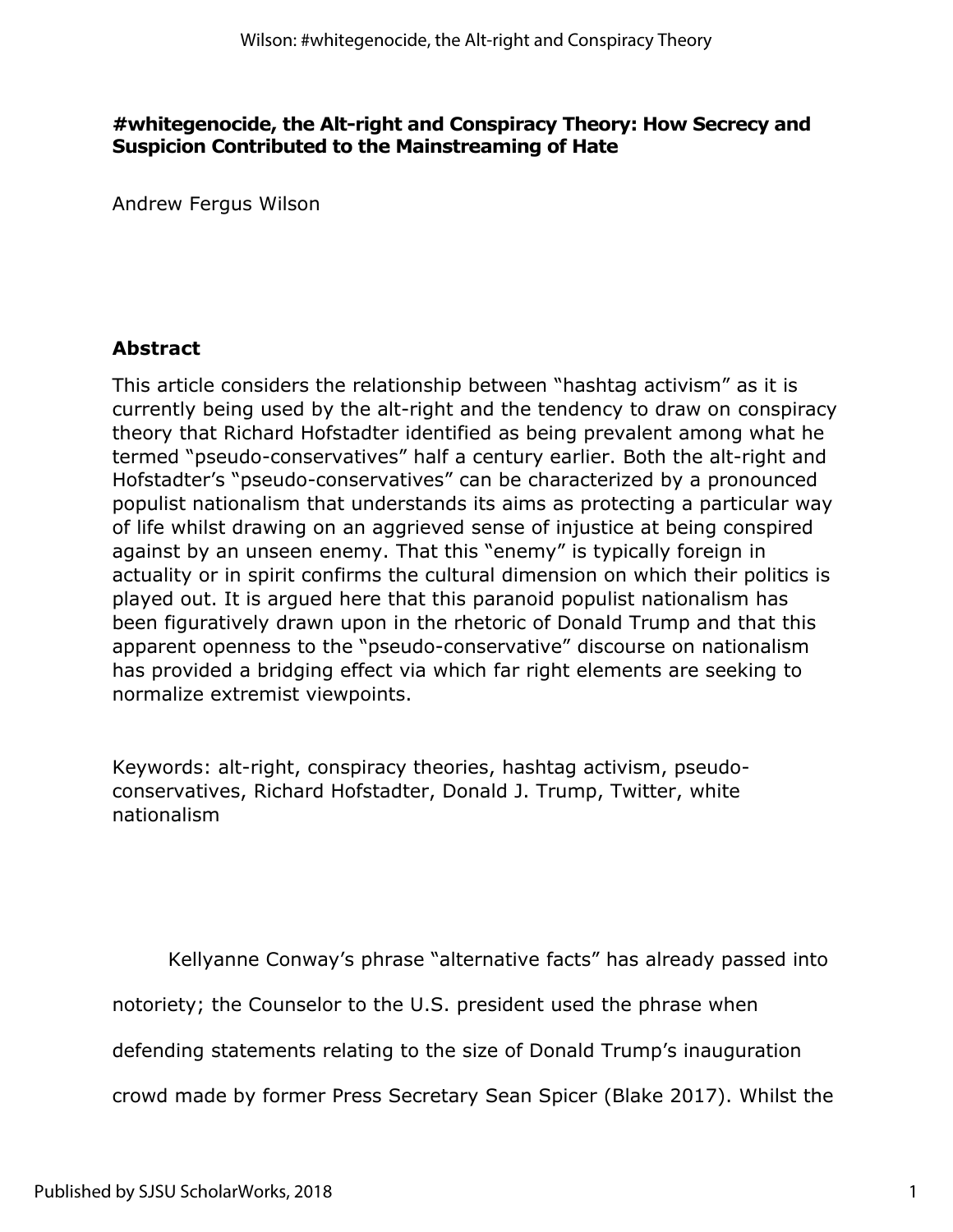phrase was largely ridiculed by the "mainstream media" (MSM), their scorn is unlikely to have had much impact on significant sections of Trump's support. Not only is the MSM trusted by less than a third of U.S. citizens (Swift 2016), but there has been a resurgence of the acceptability of conspiracy theory, or "the paranoid style" as it was described by Richard Hofstadter during the 1960s. In his essay published in *Harpers*, Hofstadter described the "dispossessed" feeling that characterized the right wing of American politics in 1964. Indicative of the current state of political discourse, half a century later Alex Jones, founder and frontman of the conspiracy clearing house *Infowars.com*, claimed that he was one of the first people that Donald Trump spoke to in his capacity as president (Haberman 2016). Trump has ridden a wave of populist dissent into the White House and has done so using rhetoric drawn from recent conspiracy theory. The conspiracy theories publicly embraced by Trump include the idea that climate change is "a Chinese hoax" (Trump 2012), that Barack Obama is not a U.S. citizen (Krieg 2016), Barack Obama as the founder of ISIS (Siddiqui 2016), vaccines cause autism (Trump 2014), and Muslims celebrated the 9/[1](#page-3-0)1 attacks *en masse* in New Jersey (Kessler 2016).<sup>1</sup> This latter convergence of conspiracy, ethnicity, and populist politics encapsulates the scope of this article. This article will also examine the shared conceptual spaces of populist politics, conspiracy theory and the role of the Internet in

<span id="page-3-0"></span><sup>1</sup> It is worth noting Pasek et al's (2016) study that connected belief in the "birther" conspiracy with anti-Black sentiment.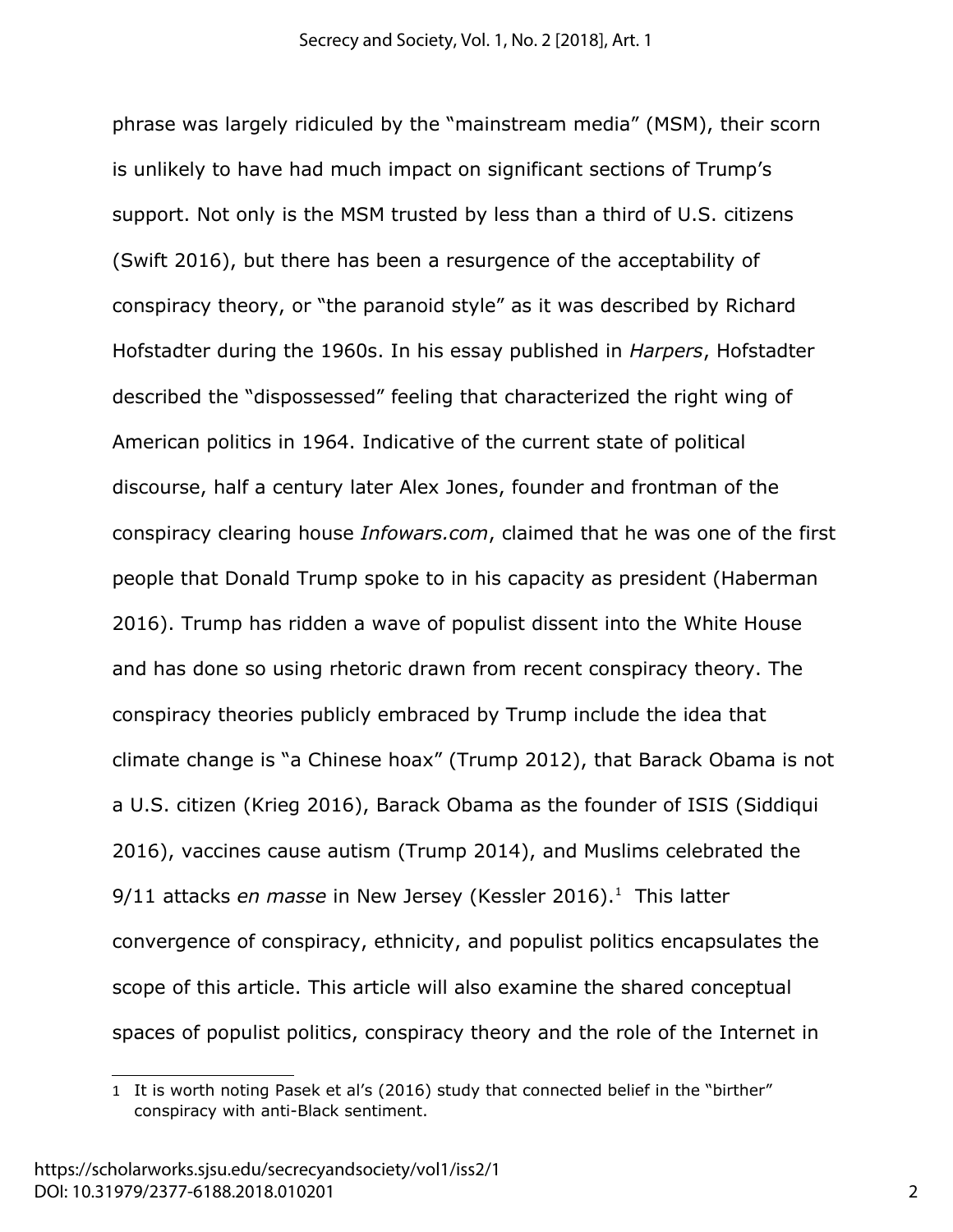facilitating the mainstreaming of the paranoid style. By looking at far right communications strategies within the conspiracy milieu, it will be shown that the presence of conspiracy theories in the public sphere has allowed white nationalist discourse to gain increased exposure. It should be noted that the primary concern here is to concentrate on the effect on public discourse of demonstrably untrue conspiracy theories. That these types of conspiracy theories currently proliferate and determine much of the discussion should not deflect from efforts to uncover the very real conspiracies that often accompany statecraft and political maneuvering; Russian interference in the 2016 U.S. presidential election is testament to that. Rather, the focus here is on those conspiracy theories that were formerly marginal and stigmatized due to their lack of verifiability.

#### **Theories of Conspiracy Theories**

Conspiracy theory thrives in an environment of secrecy and necessarily so. Without the possibility of there being a mechanism by which any plot might be hidden there would be no opportunity to postulate the kind of hidden malevolent plots that fuel conspiracy theories. So, secrecy and conspiracy theories are not unrelated phenomena. Certainly, this is not the only causal factor in the production of conspiracy theory but, in general terms, a poverty of information can be understood to be productive of a tendency to "fill in the gaps" in a simplistic and reductive manner. This is, in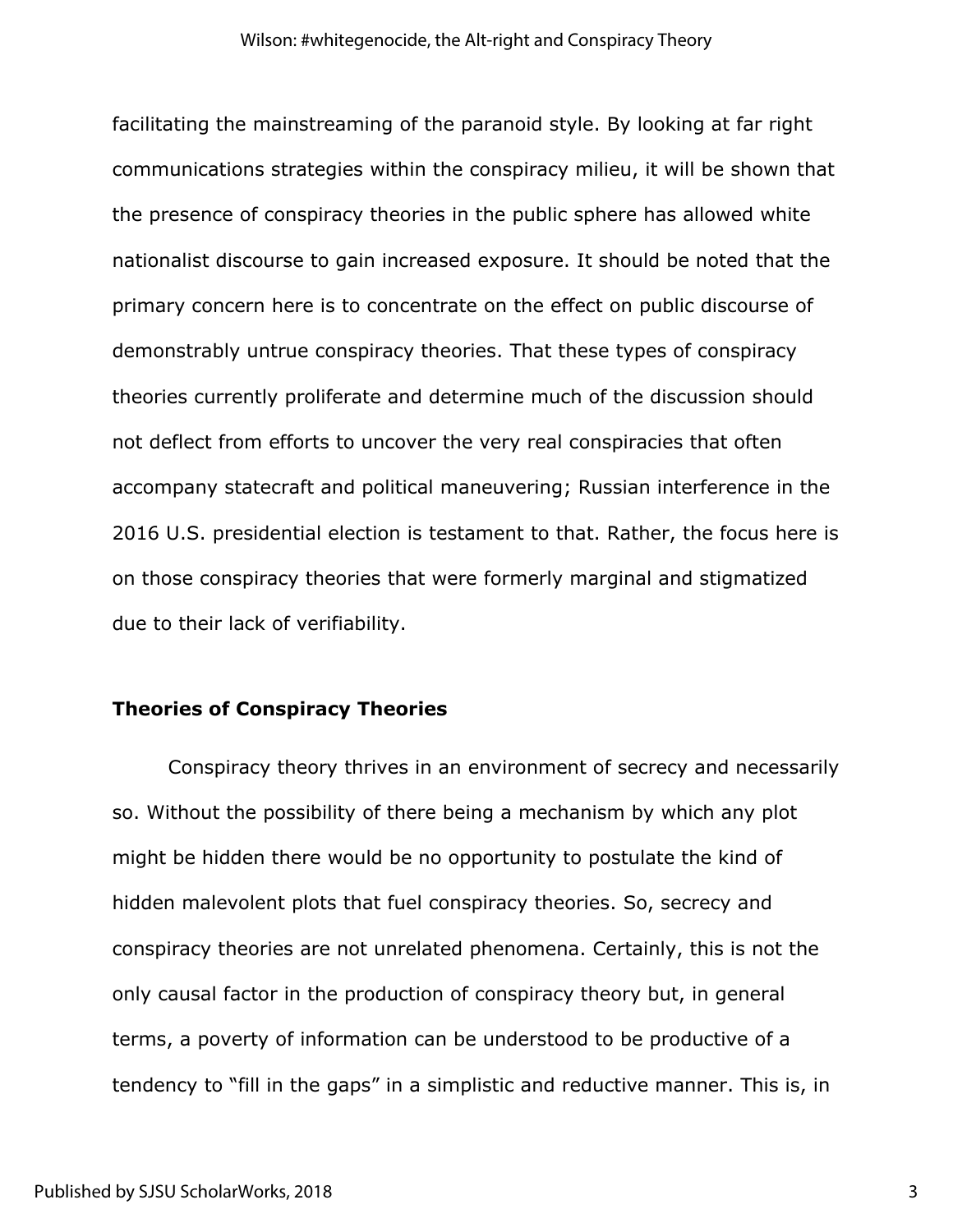essence, the motive behind Fredric Jameson's (1988, 356) well-known description of conspiracy theory as "the poor person's cognitive mapping in the postmodern age; it is a degraded figure of the total logic of late capital." In Jameson's reading, class-based barriers to opportunity for knowledge acquisition and the development of critical reason are the limiting factors that reproduce information poverty. More typically, the extension of state mechanisms for the production, classification, and suppression of information are understood to be the primary factors in the development of the current conspiracy milieu. Whilst this atmosphere of secrecy contributes to a conspiracist tendency, as will be seen, status insecurity, fragile economic wellbeing, and global economic developments also contribute.

Secrecy does not automatically produce conspiracy theories, or, indeed, entail actual conspiracies. Daniel Hellinger (2003) quite rightly describes a number of scenarios in which the use of secrecy by the state or special interest groups may be required operationally, to facilitate frank discussion, or to protect national interests. All of these may be pursued legitimately in secret. However, they become conspiratorial when they operate outside of agreed frameworks or subvert the democratic process (Hellinger 2003). It should be noted here that conspiracy theorists can perform a valuable role; their investigative skepticism offers a vital challenge to the concealment or reduced circulation of information whilst also challenging the assumptions that contribute to the definition of "the national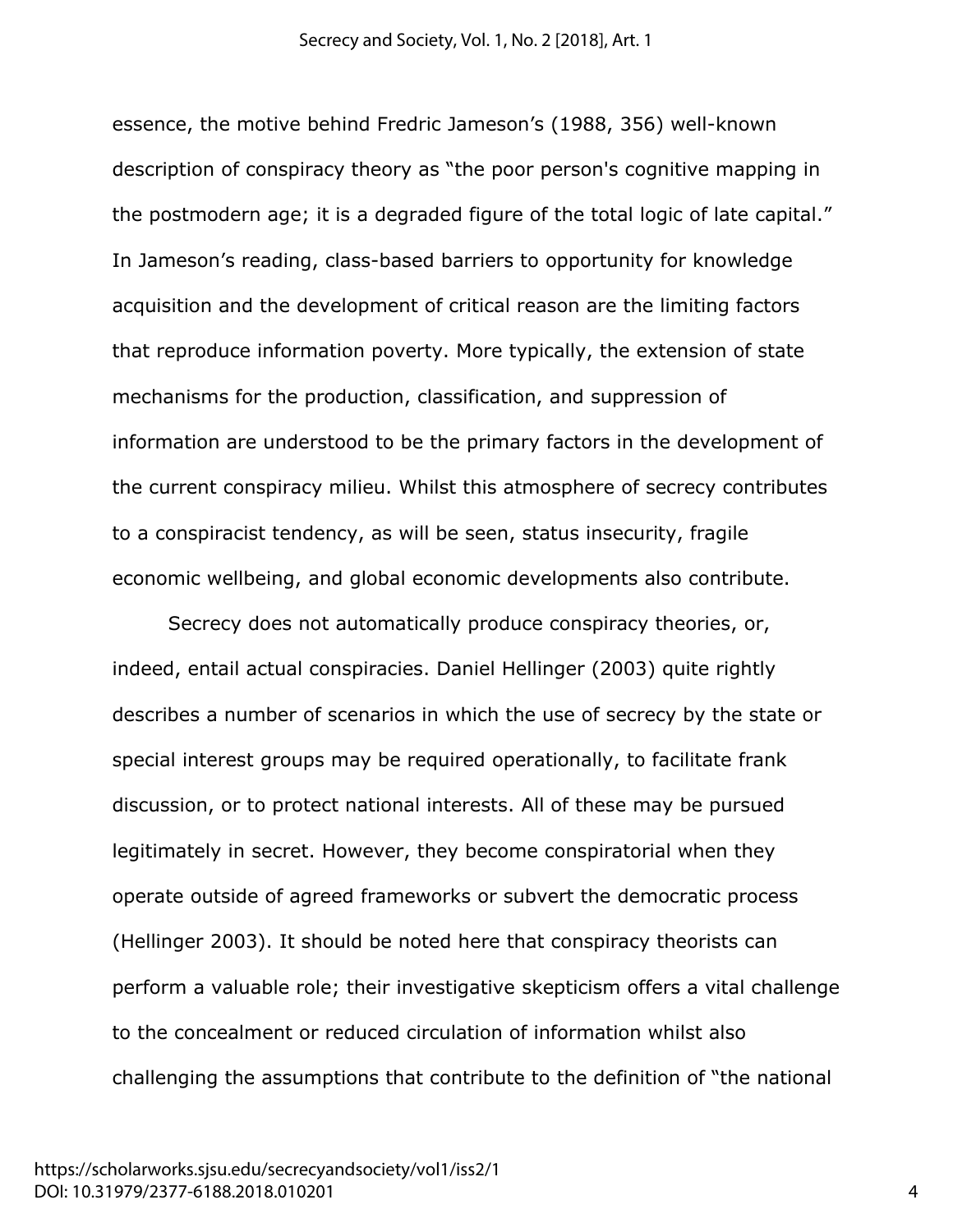interest." As such, they can provide a means for redressing the asymmetrical balance of power that state secrecy contributes to (Maret 2016). Conspiracies do happen and are facilitated by an opaqueness in corporate and state business. It is easy enough to identify any number and discussion of conspiracies in the field of U.S. politics would only be controversial in selecting a single example over other possibilities: the Tuskegee syphilis experiment, Project MKULTRA, the assassination of JFK, Watergate, or the Iran–Contra affair might all merit consideration and bring to light distinct forms of information control. In an environment in which secrecy abounds, and in which conspiracies are shown to occur after the fact, it should be unsurprising that the public is ready to speculate about current conspiracies. However as Fenster (2008) points out, the proliferation of conspiracy theories and the staggering diversity and likelihood of their claims makes it difficult to assess the veracity of conspiracy claims. This, in turn, allows conspiracy theory to serve multiple political ends as a result of this indeterminacy: the hidden enemy is always secretly at work to undermine and destroy "our" way of life and that "we" must stand together to oppose "them." Oliver and Wood's (2014, 964) study of conspiracy theory belief found that within the U.S. adult population:

Not only does half of the American population agree with at least one conspiracy from a short list of conspiracy theories offered, but also large portions of the population exhibit a strong dispositional inclination toward believing that unseen, intentional forces exist and that history is driven by a Manichean struggle between good and evil.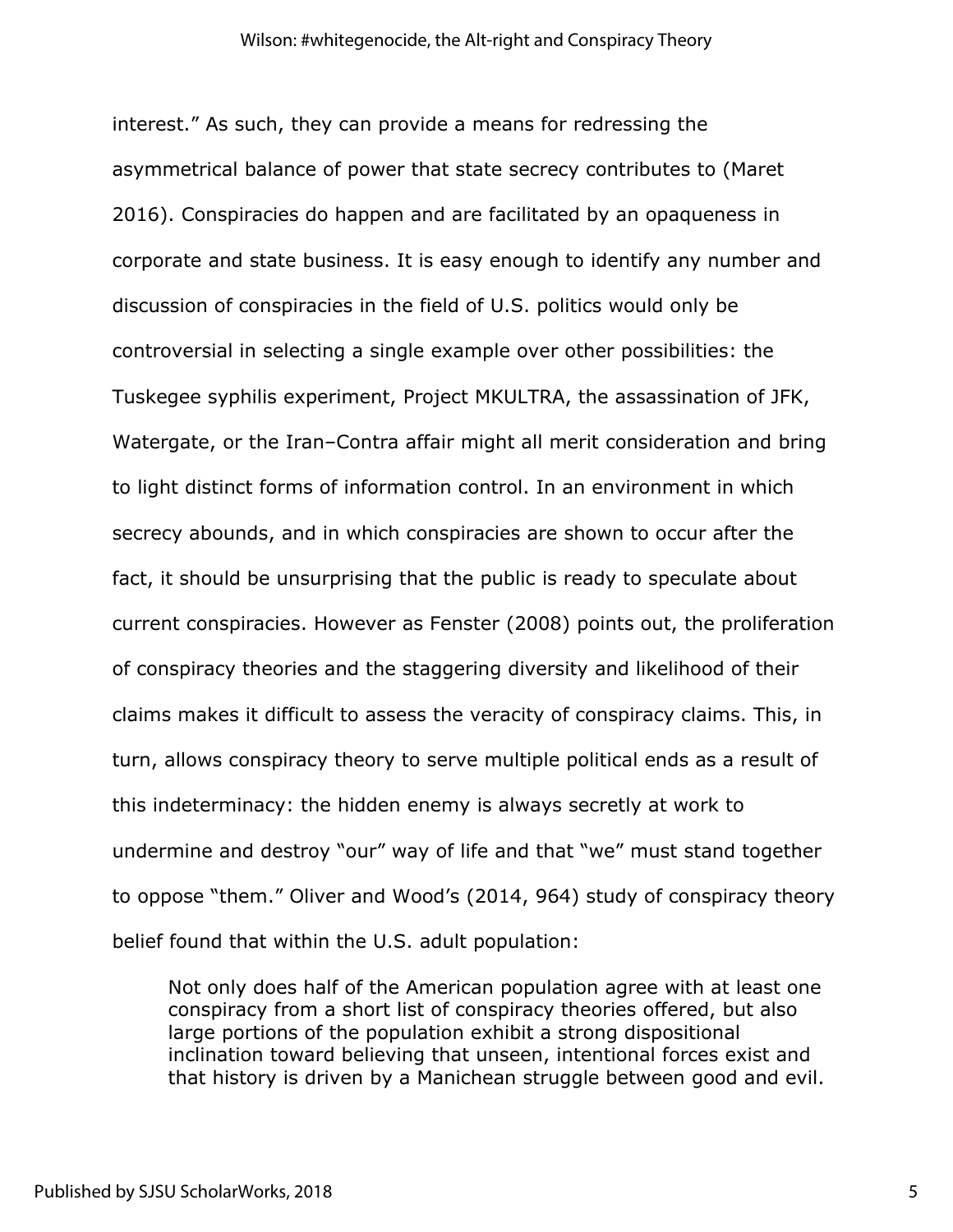The readiness to believe in a hidden, Manichean battle as a hidden hand in the passage of history indicates a susceptibility to the kind of manipulation via conspiracy narratives outlined by Fenster. Nonetheless, Fenster (2008) situates conspiracy theory as a response to the development of a monopoly on information and the production of "truth"; he is, ultimately, a celebrant of the kind of agency that the production of conspiracy theory offers. In this analysis, it is a way out of Jameson's information poverty motivated by a suspicion of the secret state. Fenster (2008, 278 ) concludes his book with a narrative voice that is an unclear convergence of his own and the narrator of the 9/11 "truther" documentary *Loose Change*, a move he suggests is empowering to viewers bereft of their own, clear voices, which

gives the viewer meaning and agency, and offers a sense of adventure and fun as she attacks the stodgy, conspiratorial state with the latest information technology and Web portals. And the *conspiracy community* is the collective response that can rally the people and restore the nation. The truth movement, composed of great scholars and regular kids with laptops, can overcome.

Fenster captures the seductive power of contemporary conspiracy theory, leaving open the possibility of a politically mobilized community of "web researchers" enriching their cognitive maps and breaking down barriers to "true" knowledge. As if in recognition of the lack of criticality, this ending suggests an afterword that recognizes the limited opportunity for conspiracy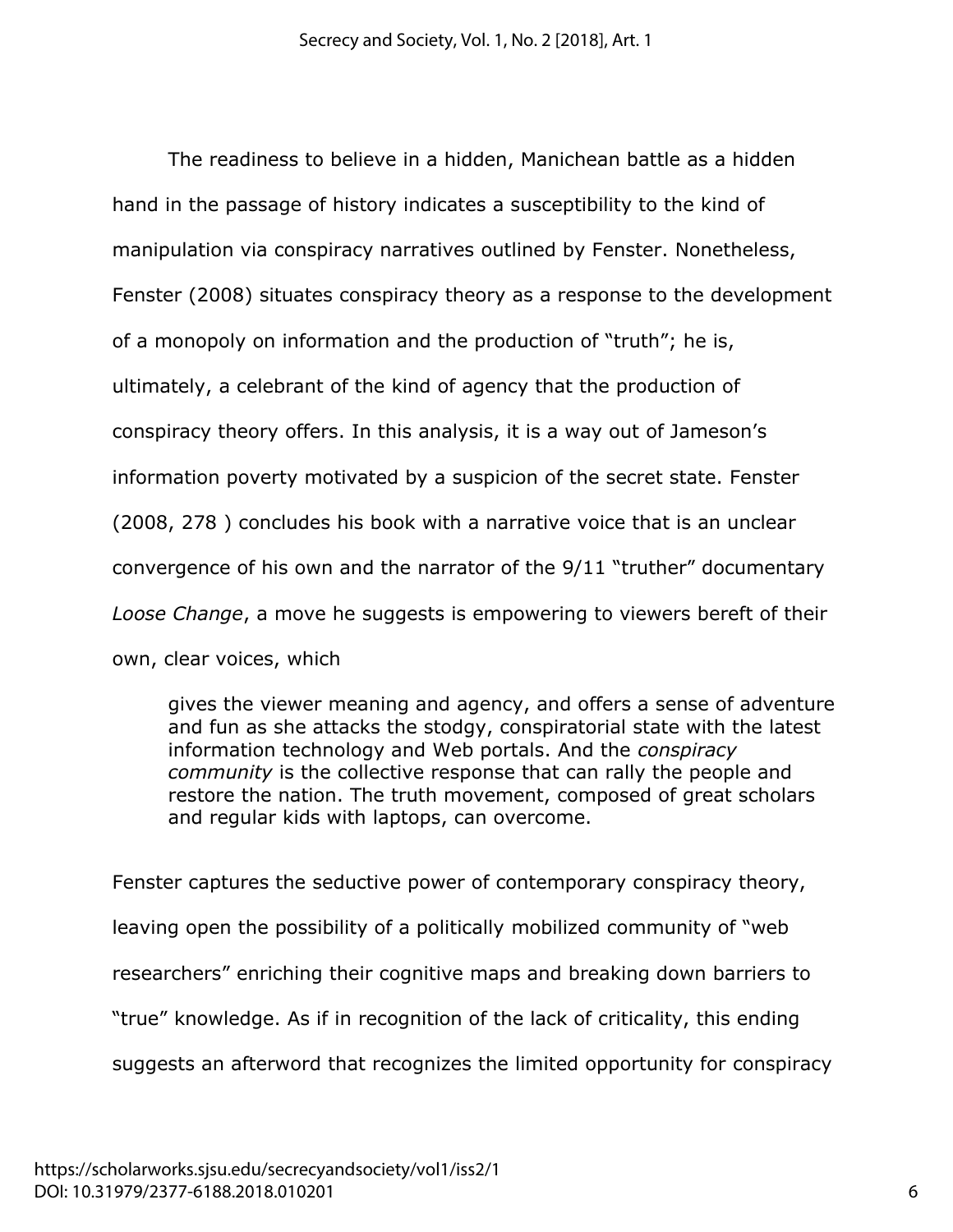theory to grow into a structured and productive politics that can, "organize and respect people in the complex, diverse world that it simplifies" (Fenster 2008, 289).

Fenster makes an attempt to understand conspiracy theory as a search for agency in an information economy in which access to knowledge production is ostensibly limited, but can be extended and challenged by the communicative strategies of the Internet. Fenster's work, in its first edition (1999), was an important intervention that captured a moment characterized by an organic upswell of political awareness. Here Barkun (2003) offers a useful summary of the value of the Internet to the conspiracy theorist. Barkun highlights the value of an open medium of communication that is free from gatekeepers to conspiracy theorists. Unlike the MSM's capacity to regulate and assess the quality of knowledge production, the Internet offers conspiracy theorists the opportunity to circulate their ideas freely without fear of their theories being dismissed as spurious, "stigmatized knowledge subcultures are at a distinct disadvantage as far as mass media are concerned […] Consequently, those whose worldview is built around conspiracy ideas find in the Internet virtual communities of the like-minded" (Barkun 2003, 13). Nonetheless, that does not diminish widespread tastes for MSM treatments of conspiracy theory and within the cultural sphere the entertainment industry has exploited a generalized atmosphere of suspicion and mistrust. The most significant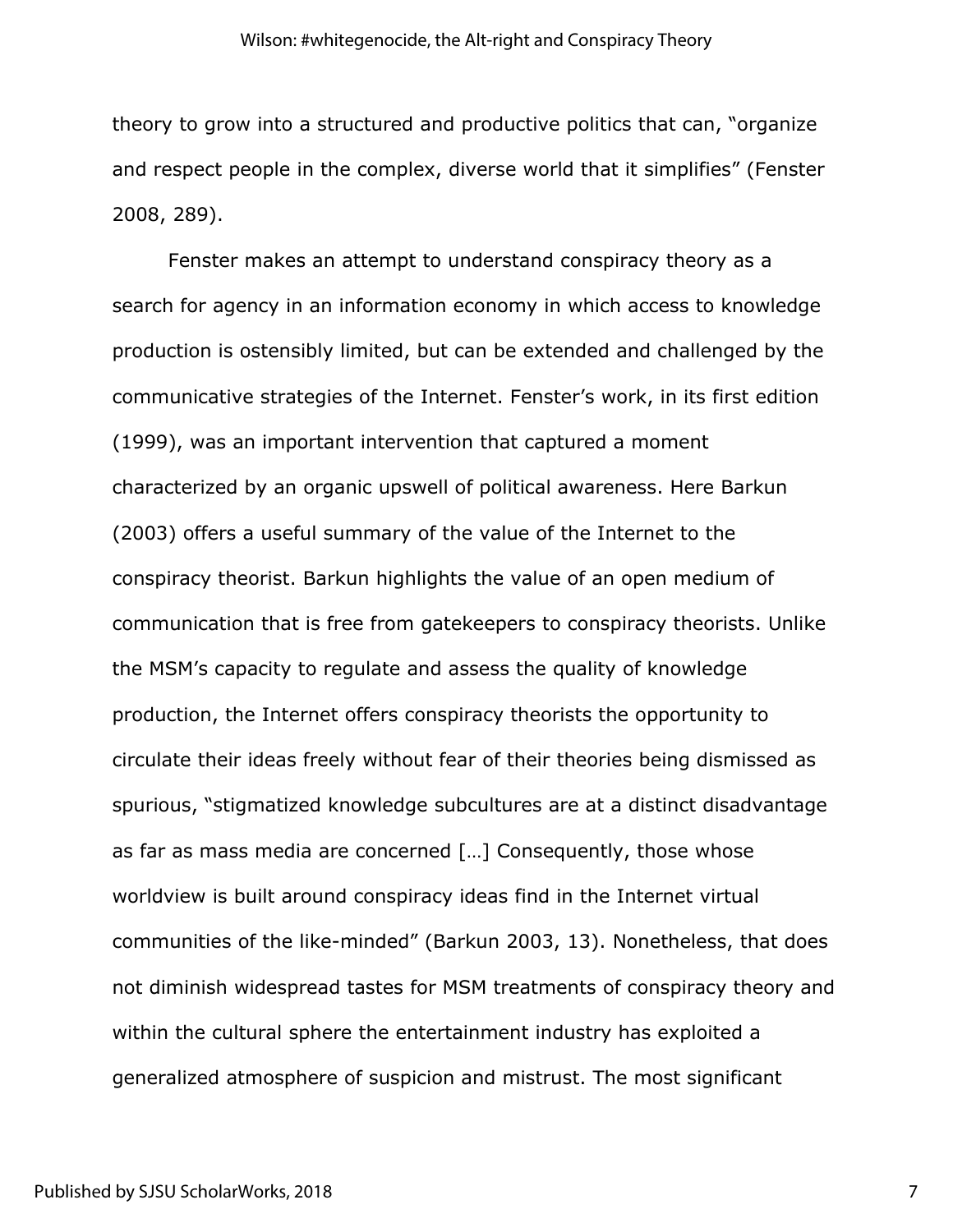recent works on conspiracy theory bear witness to this and Knight (2000), Goldberg (2001), Barkun (2003), and Fenster (2008) all point to the influence of the television series *The X-Files* (1993-) in expanding public knowledge of conspiracy theory whilst drawing its popularity from an environment of distrust. The stuff of *The X-Files* is standard conspiracy fare. It depicts a complex and hidden world in which a shadow government operated behind the scenes and conspired against its citizens and, in its most dramatic sweep, humanity as a whole. The program's slogan "The Truth is Out There" featured in the title sequence, epitomizes the troubled relationship with "the truth" that is currently experienced by the subject in late modernity. The truth is "out there" in the sense that it is always somewhere else, hidden in the general welter of the information, concealed behind disinformation or hidden, restricted from the public. $2$  For Goldberg (2001, 256), this outlook typifies a historical moment in which an actively maintained veil of secrecy separates state and citizenry. He describes "a cult of secrecy [that] has dominated the bureaucracy in Washington and distanced federal authorities from those beyond the beltway," and that this commitment to secrecy-in-the-name-of-security has proliferated and accelerated in the post-WWII period so that its maintenance has now become more "reflex" than "necessity" (Goldberg 2001, 256). Moreover, this culture of secrecy has proven fertile ground for the genesis and growth of conspiracy theory. In Goldberg's (2001, 257) words,

<span id="page-9-0"></span>2 One *X-Files* episode was tellingly titled "All Lies Lead to the Truth."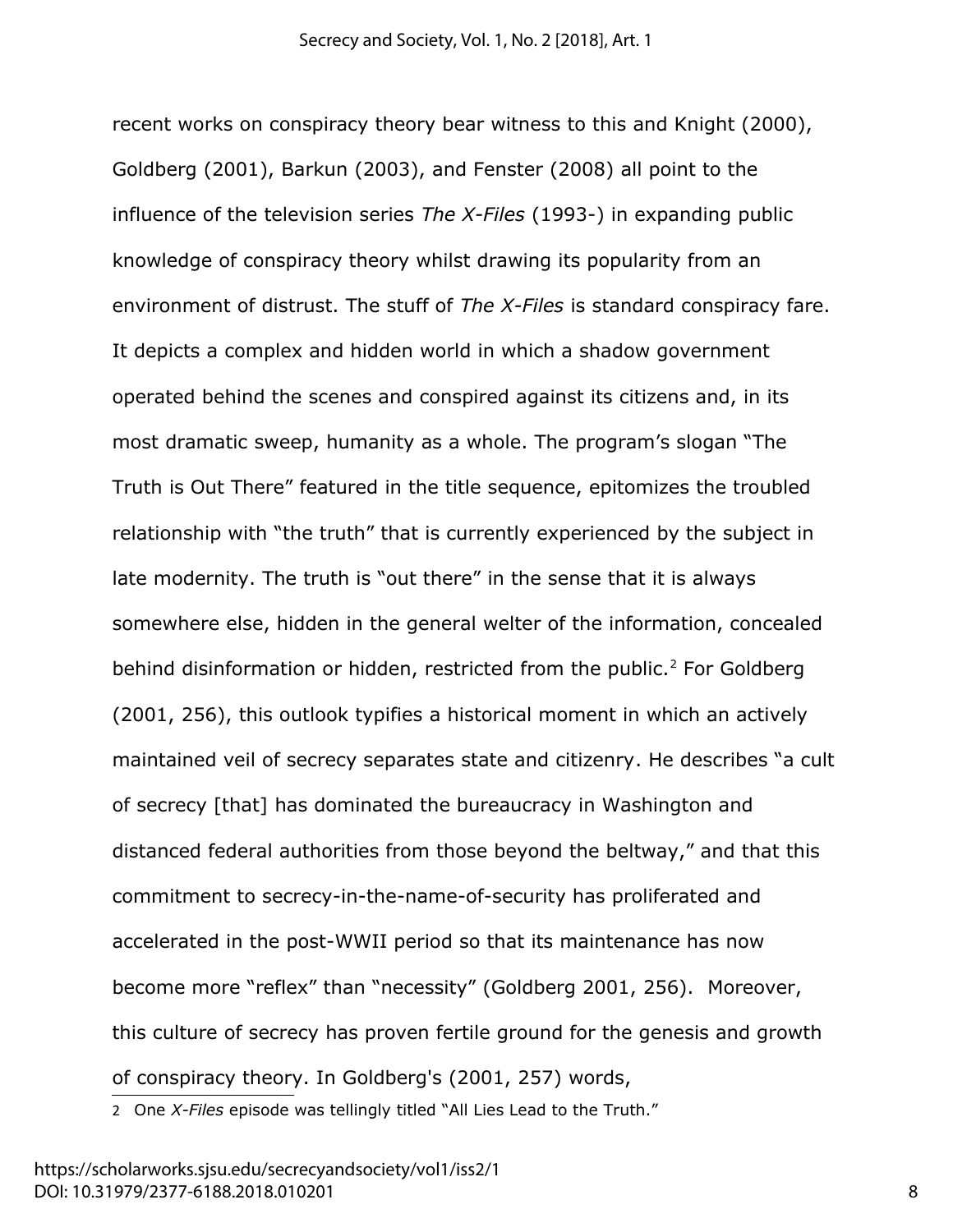Concealed information denied accountability and enabled the arrogant both to ignore public opinion and to manipulate it. Behind this veil, laws were broken and democratic values subverted […] Even without the taint of malevolence, suppression of information aroused concern [...] Drawing sustenance from America's resilient fear of centralized authority, perceptions of sinister design became truth.

This phenomenological correspondence between conspiracy and innuendo is key here, especially where it is coupled with a population increasingly disconnected from a central authority and experiencing perceptions of social and economic disempowerment. Knight (2000) also depicts a labyrinthine architecture of secrecy characterizing the American state as it developed during the Cold War. He describes a "sprawling intelligence community" comprised of "the CIA, the National Security Council, the Defence Intelligence Agency, the National Security Agency, Army Intelligence, Navy Intelligence, Air Force Intelligence, the State Department's Bureau of Intelligence and Research, the Atomic Energy Commission and the FBI" (Knight 2000, 28). Knight's (2000, 29) reading of this proliferation of the secrecy-oriented state is similar to Goldberg's and he finds that this "official obsession with secrecy, in effect, helped fuel the popular fixation on conspiratorial secrets at the heart of government." Knight's analysis suggests that contemporary America is experiencing a "culture of conspiracy" in which the widespread intelligence community is generative of a dispersed and generalized fascination with secrecy and occulted machinations. As will be noted below, it is from this position that he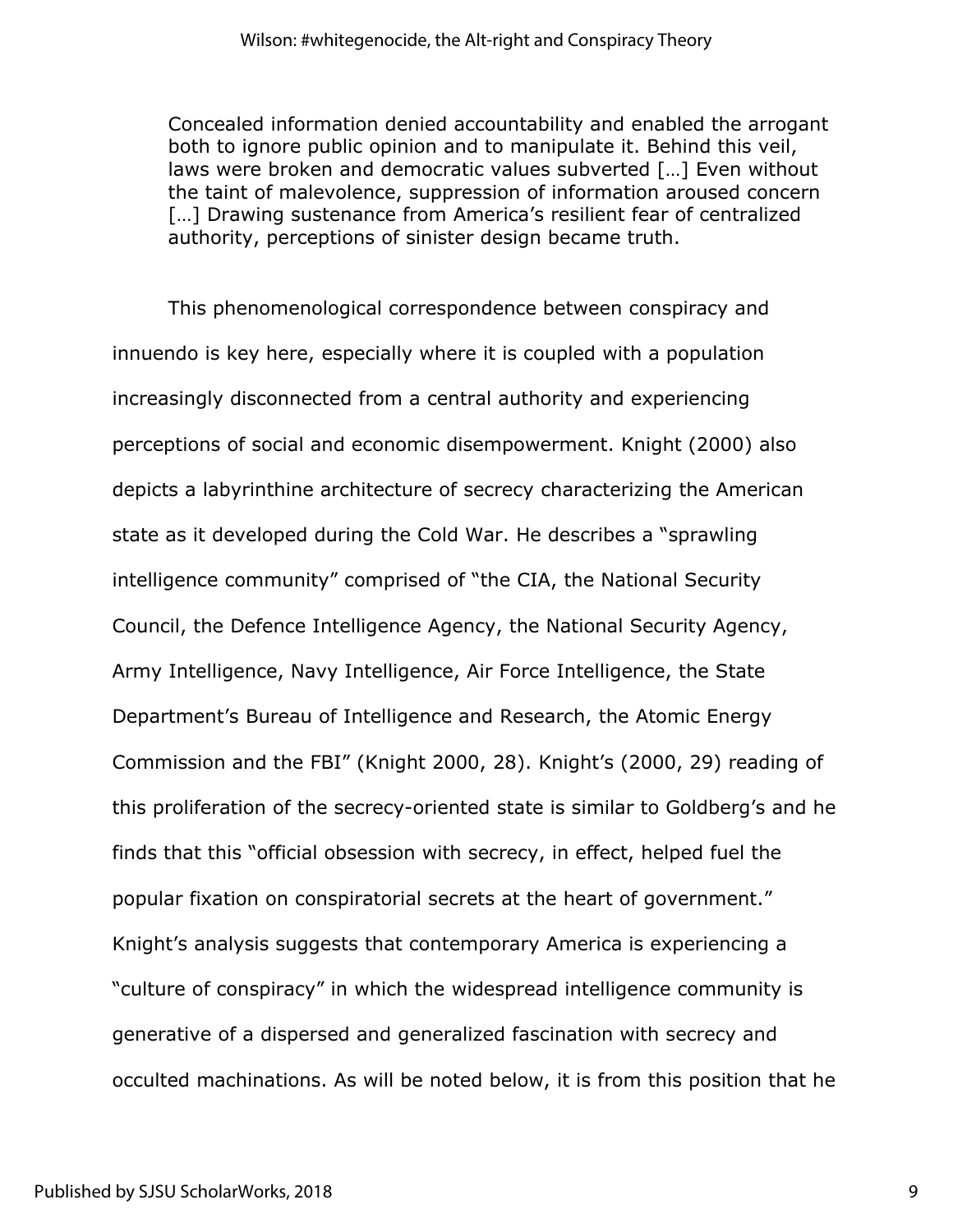dismisses Hofstadter's narrow focus on conspiracy as being the purview of extremists. Knight is right to draw attention to the extent that this culture of conspiracy can be the groundswell from which a healthy critical mindedness emerges. However, it should also be acknowledged that there is an increased acceptance of a politics that was once considered to be extreme but which, concurrently with conspiracy theory, is becoming increasingly mainstream. As this article suggests, this concurrence is beyond coincidence; it is a consequence of the extent to which far right usage of conspiracy theory has become so thoroughly interwoven in the conspiracy milieu as to ensure that an articulation of current conspiracy theories is to evoke political positions on the extreme right, wittingly or not.

#### **Conspiracy Theories and the Radical Right**

The coincidence of belief in conspiracy theory and extremist politics is widely noted in the literature (e.g., Dobratz & Shanks-Meile 2000, Gardell 2002, Goodrick-Clarke 2003, Durham 2007). Both tend to share an apocalyptic structure in which communal ontologies are threatened by external forces; typically, in both instances, these forces are hidden and their threat to the extremist/conspiracy theorist's community is realized through secondary agents and secret plots. Richard Hofstadter's scenesetting and frequently maligned essay "The Paranoid Style in American Politics" paints a picture of the conspiracy theorist's self-appointed role as a protector of *a* world threatened by the machinations of hidden conspirators.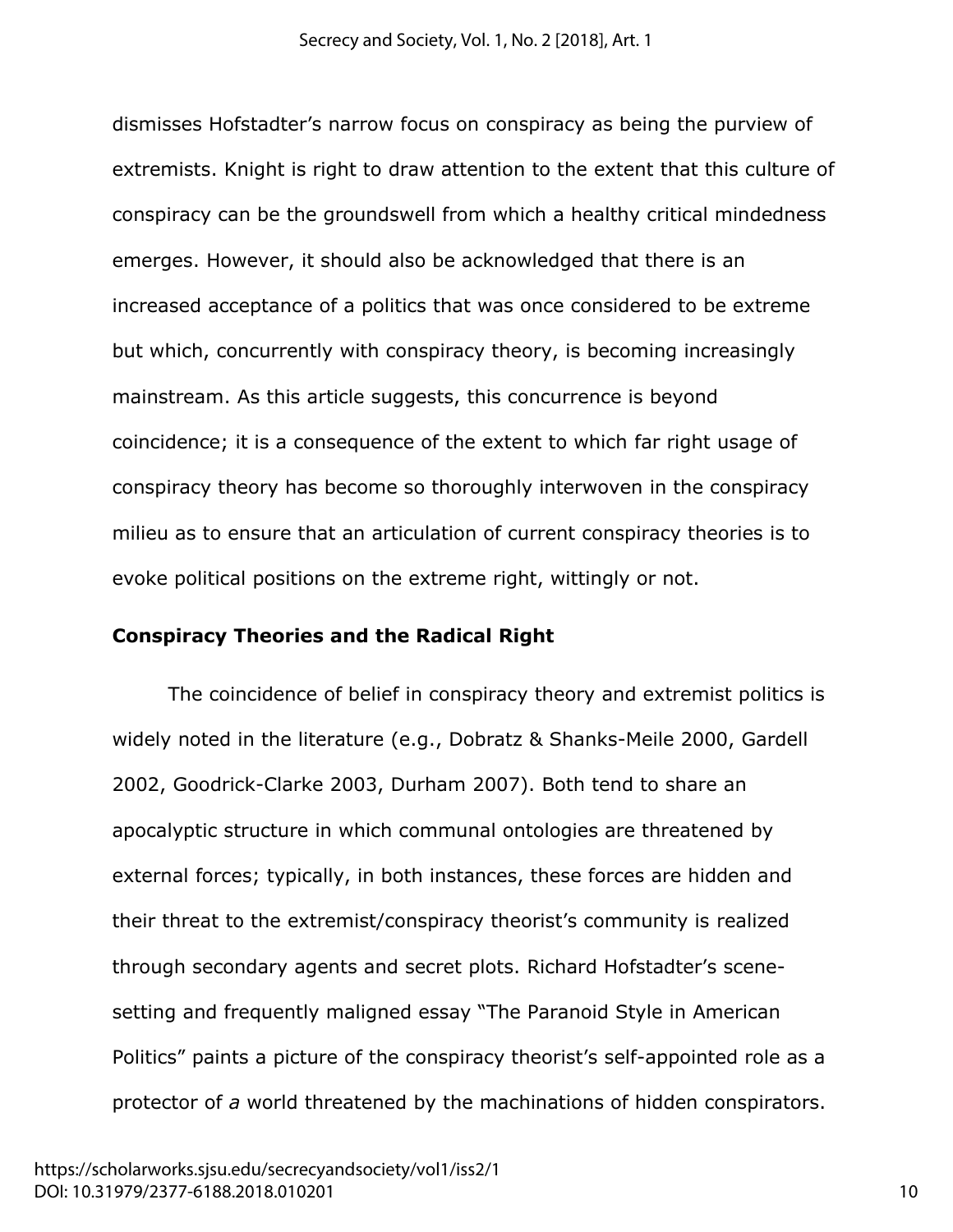Whilst there are conspiracy theories that can be seen to be written from a left-wing perspective, it is the political right wing that has come to be more readily associated with the production and belief in conspiracy theories. This is not surprising. The political right are, generally speaking, socially and culturally conservative with an ongoing association with "traditional values" so the belief of a secret adversary – be it Satan, communism, the Illuminati, the New World Order or whomever – that is plotting to radically transform society's values is a clear threat to a conservative mindset. Here, then, conspiracy is understood as Barkun's recursive "super conspiracy" implemented to bring about an apocalyptic endtime. This paper contends that the political extremity of white nationalism seeks to play on the fear of an adversarial "hidden hand" in order to provide a platform from which to normalize their politics of hate. In this, Richard Hofstadter's work is of continuing value in the analysis of far right discourse and provides an explanatory model for understanding the political right in the U.S. This will be done in the context of the use of the Twitter hashtag "#whitegenocide."

In 2011, Gary Kamiya wrote a piece titled, "The Infantile Style in American Politics" for *Salon.* In it, Kamiya argued that Hofstadter's essays "The Pseudo-Conservative Revolt – 1955" and "Pseudo-Conservatism Revisited – 1965" provided a way of understanding the Tea Party movement within the Republican party. A year earlier the left-leaning conservative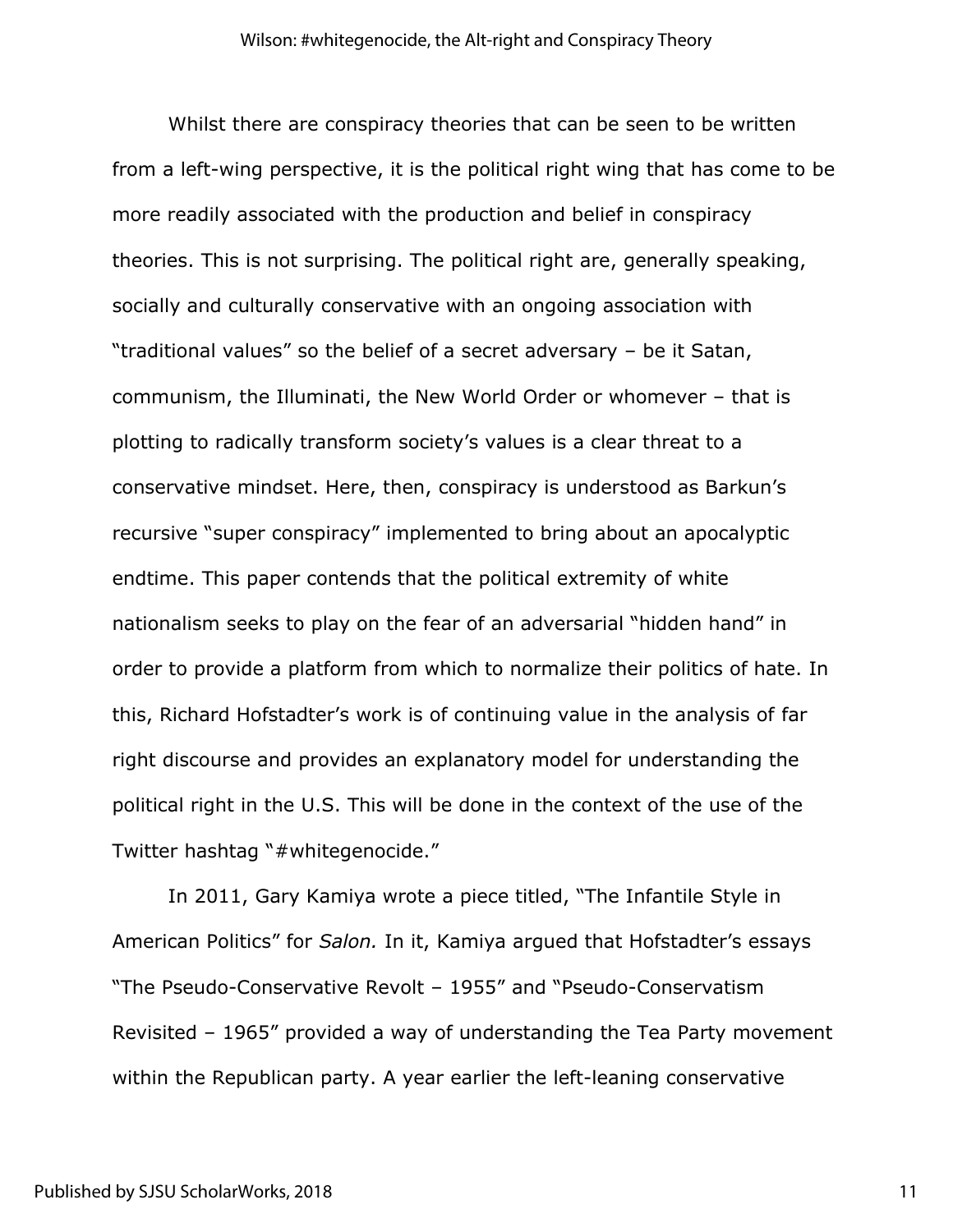blogger Andrew Sullivan (2010) wrote a similar but shorter piece titled "Trying To Understand The Tea Party II" for his blog. Both writers drew on Hofstadter's distinction between "pseudo-conservatives" and "genuine conservatives" and this distinction will be useful to the current examination of the right-wing populism evident in Donald Trump's recent election and the emergence of the so-called alt-right.

Not without controversy, Hofstadter's two essays concerning the "pseudo-conservative" political tendency in the U.S. give an account of the nationalism and prejudice present within U.S. populism from the late Nineteenth Century onwards. Foreshadowing current populist formations, he identified a conspiratorial outlook within these populist movements. The origin of the conspiracy was, typically, European bankers and, on occasion, Jewish bankers working with foreign powers or for themselves. Hofstadter identified jingoistic and anti-Semitic tendencies in the populist US People's Party of the 1890s. His portrayal of them is complex but he was generally well-disposed toward them, seeing them as "mild radicals" who targeted the monied elites of their day. Although there was contestation over the extent to which status anxiety was a motivating factor for the Populists (Collins 1989), in Hofstadter's analysis the primary motivation was economic anxiety with status anxiety a secondary factor as is made clear in the correspondence cited by Collins. Nonetheless, status anxiety *is* acknowledged as being a contributory factor and Hofstadter expands upon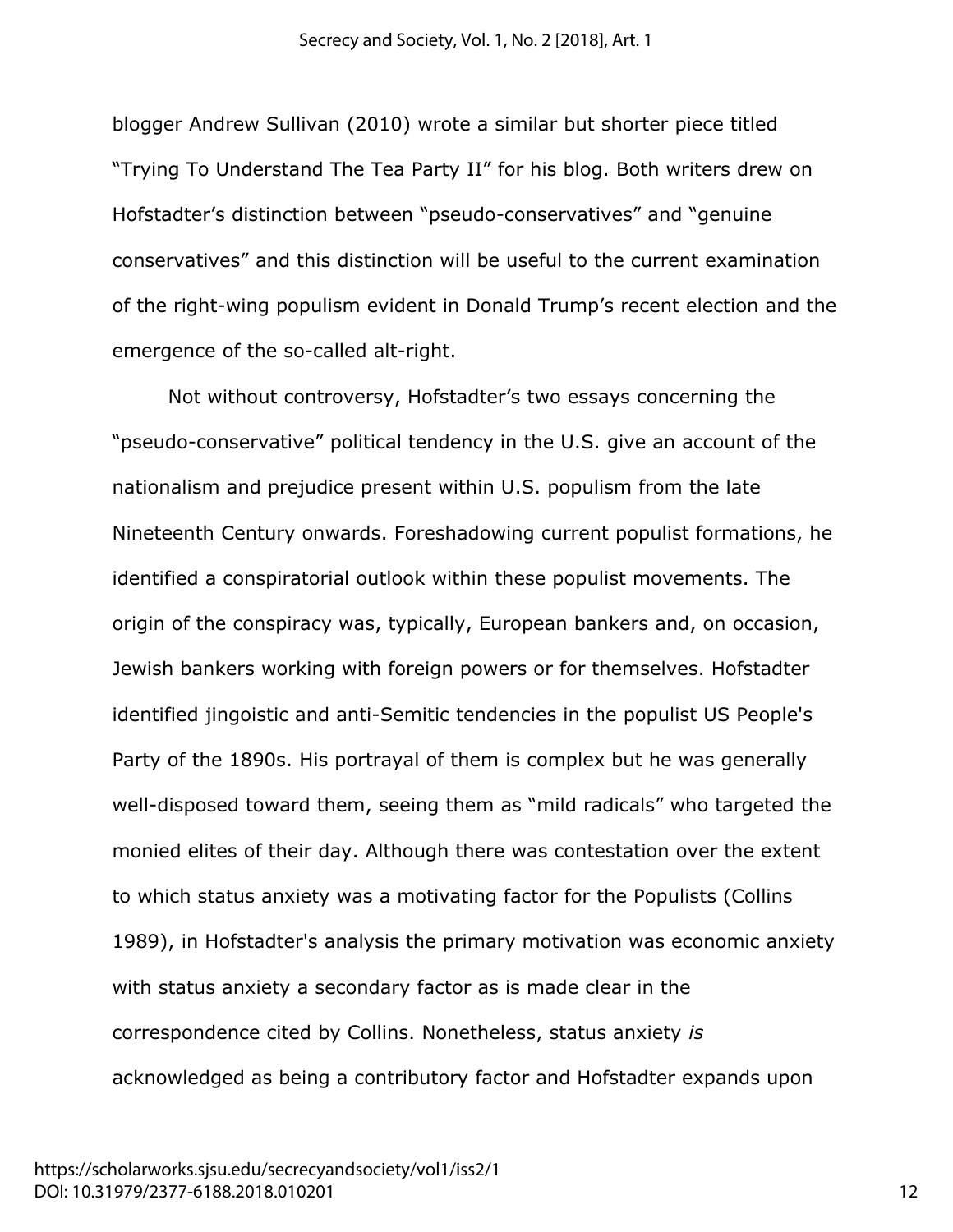the contribution of status anxiety to populist anti-intellectualism in the 1950s in the essay "The Pseudo-Conservative Revolt" (1955, in Bell 1963). The prejudice described by Hofstadter in this essay has value to the current discussion in its depiction of the American political situation of the 1950s. The essay starts with Hofstadter reflecting upon the situation of a generation that had been forged in the "liberal dissent" of the 1930s that had led to the New Deal. Hofstadter suggests that by the time of writing this generation had retained their liberal inclinations but had become politically conservative; in a condition of relative affluence, they had a desire to retain the advantages that the prevailing order provided them. He contrasts them to the group he identified as the dominant radical force of the time, the pseudo-conservatives. He draws on Adorno et al's (1950) study of the authoritarian personality.

Adorno and his co-researchers initially sought to determine causal factors in an individual's development of anti-Semitic beliefs but broadened their concerns to try and understand the formative influences contributing to a generalized susceptibility to an ethnocentric, authoritarian outlook. The study is methodologically flawed (something Hofstadter acknowledges in the later essay, "Pseudo-Conservatism Revisited – 1965"), but it formulates an emerging tendency in post-War US politics that, it is argued here, characterizes the "right wing identity politics" of the alt-right and recent formations within white nationalism. Adorno distinguishes between "genuine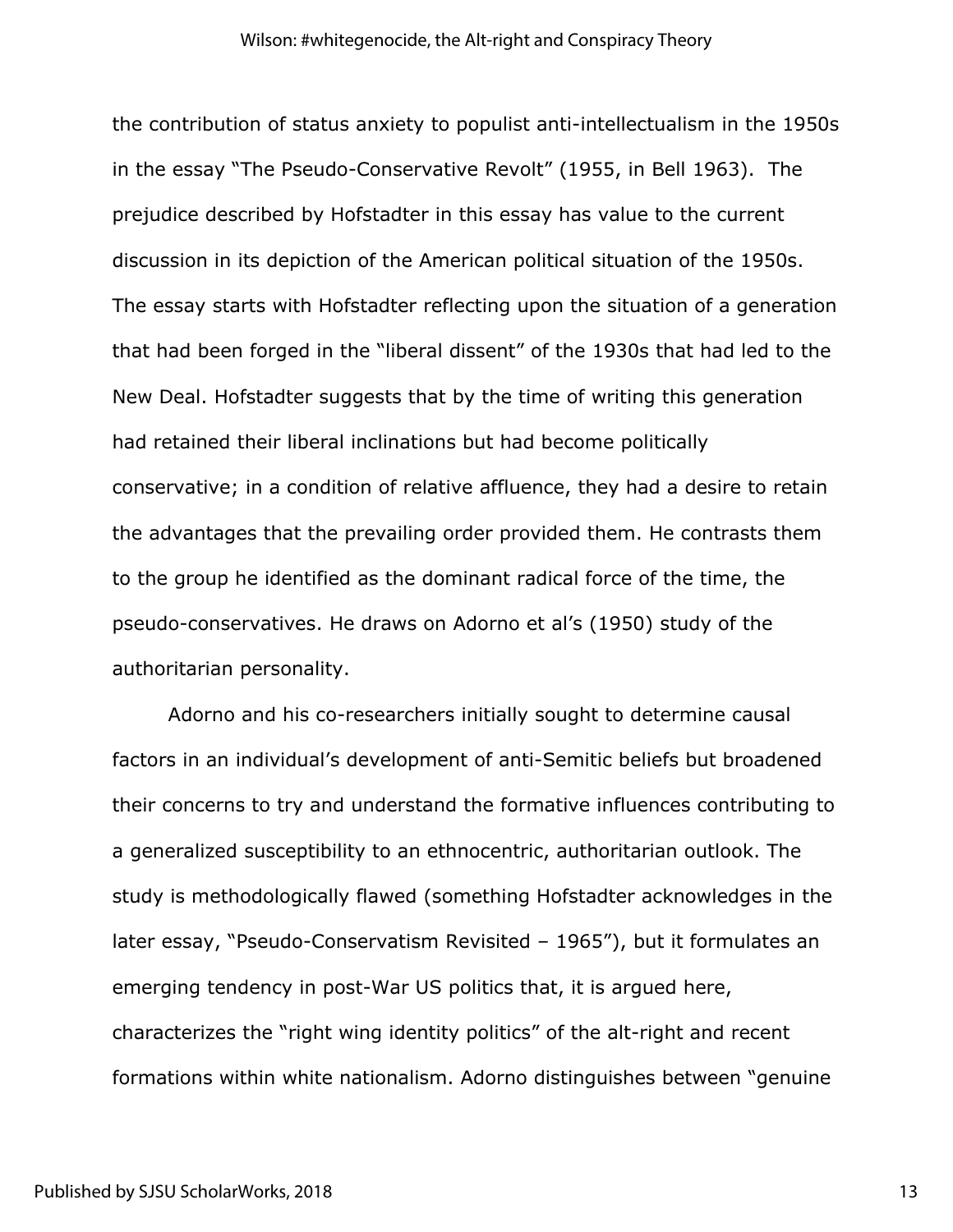conservatism" and "pseudo conservatism" by characterizing the former as a

perceived protection of "positive" conservative values and a vision of

America as a land of opportunity for all within the terms of democratic

capitalism. The latter contains elements of that aspirational narrative but

they are overshadowed by a rigidly hierarchical ethnocentric framing of it. In

effect, opportunity is only available to certain in-groups. From Adorno (1950,

182),

The ethnocentric conservative is the pseudo conservative, for he betrays in his ethnocentrism a tendency antithetical to democratic values and tradition [...] his politico-economic views are based on the same underlying trends—submission to authority, unconscious handling of hostility toward authority by means of displacement and projection onto outgroups, and so on—as his ethnocentrism [...] This is not merely a "modern conservatism." It is, rather, a totally new direction: away from individualism and equality of opportunity, and toward a rigidly stratified society in which there is a minimum of economic mobility and in which the "right" groups are in power, the outgroups subordinate. Perhaps the term "reactionary" fits this ideology best. Ultimately it is fascism.

The level of contestation over Hofstadter's position on Populism reflects the level of disagreement among historians about this movement. Johnston (2007) outlines much of this discussion but asserts that Hofstadter was correct to assert the presence of reactionary voices in Populism whilst acknowledging that they sat uncomfortably alongside voices that were forerunners of the Progressive movement that was to follow. Johnston's point is simple: that U.S. populism incorporates a variety of stances in its criticism of the established order. Certainly, these stances include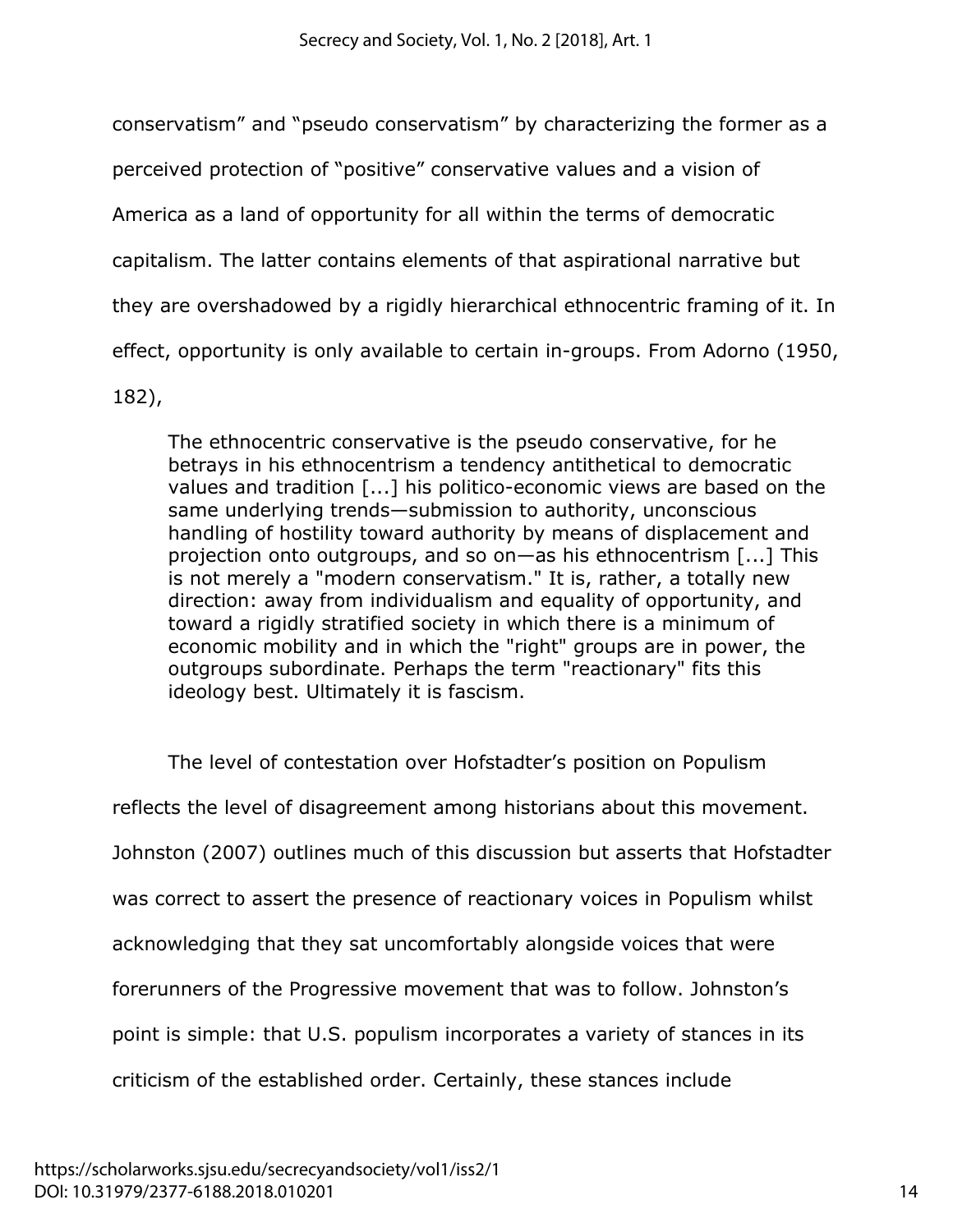democratic perspectives that seek to promote the realization of the aspirations of all Americans but, at the same time, anti-semitism and a belligerent nationalism were also present,

[T]he Populist moment of the 1890s bequeathed to its various populist successors a suspicion of elites and a taste for conspiratorial explanations that have at times nurtured antisemitism and other forms of bigotry. (Johnston 2007, 133)

More well-known and equally apposite here is Hofstadter's study of conspiracy theory "The Paranoid Style in American Politics." Effectively a survey of conspiracy theory in American culture and politics and a brief study of the John Birch Society (JBS), it shaped subsequent scholarly discussion of conspiracy theory by situating the "paranoid" beliefs of the JBS in a long-standing – if inchoate – tradition of alternative explanations for social, political, economic, and cultural change. Like Hofstadter's commentaries on the differing modalities of conservatism this essay has had a lasting legacy but has attracted criticism. Typical of recent criticism is Fenster's charge that Hofstadter pathologizes conspiracy thinking. Fenster (2008, 8) suggests that Hofstadter contrasts conspiracy thinking with a "healthy" approach to politics, and "he implied that conspiracy theory constitutes a malady or affliction." Despite his otherwise excellent study, Goldberg (2001) goes further in this reductionist reading of Hofstadter; his reading of "the paranoid style" is wholly grounded in the idea of Hofstadter as a diagnostician. He writes,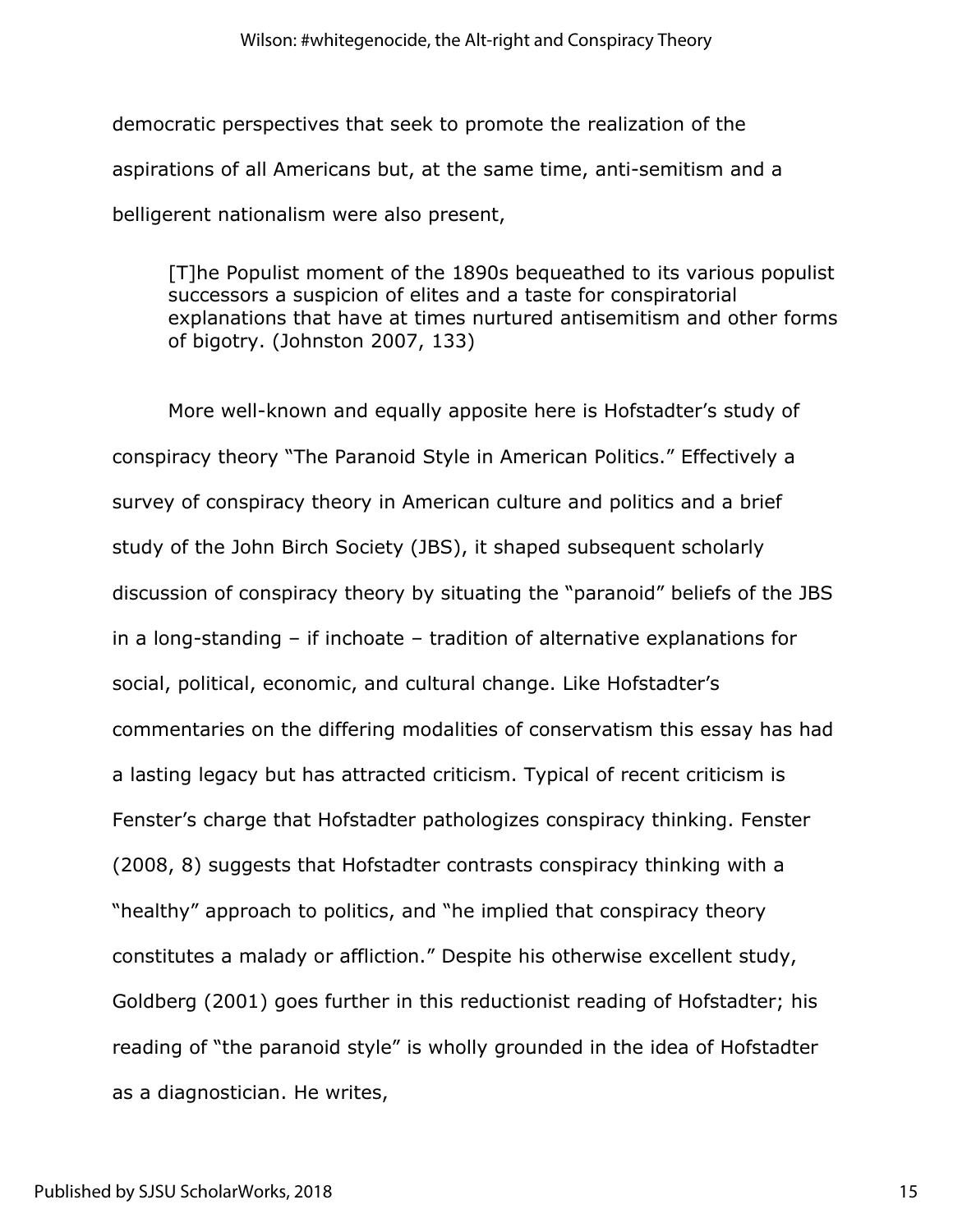Hofstadter donned the white coat of a clinician. Conspiracy theorists were marginal men and women whose personality disorders caused them to project their problems, status grievances, and wounds into public affairs. (Goldberg 2001, xi)

Goldberg continues in this vein and uses the language of a "clinician" to emphasizes his charge against Hofstadter: "cure," "contagious," "infect," "fever." This is all hyperbolic; this shibboleth needs laying to rest. Hofstadter himself is careful to make clear he is not using the term in its full medical sense but rather as an analogy suggestive of a tendency to identify otherwise indiscernible threats to the "normal" run of things. It is characterized by the conspiracy theorist's production of fear of hidden agency subverting a way of life. Hofstadter (1964, 77) is clear on his avoidance of the medical implications that the term might otherwise indicate:

I am not speaking in a clinical sense, but borrowing a clinical term for other purposes. I have neither the competence nor the desire to classify any figures of the past or present as certifiable lunatics. In fact, the idea of the paranoid style as a force in politics would have little contemporary relevance or historical value if it were applied only to men with profoundly disturbed minds.

Nonetheless, despite this clarity caricatures like Goldberg's persist. Peter Knight's (2000, 31) discussion of Hofstadter also confines him to the clinical metaphor, insisting that Hofstadter produces a "diagnosis of a thoroughgoing paranoid delusion," and goes on to suggest that Hofstadter "insisted" that the paranoid style is "a minority phenomenon" (Knight 2000,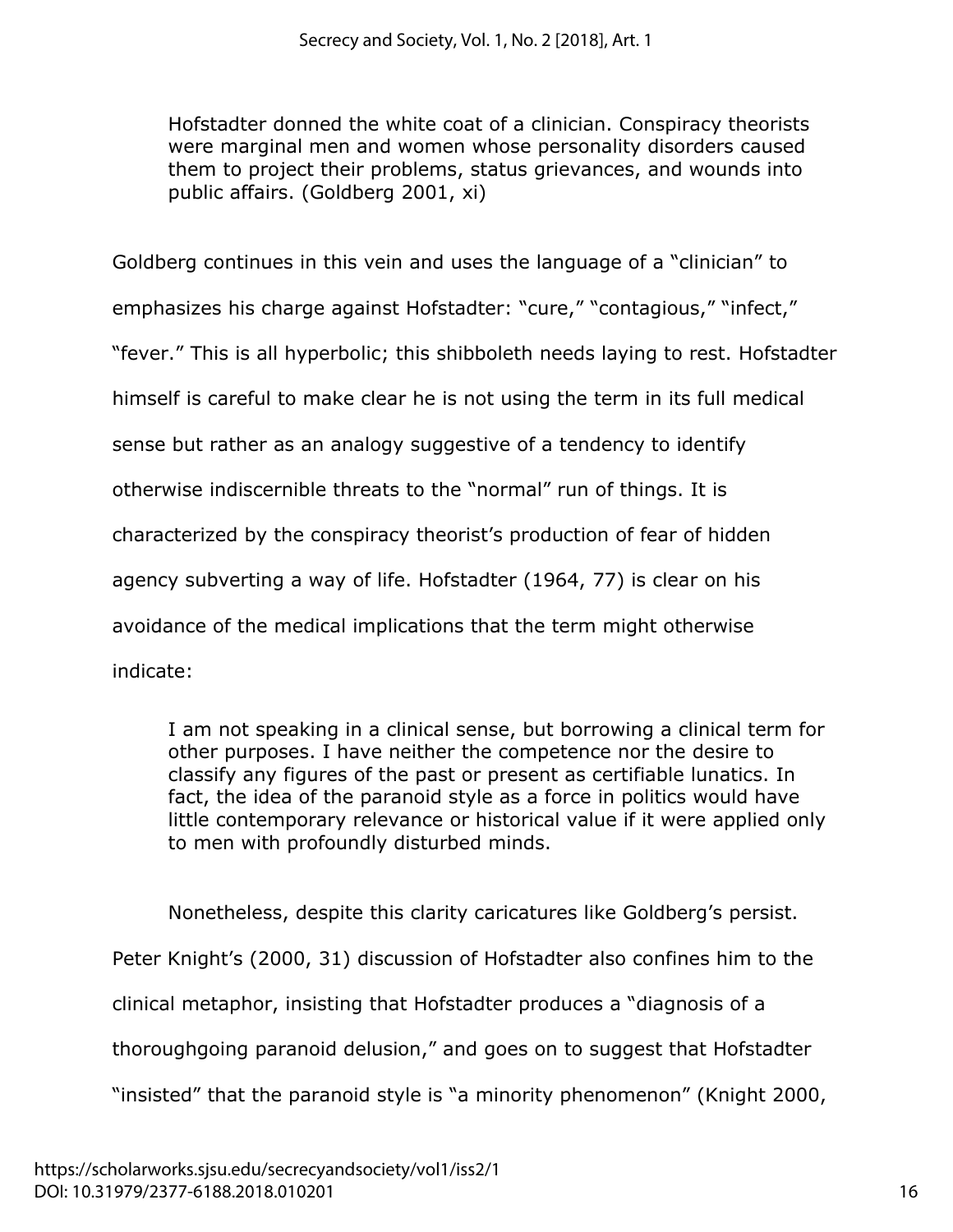36), but again, this needs to be addressed because it undermines the opportunity to draw on Hofstadter's analysis in order to better understand times to which it is suited, including our own.

Hofstadter does describe the "spokesman" [sic] of the paranoid style as being marginal but here his ascription of a marginal status does not downplay the seriousness of his discourse. This marginality is better understood as being reflective of Daniel Bell's (1963) suggestion that the U.S. radical right represented a "dispossessed" constituency. As discussed above, Hofstadter contributed essays on the "pseudo-conservatives" to Bell's collection; he also refers to Bell's own essay in "The Paranoid Style in American Politics." Here, he is quite clear that the right wing tendency in which he identifies a proclivity for the use of the paranoid style is subject to social rather than psychological stresses, "but the modern right wing, as Daniel Bell has put it, feels dispossessed: America has been largely taken away from them and their kind, though they are determined to try to repossess it" (Hofstadter 1964, 81). Thus, marginality in this instance reflects a social status. It is worth quoting at length from Hofstadter in order to restore this social dimension to understandings of his work in current academic work on conspiracy theory. What is key in the following is that Hofstadter does not condemn "the paranoid style" to the marginalia of history but, quite correctly, acknowledges its capacity to command influence in periods of generalized anxiety regarding social status or economic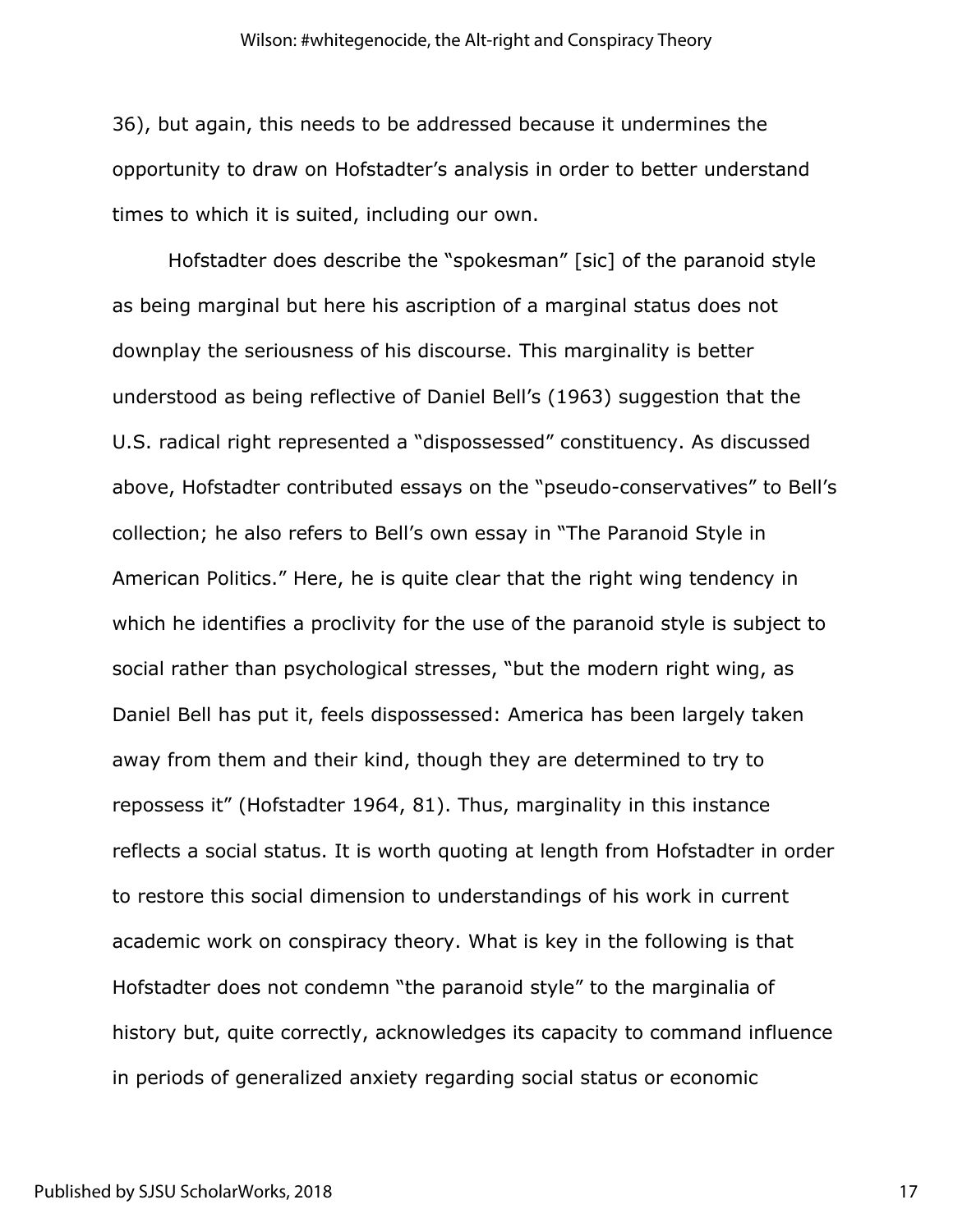security. He writes that while a tendency to subscribe to a conspiracy view of history may be seen to be,

[M]ore or less constantly affecting a modest minority of the population. But certain religious traditions, certain social structures and national inheritances, certain historical catastrophes or frustrations may be conducive to the release of such psychic energies, and to situations in which they can more readily be built into mass movements or political parties. In American experience ethnic and religious conflict have plainly been a major focus for militant and suspicious minds of this sort, but class conflicts also can mobilize such energies. (Hofstadter 1964, 86)

It is clear here that Hofstadter, in his conclusion, is warning of the risk of the spread of "paranoid rhetoric" from the perennial social margins into the mainstream. In this he is not far off the analyses of the more recent commentators who have, generally, sought to dismiss Hofstadter. Aupers (2012) takes this tack and, without offering any evidence, introduces a suggested Freudian dimension to Hofstadter's undeserved reputation as a diagnostician of aberrant political views. Aupers' dismissal of Hofstatder's work typifies the recent tendency to attempt an ostensibly more considered approach to conspiracy; similar approaches can be found in Knight (2000), Fenster (2008), Robertson (2015). As such, it is worth exploring a little further. Aupers' argument is that Hofstadter's diagnostic approach is predicated on an assumption that conspiracy theory represents a dangerous challenge to the consensus politics preferred by Hofstadter. Aupers (2012, 23) contends that Hofstadter, along with Daniel Pipes (1997) and Fredric Jameson (1991) reflect "the ideology of modern Enlightenment," and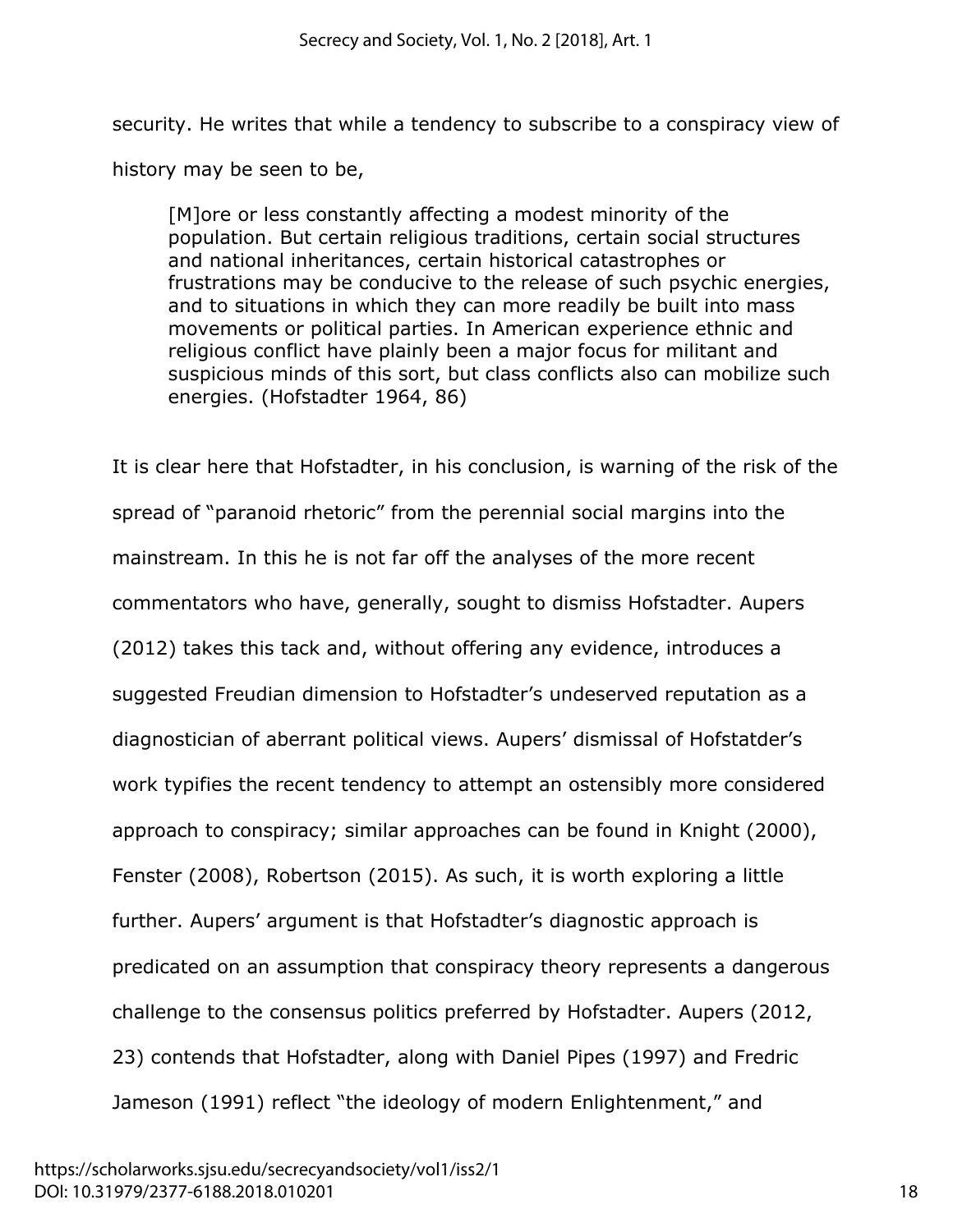produce a simplistic and inaccurate division between the rational modern subject and the irrational pre-modern alternative, echoing Weber's disenchantment thesis. Following Peter Knight (2000), he sees this as approaching the status of a moral panic about the decline in public reason and suggests that, instead, conspiracy theory reflects a more generalised suspicion of authority and loci of power, "'Paranoia' is no longer simply a diagnostic label applied by psychologists and psychiatrists but has become a veritable sociological phenomenon" (Aupers 2012, 23).

This has become something of a common assumption in academic treatments of conspiracy theory. Conspiracy theory is increasingly treated as a commonplace disposition that typifies a diminished public capacity to apply reason and a falling away in trust between citizens and the state. However, within this, there are variations on this theme. Clarke (2002) considers the "attributional error" implicit in conspiracy to have potential value with conspiracy theorists' activities creating pressure on state agencies to operate in a more open manner. Indeed, the academy may do well to listen to his suggestion that, "The conspiracy theorist challenges us to improve our social explanations. If a nonconspiratorial social explanation is better articulated as a result of the challenge of a conspiracy theory then that is all to the good" (Clarke 2002, 148). However, he is wrong to diminish the risk that conspiracy theories present. Clarke (2002, 148) suggests that "few are actually harmful," but it needs to be acknowledged that a conspiratorial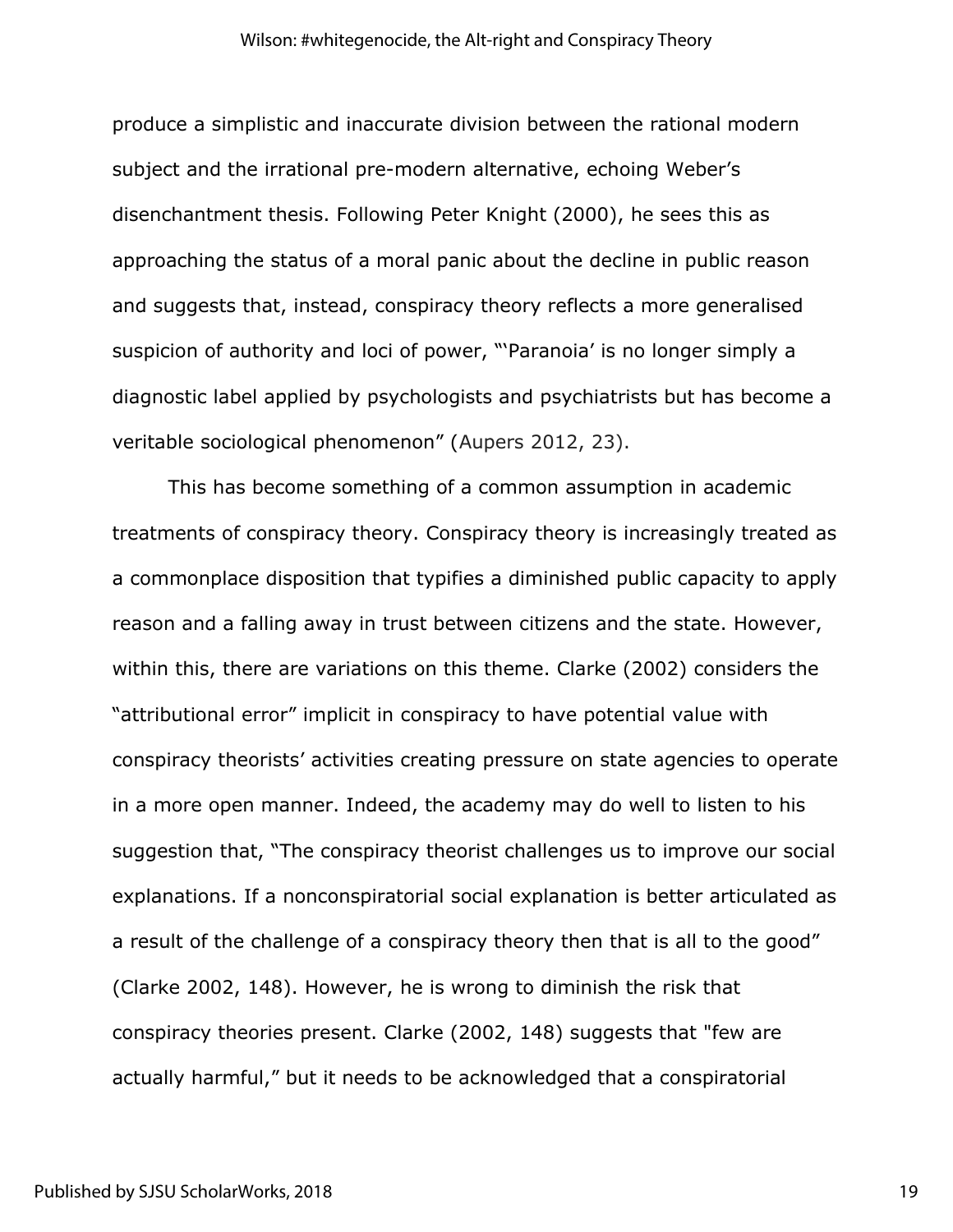theory of history was a contributor to the spread of anti-Semitism in Europe during the early part of the Twentieth Century. Cohn (1966) and Bronner (2000) provide a reminder of the influence of *The Protocols of the Elders of Zion* had during the Nazi era. Moreover, in line with other works (Barkun 2003, Wilson 2017) Bronner underscores the continued utility to the far right that *The Protocols* provides.

Following Michael Rogin's (1967) earlier work, Fenster (2008) divides academic commentaries on conspiracy thinking into two camps, symbolists and realists. The division is organized around the idea that academic writing about conspiracy theories generally serves two purposes: symbolists reflect centrist countersubversion and realist interest in conspiracy theory lies in delineating the ideological use of conspiracy theory by elite groups. Like Rogin, Fenster describes Hofstadter as a symbolist and, rightfully, praises his approach for situating conspiracy theories in their historical social, economic, and political contexts but, tiresomely, does so in the "Hofstadter as clinician" vein. Fenster (2008, 51) criticises realists for their, "too-quick dismissal of conspiracy theory as a popular political practice," and that their concentration on the instrumental uses of conspiracy theory obscures the initial circumstances that led to the politicisation of the advocates of conspiracy theory in the first place. This is certainly true but, equally, Fenster is overly hasty to err on the side of caution and extend the benefit of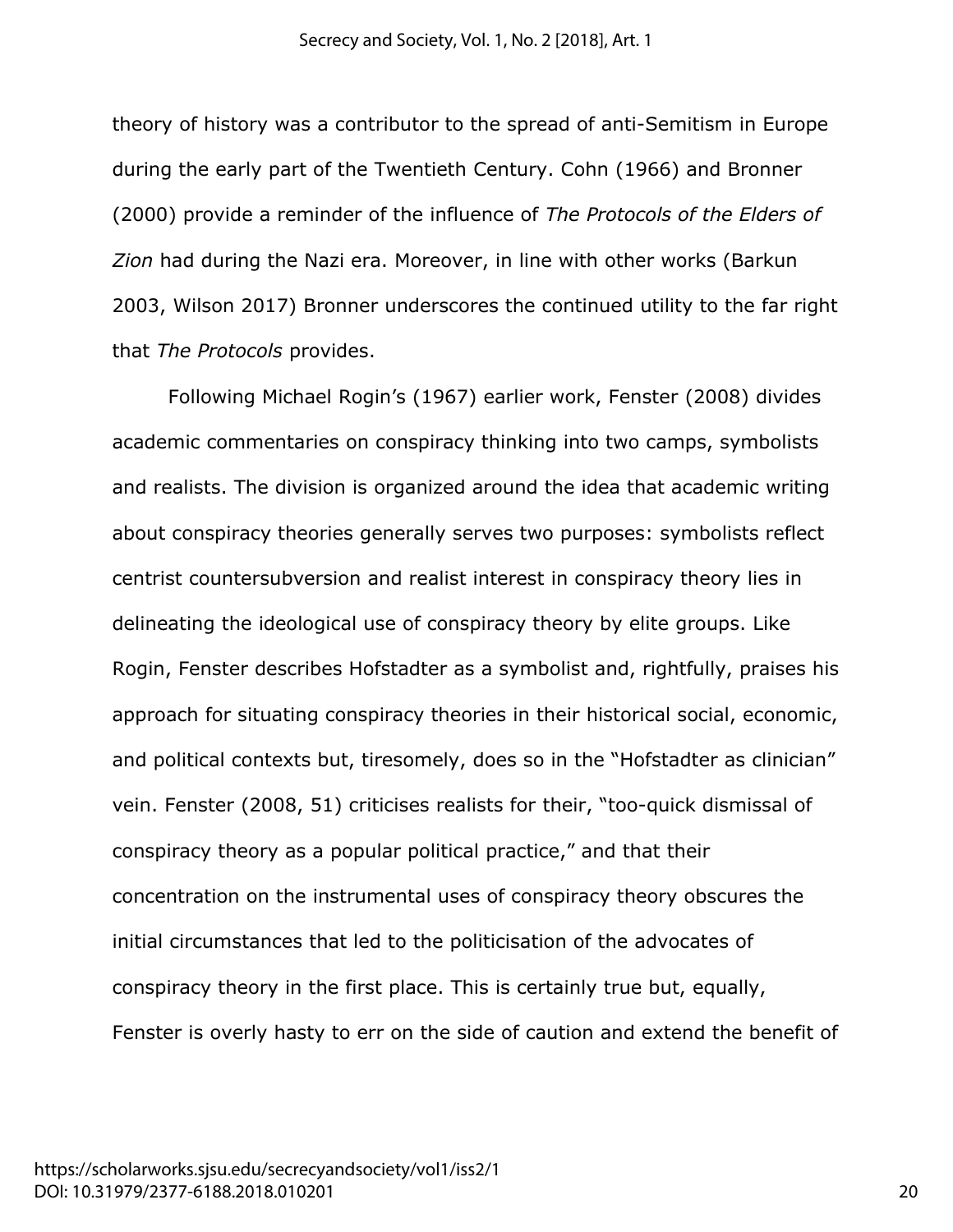the doubt to conspiracy theorists in the name of open-mindedness. Fenster (2008, 90) writes that

[C]onspiracy theories may be wrong or overly simplistic, but they may sometimes be on to something. Specifically, they may well address real structural inequities, albeit ideologically, and they may well constitute a response, albeit in a simplistic and decidedly unpragmatic form, to an unjust political order, a barren or dysfunctional civil society, and/or an exploitative economic system.

This is undeniable but by constructing and then writing dismissively of the so-called realist approach he diminishes the capacity to recognize that in the overly simplistic forms that conspiracy thinking can take there is a danger that the simplification produces potentially dangerous divisions within society. Whilst Fenster is right to highlight the capacity for conspiracy thinking to bring to light the grievances of a community it does not follow that this necessarily legitimizes conspiracy thinking as a reasonable response. As will be demonstrated, the danger in linking populism and conspiracy theory that Hofstadter outlines does pose an opportunity for potentially violent extremists to exploit and radicalize popular dissent. Fenster is not alone in seeking to limit the perception of threat associated with conspiracy thinking. Similarly, Knight (2000) plays down the adversarial conspiracist outlook that Hofstadter delineated in pseudo-conservatives and the John Birch Society. Instead, Knight (2000, 75) insists that what was once the domain of the radical is now a mainstream reticence to extend trust or belief,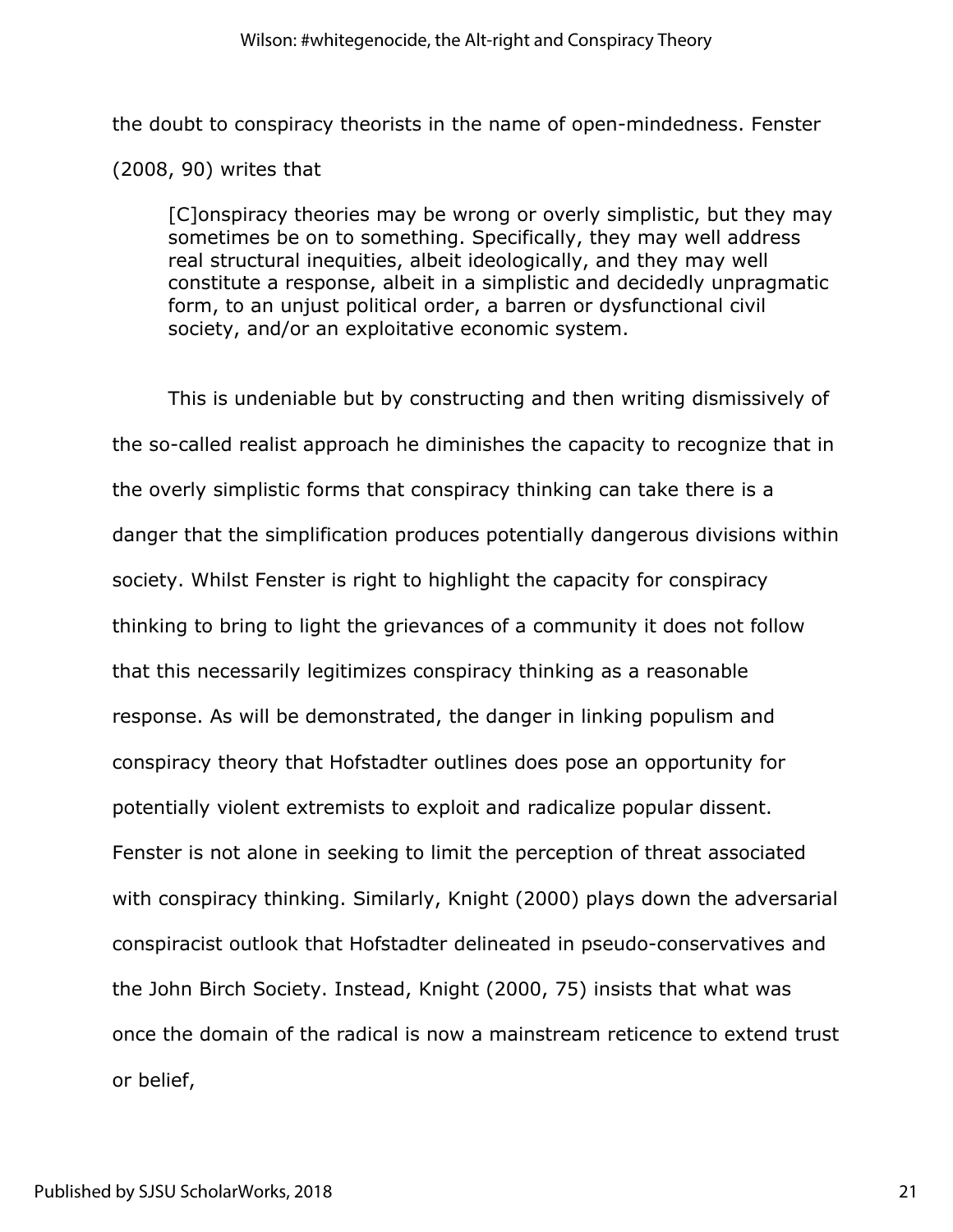Paranoia is no longer necessarily the mark of right-wing demonological extremism […] it has become a default attitude for the post-1960s generation, more an expression of inexhaustible suspicion and uncertainty than a dogmatic form of scaremongering.

Knight suggests that the populist, white right-wing forms of conspiracy thinking had become dissipated and indistinguishable from those shared by other social groups. He does this in a discussion of *The Turner Diaries* (1978), a race war fantasy novel written by the founder of the National Alliance, William Luther Pierce, under the pen name Andrew Macdonald. The novel depicts a guerrilla war waged by white nationalists in a future in which whites are routinely persecuted in a Jewish-run United States. Knight's analysis suggests that this is a response to the diminished position of the white working class within an economic and political context that has made equivalent the lives of all working people by destabilizing working class jobs and creating an equality of precariousness. Knight (2000, 42) writes,

the increasing competition for diminishing social resources amongst so-called minority groups leads to mutual suspicions between the disinherited […] even the white Anglo male establishment now seeks to redefine itself as an embattled minority interest group in the face of a larger conspiracy group.

Furedi (2005) also embraces this model of an increased mainstreaming of conspiracy theory as marking a particular mode of subjectivity. He frames this as a crisis in agency, writing, "No one is as they seem. This normalization of suspicion and mistrust does not possess any critical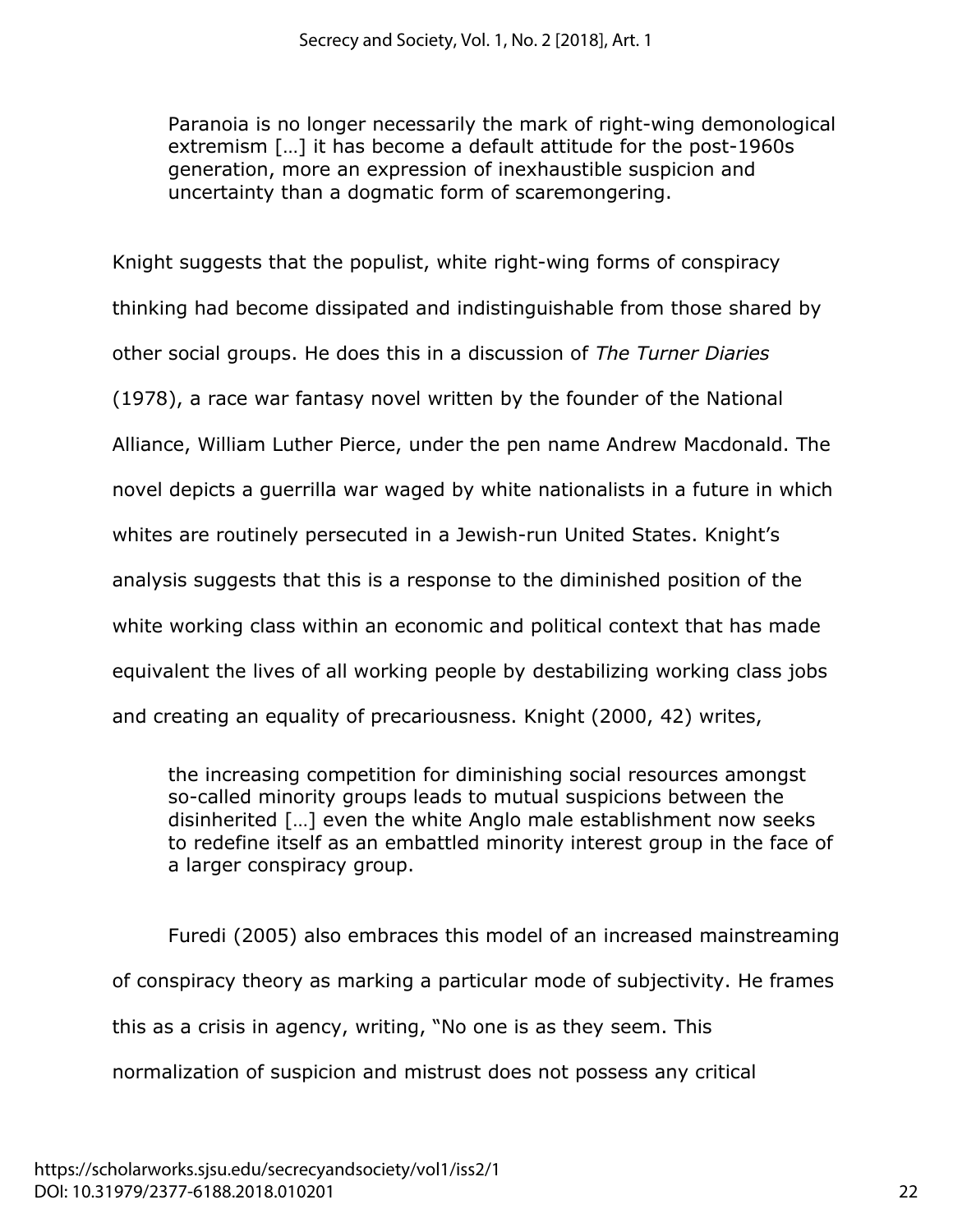dimension. Agency panic represents the fear that the vulnerable subject bears towards an incomprehensible changing world" (Furedi 2005, 86). What is distinct in Furedi's (2005, 86) analysis is that whilst he embraces the generalised position he is still quite clear that conspiracy theory represents an analytical failure, describing it as a "simplistic worldview," that, "displaces a critical engagement with public life with a destructive search for the hidden agenda."

Barkun's (2003) detailed survey of American conspiracy culture in the new millennium recognized this generalized mistrust of traditional institutions and channels of communication. Nonetheless, whilst recognizing that a conspiracy view of history is present on both the left and right wing he is clear that how this outlook is made manifest is quite distinct in each instance. So, for example, in a discussion of the shared aspects of New World Order conspiracies he notes that those on the left are fearful of a restriction of rights and freedoms whilst those on the right are more likely to frame their conspiracy theories in terms of a direct persecution of themselves and their political allies. Barkun (2003, 72) writes, "the right […] became obsessively concerned with the risk of their own incarceration."

The theme of persecution by a socialist "New World Order" is a wellestablished one on the right. Pat Robertson's (1991) use of this theme is well-documented and formed the basis of his book *The New World Order*. The book spent weeks in *The New York Times* non-fiction bestsellers list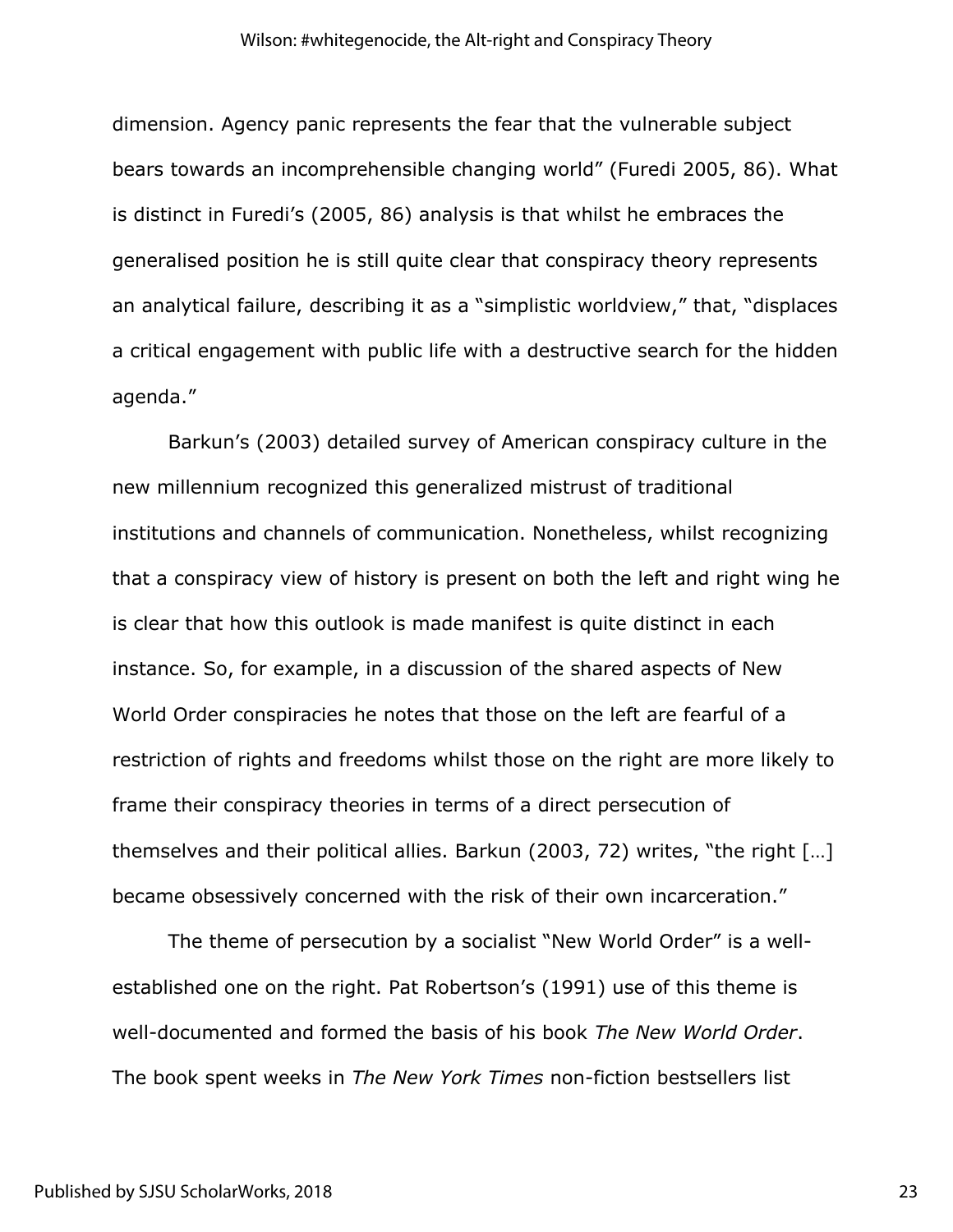during November and December 1991. This popularity led Michael Barkun (1996) to describe it as one of two dominant factors behind the mainstreaming of populist nationalist conspiracy theories during the 1990s. The other factor he cited was the active presence on the Internet of the Militia movement; in the case of the Militias, he observed the commingling of conspiracism with Robertson's millenarian apocalypticism leading to a fervent urgency within their outlook. Thus, the conspiracism that was spread by members and sympathizers of the Militia movement was marked by an eschatological right wing outlook and it was this that characterized the mainstreaming of conspiracy theory as an actual phenomenon as opposed to the more general skepticism characterized by fictional forms such as *The X-Files*. Barkun (1996, 61) observed that "beliefs once consigned to the outermost fringes of American political and religious life now seem less isolated and stigmatizing than they once did." This observation is developed by Nigel James (2001) in a chapter examining the Militia/Patriot movement's use of the Internet. In this, he also draws on Zygmunt Bauman's (1998, 1999, 2001) work on the erosion of prior sureties of identity by the dissolution of closed cultural systems brought about via relatively easy access to rapid intercontinental travel and global communications networks, particularly the Internet. Like Oliver and Wood (2014), James notes the tendency within the conspiracy milieu for conspiracy theorists and their followers to exhibit a pronounced Manichaeism in their worldviews. Following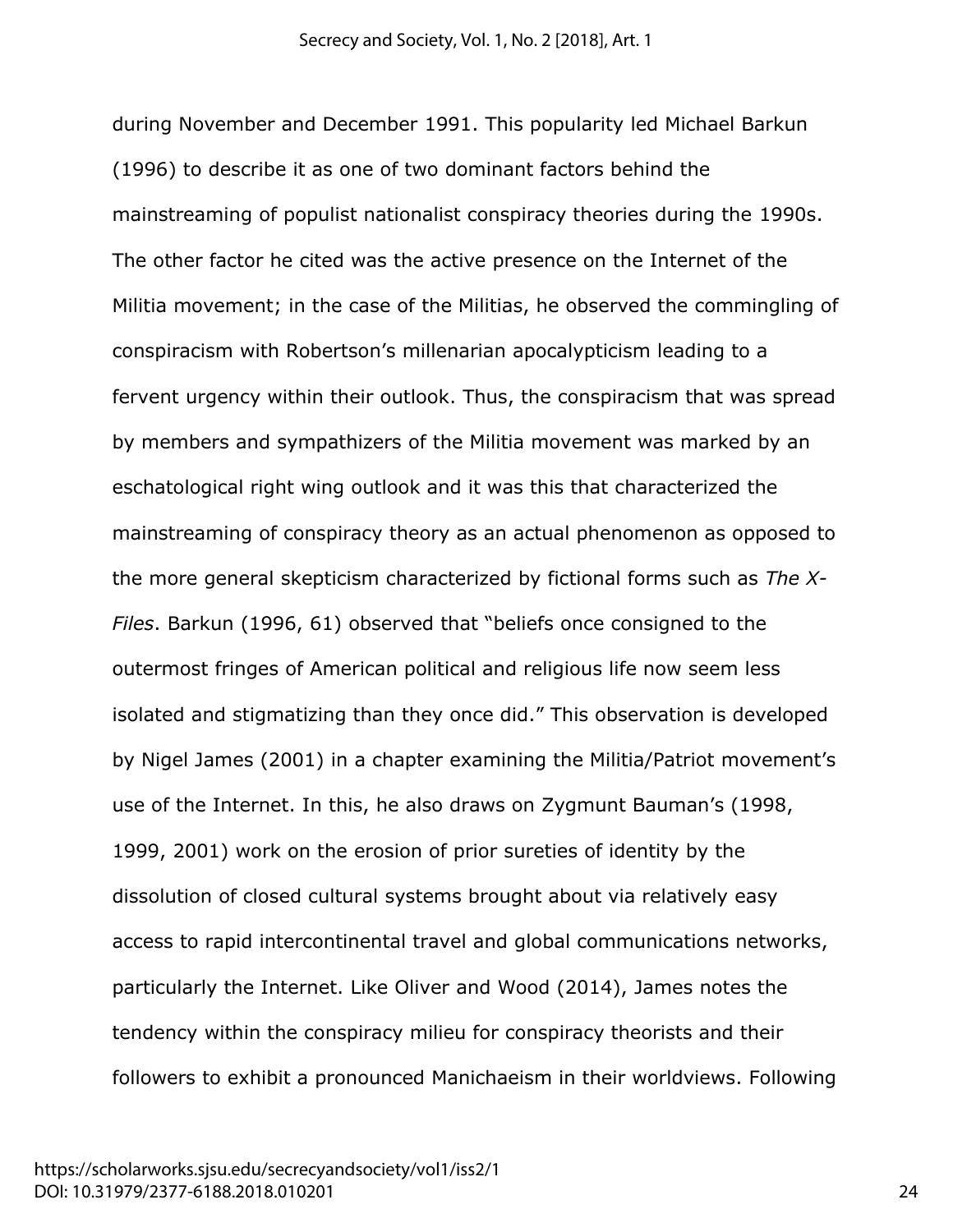Bauman, he suggests that this becomes coupled with a retreat into a belligerent nationalism as a defense against the unbearable freedom to endlessly recreate the self that characterizes postmodern identities. It is, nonetheless, an ambivalent nationalism that accentuates loyalty to "the nation" but this is qualified by the mistrustful antagonism toward the state found within conspiracism. James (2001, 83) provides a useful reminder that the recursive interlinking of websites and Internet-based methods of communication produce a virtual proximity in beliefs that are otherwise marginalised: "the occultist/UFO/Egyptologist/quasi-religious vortex of belief systems [is] never more than a few clicks away from a neo-Nazi or Christian Identity website."

#### **The Internet, #whitegenocide and the Radical Fringe**

The Internet has provided an ideal medium for the dissemination of all manner of stigmatized knowledge and provided fringe groups and beliefs a potential audience that far exceeds the network of self-published magazines, fairs and speaking opportunities that Colin Campbell (1972) described as "the circuit" by which the cultic milieu recruited during the 1970s. Whilst the content of the message being circulated may be analogous, the reach of fringe voices via global communication media exceeds the audiences in town halls and mail order publications by several magnitudes. Barkun (1996, 2003) raises this point, and returns to it in his consideration of the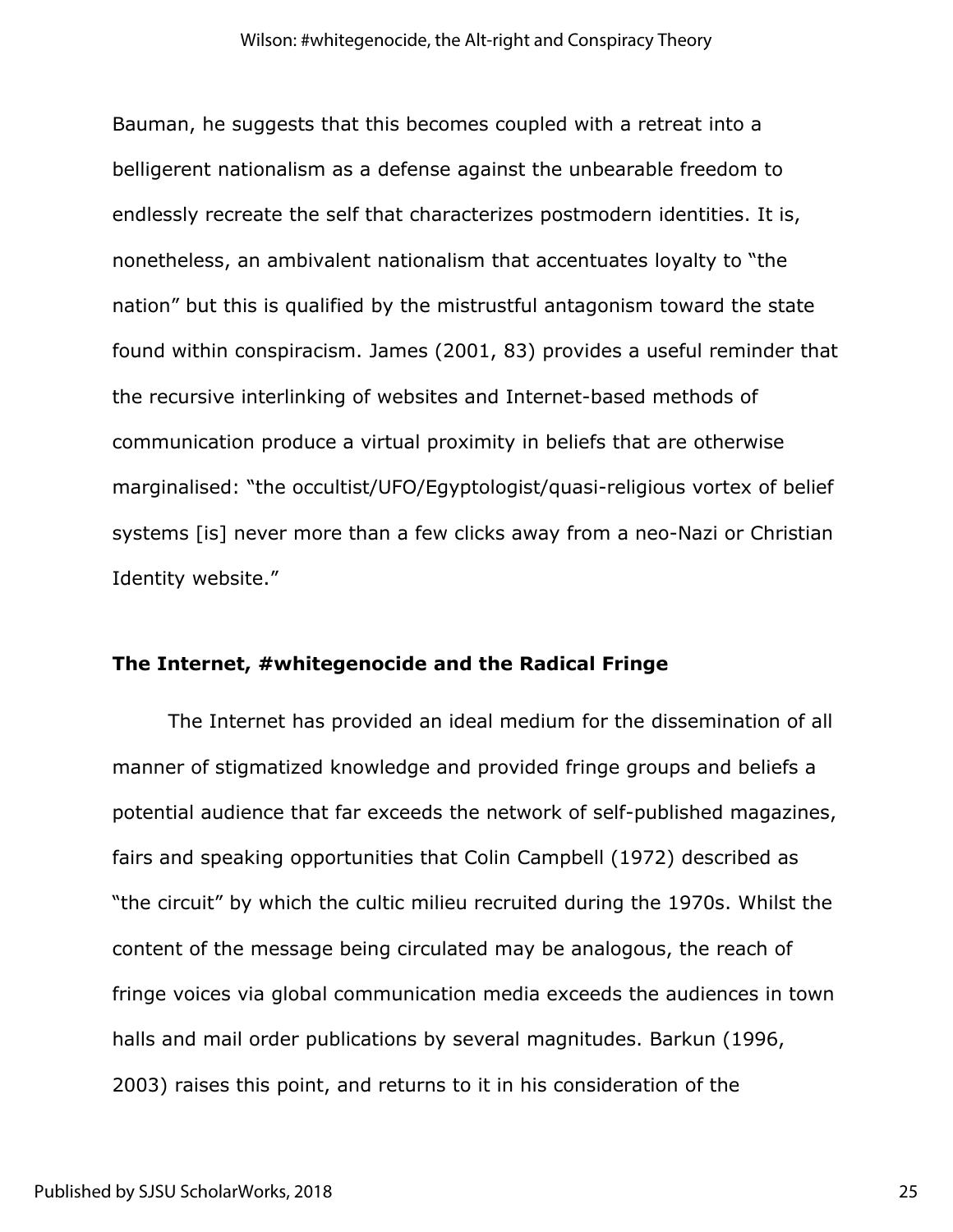prevalence of conspiracy themes in Donald Trump's campaigns for Republican presidential candidate and U.S. President (Barkun 2017). In this short essay, Barkun reinforces his earlier point regarding the capacity for the Internet to amplify the voices of the bearers of stigmatized knowledge. He points to the capacity the web gives for republishing the same material on any number of platforms (or spamming as it is more usually called), also for the Internet to provide those with a little technical savvy to present their ideas in a polished manner that belies their fringe origins, and also the opportunity for "securing pseudo-credibility" (Barkun 2017, 438) by being linked to be a more credible, mainstream source. In particular, though, he pays heed to the capacity for Web the 2.0 platforms such as Twitter and Facebook to accelerate the process of what he calls "the mainstreaming of the fringe" (Barkun 2017, 441). Barkun identifies the Trump's use of former Breitbart executive chair Steve Bannon as strategist in his campaign and presidency as a clear sign of a more generalised acceptance of far right fringe beliefs in the political mainstream; he describes Bannon and his connection with the alt-right as providing, "a bridge to the fringe" (Barkun 2017, 440). He might equally have mentioned Trump's conversations with Alex Jones.

The Trump campaign was galvanized by support from the "alt-right". The alt-right is a relatively recent political formation within U.S. right wing circles. Whilst sharing some of the social conservativism of the religious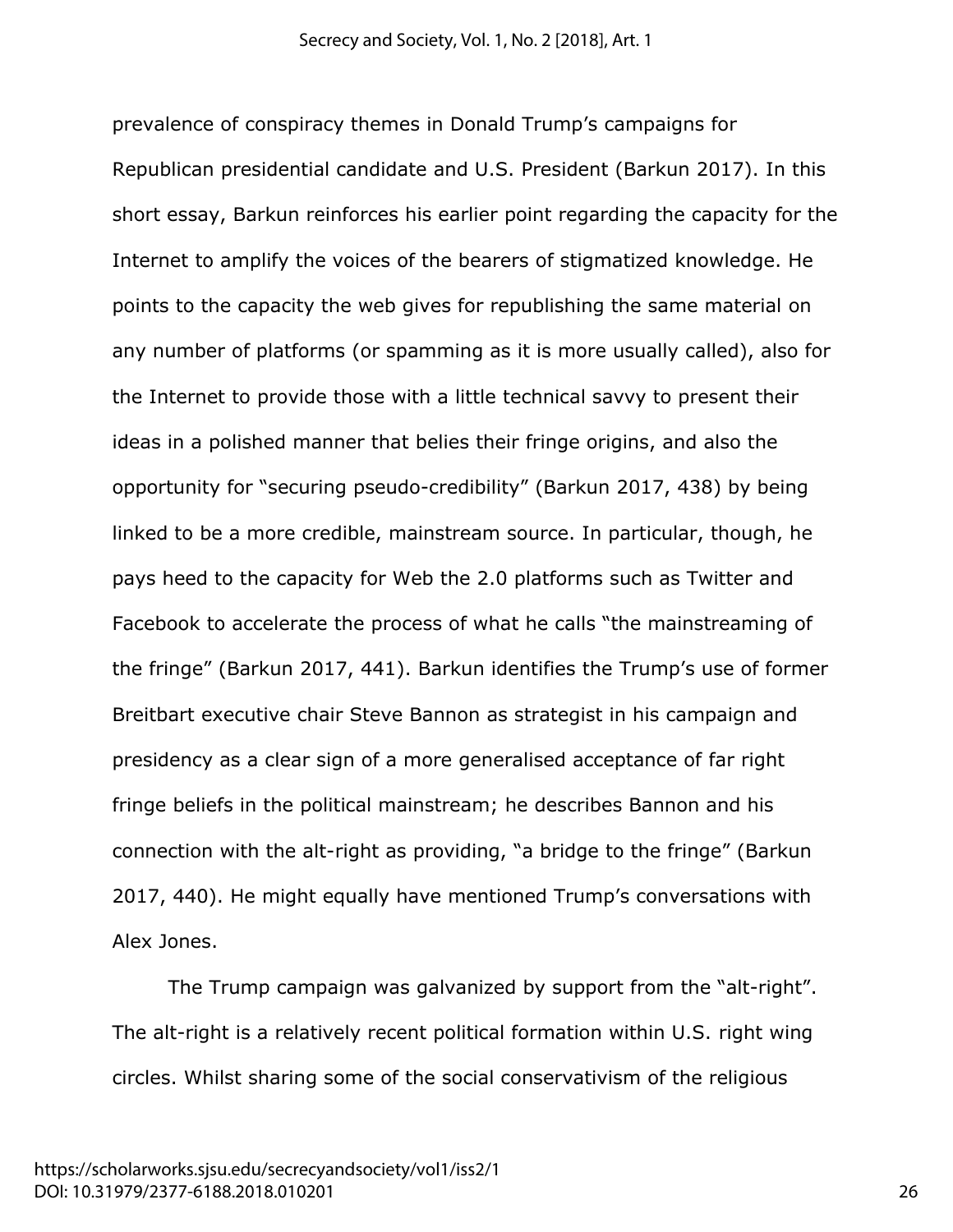right, the alt-right is marked by a comparative youthfulness and a radicalism in its racial politics. It is also marked by a nebulousness that prevents an easy ideological mapping and it is notable that its amorphousness can be at least attributed to its origins in the anonymous Internet message boards, 4chan and 8chan. There is a willed boundary pushing that tests freedom of speech in a progressive liberal environment; "political correctness" is one of the alt-right's bugbears and the ludic nihilism of troll culture in 4/8chan has been given some political grounding by the alt-right. In this, #Gamergate is a clear precedent of the alt-right in its coupling of online trolling and reactionary attitudes to gender roles. Similarly, the exhortations to "transgress" made by Milo Yiannopoulos is clearly a targeted attack on the liberal values that have influenced sections of the U.S. mass media and national politics for the last decade. Although the rapid ascendency of the alt-right has precluded the opportunity for an extended academic literature certain thematic similarities have begun to emerge. Barkun (2017, 439) is unequivocal in his description of the alt-right and notes that despite being "a somewhat ill-defined label comprising white separatists, both anti-Semitic and non-anti-Semitic." Rosenfeld echoes this, but goes further in her characterization of the radical nature of the alt-right incursion into the mainstream. She views this fringe as proto-fascistic and a danger to the future of the U.S., and writes, "Bannon regards his revolution - a 'global Tea Party movement'—as a quintessentially spiritual movement that will return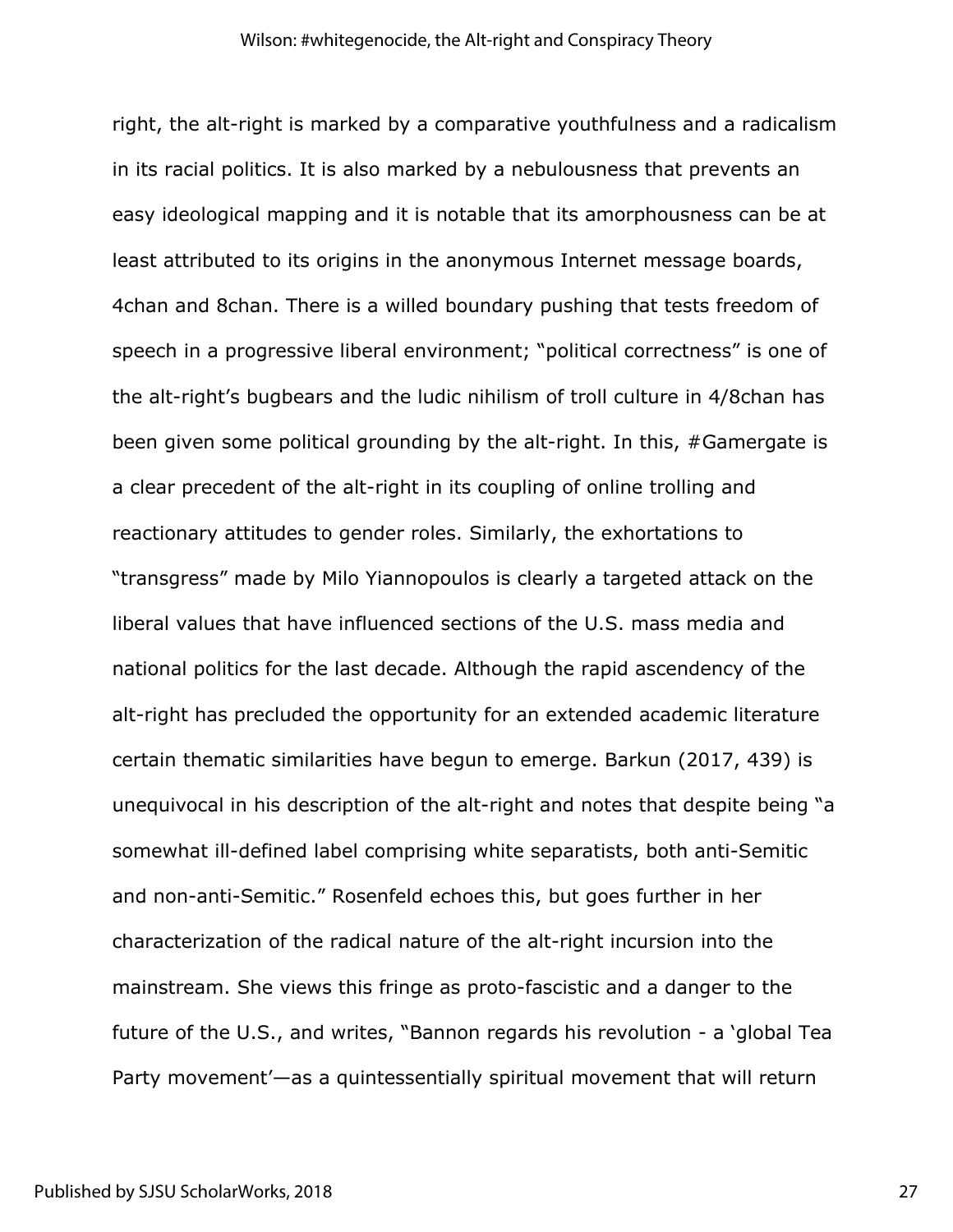the West to its ancestral ('Judeo-Christian') culture" (Rosenfeld 2017, 13). In doing so she purposefully invokes Mussolini and her essay proliferates with justified references to the Fascistic leanings and influences apparent in the alt-right movement. Civil rights activists and the Southern Poverty Law Center detail a number of the celebratory statements made by notable figures on the alt-right in the wake of Trump's victory (Piggott 2016). Many of these are expressed in ethno-nationalist terms confirming the alt-right's grounding in diverse white nationalist groups.

As has been detailed elsewhere, one of the unifying cornerstones of white nationalist ethno-nationalist is a millenarian conspiracism (Wilson 2012, 2017). Wilson (2017) provides evidence of the purposeful use of the Twitter tag #whitegenocide by users of the white nationalist web forum, stormfront.org. During the multiple ISIL terrorist attacks on Paris on the night of November 13, 2015 forum members posted messages encouraging readers to use the hashtag in tweets relating to the attacks. The messages provide a clear account of white nationalist use of Twitter as a means of amplifying their politics of hate by association with trending political events. The phenomenon of hashtag activism has attracted some academic attention and most of it has been laudatory in the strategic use of hashtags to counter normative narratives of race, ethnicity, and racialized (in)justice, predominantly on Twitter (Yang 2016; Bonilla and Rosa 2015; Cumberpatch and Trujillo-Pagán 2016). Yang (2016, 15) also notes the capacity for the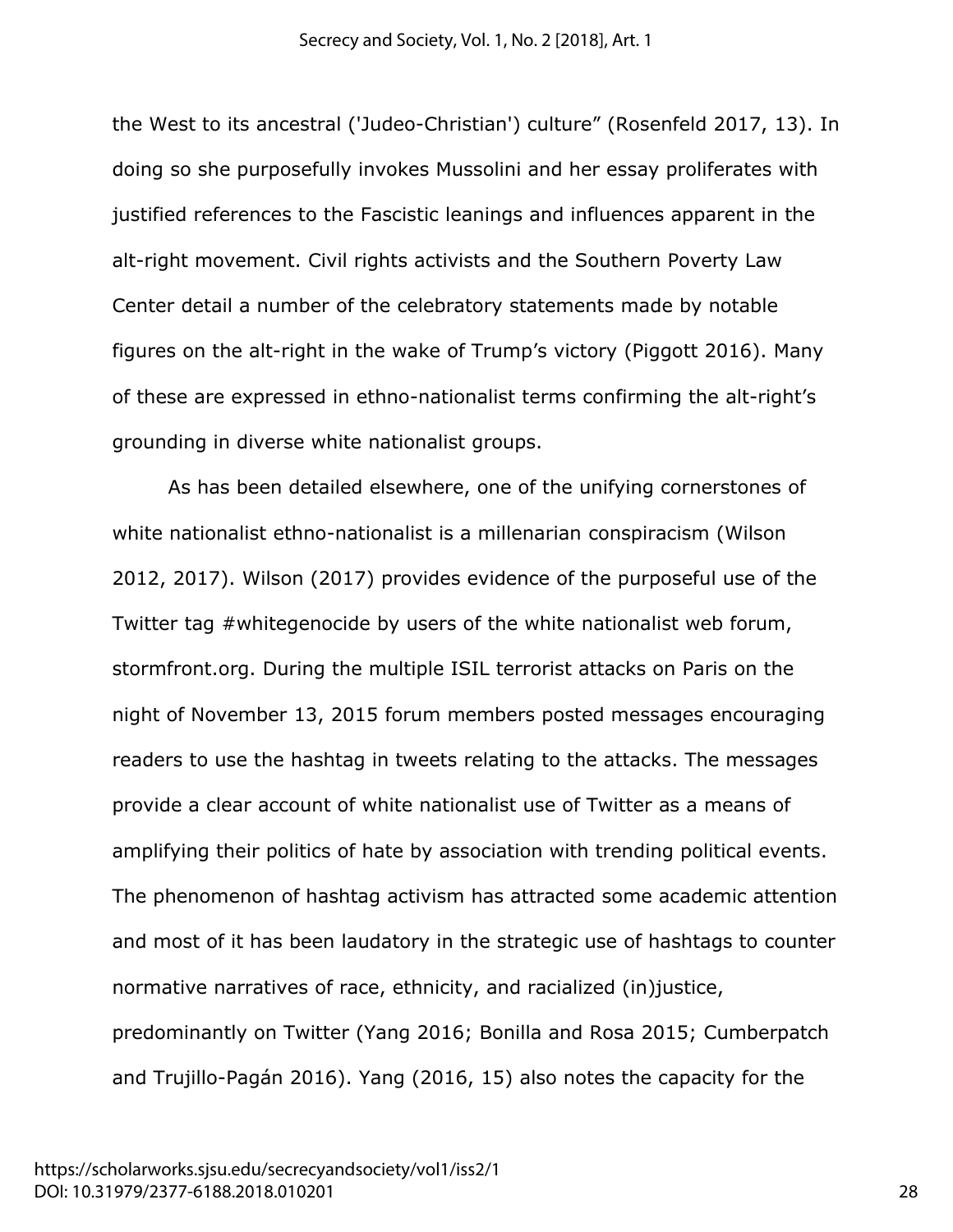shared use of the #BlackLivesMatter to allow a creative communality of shared experiences to join together disparate experiences of injustice through a shared narrative form and, "create a collective story of struggles for racial justice." Bonilla and Rosa (2015) also note the collective endeavor that links hashtag activists but also draw attention to the extended reception these creative acts are afforded. Even though the replies and retweets may have been challenging or critical, they note the capacity for the #Ferguson to mobilize attention to ongoing and widespread injustice in America:

Within this context, social media participation becomes a key site from which to contest mainstream media silences […] social media users were able to show that "#Ferguson is everywhere"—not only in the sense of a broad public sphere but also in the sense of the underlying social and political relationships that haunt the nation as a whole. (Bonilla & Rosa 2015, 12)

Quite rightly, Bonilla and Rose, as with Yang and others, point to the potential for hashtag activism to disrupt normatively regulated flows of information and to counter the institutional power structures represented by the mainstream media. However, as Barkun (1996, 2003, 2017) has shown, the open structures that allow the progressive use of the Internet and social media also provides an opportunity for reactionary voices to attempt the same. Thus, the communal effects of #BLM and the disinterring of concealed racial "haunting" by #Ferguson are employed by the alt-right through #whitegenocide and other white power hashtags.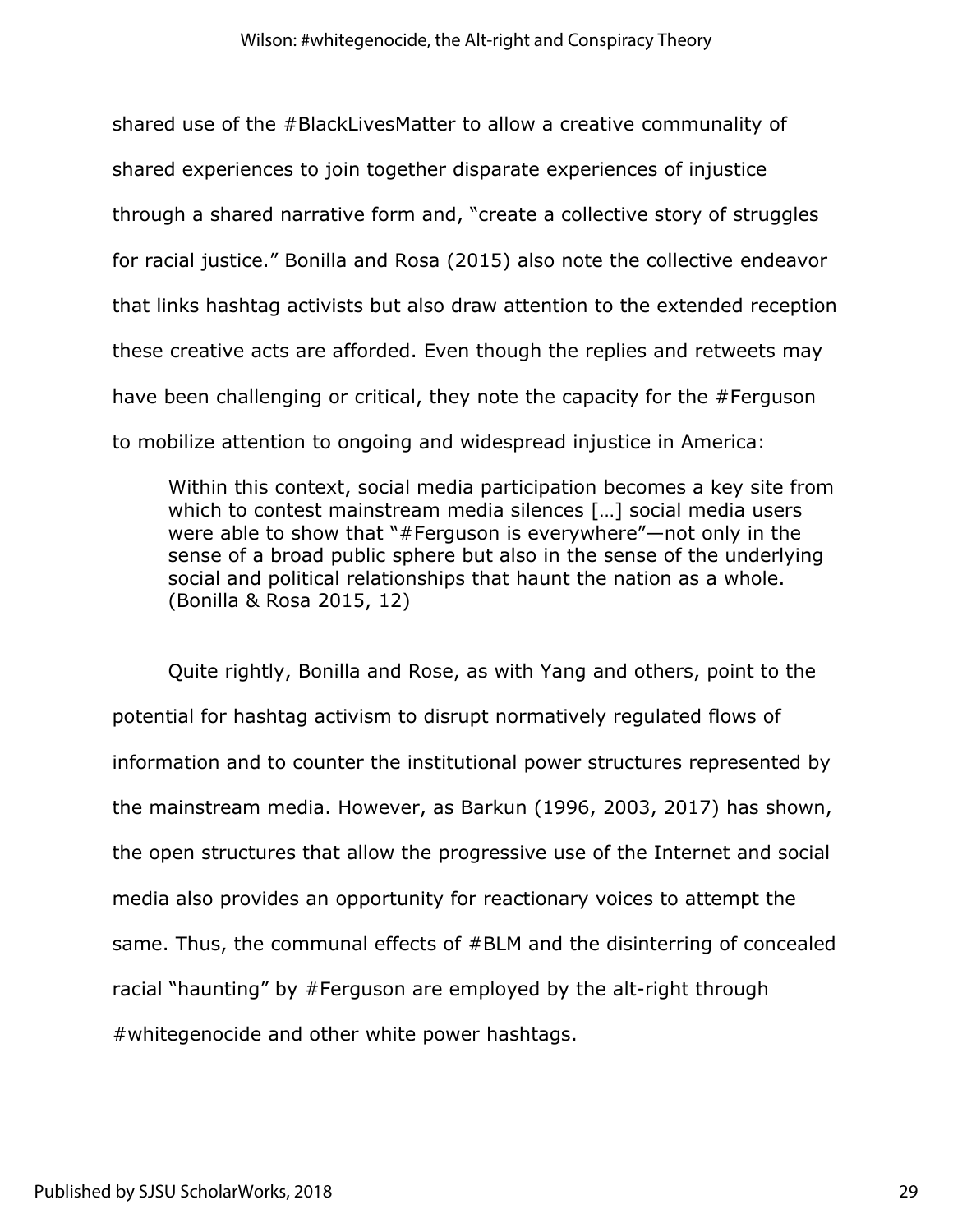The following section explores current use of the hashtag and shows how text mining Twitter can enhance understanding of the situated use of #whitegenocide hashtag to further strengthen the bridge between the fringe and the political mainstream as described above. Twitter's popularity clearly offers users a platform from which to address an extensive audience with 328 million monthly active users of whom 70m are American, this represents just under a quarter (24%) of all online American adults (Statista 2017).

Although Twitter limits its archival database, text mining is able to make use of resources made available through Twitter search APIs (Application Programming Interface). In this instance, the free R statistical environment (R Core Team 2017) was used for the analysis. Additional R packages were used for Twitter API interaction (Gentry 2015), text mining (Feinerer & Hornik 2017), topic modeling (Grün & Hornik 2011), and visualization (Wickham 2009, Fellows 2014). 10,000 tweets using the #whitegenocide were filtered using text parsing to remove common words that added little to the character of the tweets (conjunctions, prepositions, pronouns and so forth). A frequency matrix which was used to further filter words used less than 100 times. From here a wordcloud was generated to provide an at-a-glance reference of the 50 words most frequently used in tweets flagged with #whitegenocide.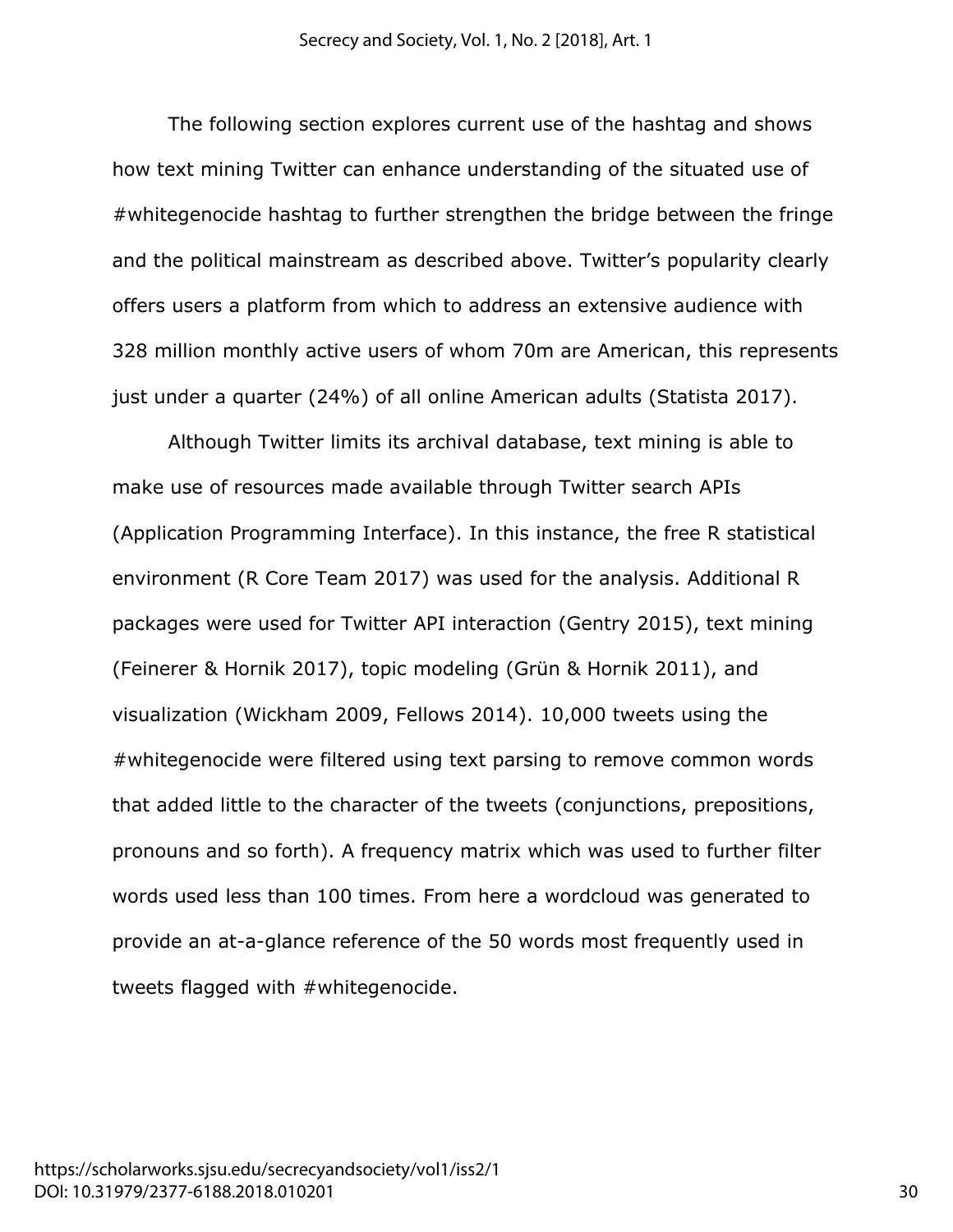

At the heart of the wordcloud are the two opposing terms in the white nationalist imaginary: white(s/ness/people/race) and diversity. The two poles in the white identitarians' Manichean divide between purity and plurality. What is also striking is the presence of a number of prominent altright Twitter users: @wginfonetorg (White Genocide Info), @ladyaodh (Ann Kelly "European rights activist"), @punishedrabbit1 (Jess Lynn, the number "1" is omitted from the wordcloud as numbers are not included in the term matrix), @savwhitechildre (SaveWhiteChildren). The latter is a clear reference to the "14 words" of mystic white supremacist David Lane, "We must secure the existence of our people and a future for white children" (cited in Michael 2009, 43). The presence of these usernames among the most frequently used terms indicates the capacity for individual users to shape hashtag usage on Twitter. The audience reach of these users is also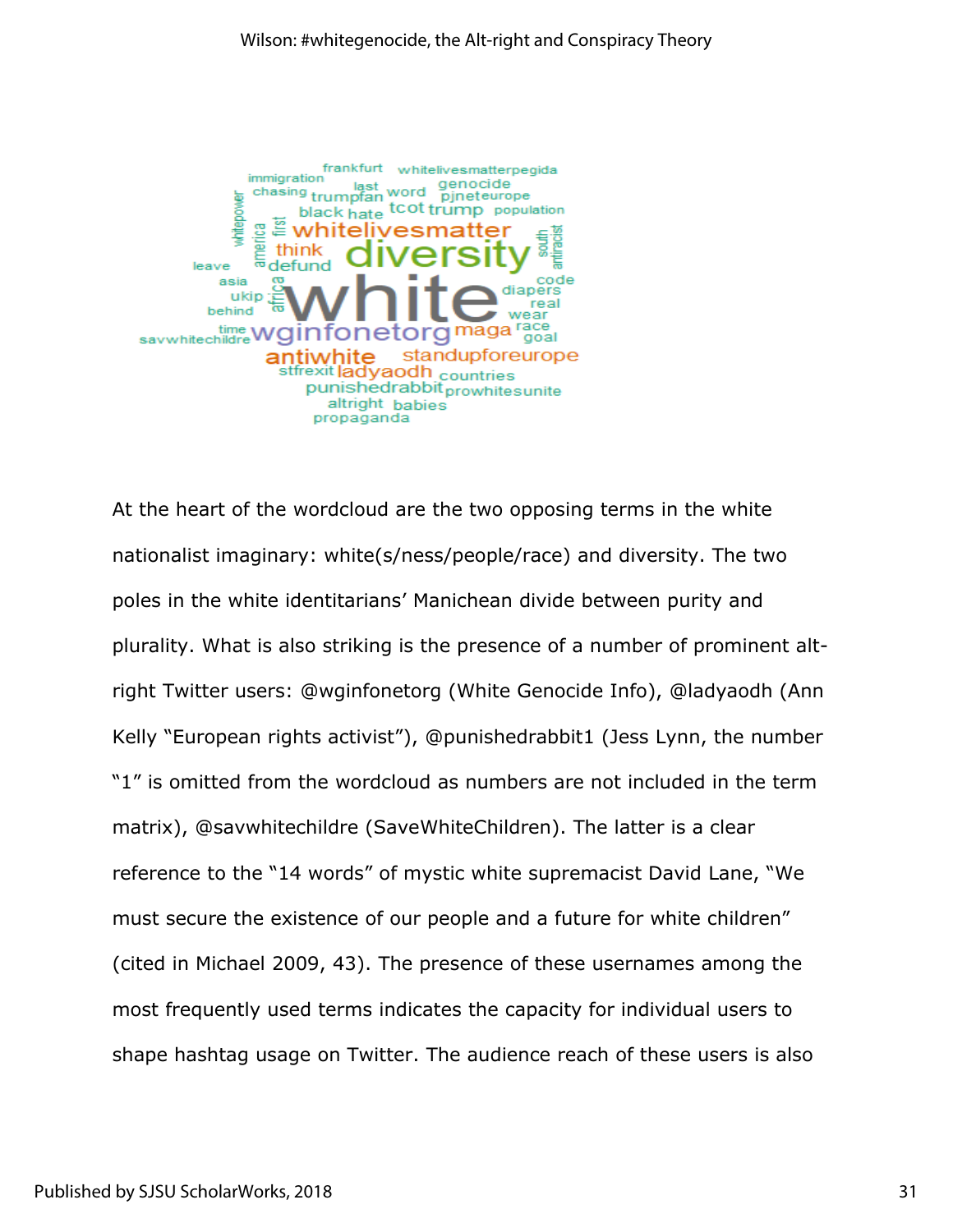instructive. The following maps indicate the geographic distribution of the followers of the three most overtly white supremacist of these users.



### **Map of followers for user White Genocide Info. Location of user estimated from linked Web site registrar information.**



## **Map of followers for user Kelly Ann. Location of user estimated from linked website registrar information.**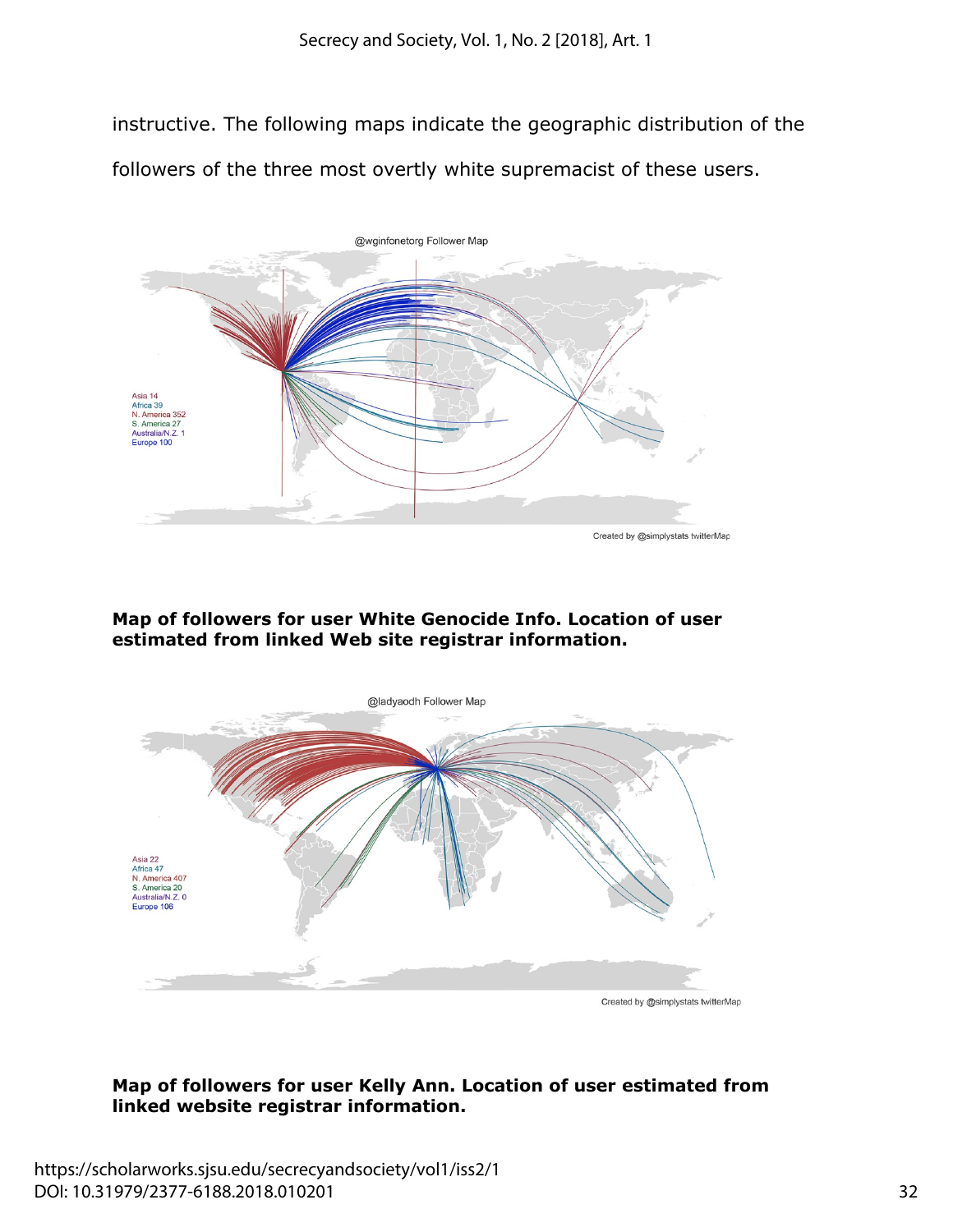#### Wilson: #whitegenocide, the Alt-right and Conspiracy Theory



#### **Map of followers for user Save White Children. Location of user estimated from linked website registrar information.**

Although their locations are varied the three most notable #whitegenocide posters all provide a link to a homepage offering white supremacist propaganda. The distribution of their audience is broadly comparable with roughly 70% of their followers based in the U.S. and in the cases of White Genocide Info and Kelly Ann a European following of roughly 18%. Save White Children has a slightly smaller European following (11.8%) and a more pronounced South American following. It must also be recognized that only a small percentage of their following provide a geographic location and so the maps above are limited in their scope. For instance, only 2.2% of Kelly Ann's c.26.5 thousand followers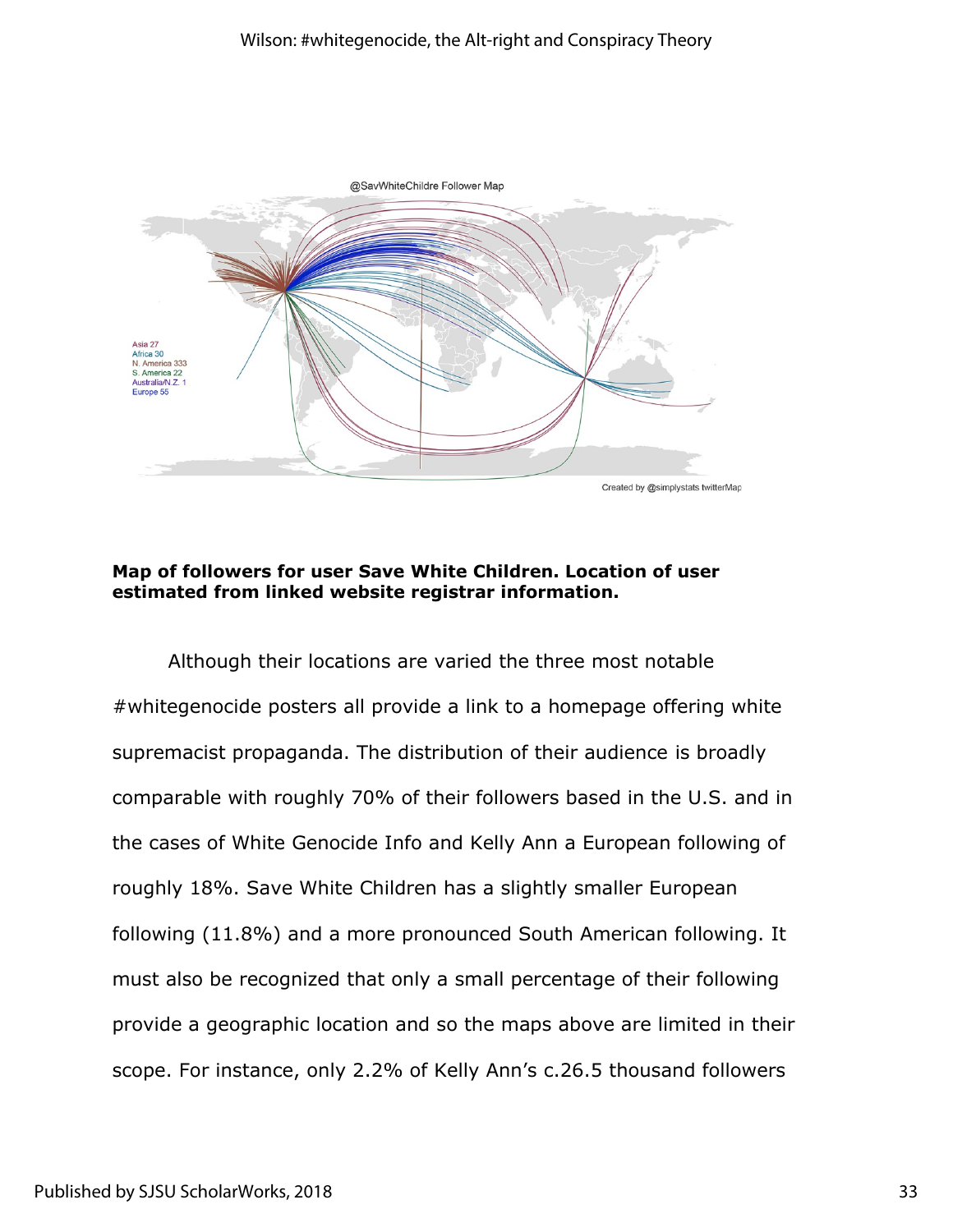provide a location that was identifiable by the R source code, TwitterMap (Leek 2011). Nonetheless, the broad point is that if there is an equal distribution of users providing geographic locations, in all three instances their potential audiences are global.

The word cloud procedure was repeated with the usernames of the individual removed from the term matrix. This brings a sharper focus on the variety of terms most frequently associated with the #whitegenocide as can be seen below:



Three of the five third tier terms (after the Manichean binary, "white" and "diversity") are hashtags: #WhiteLivesMatter, #StandUpForEurope, and #MAGA. The first two are alt-right activist hashtags whilst the latter is President Trump's campaign slogan "Make America Great Again."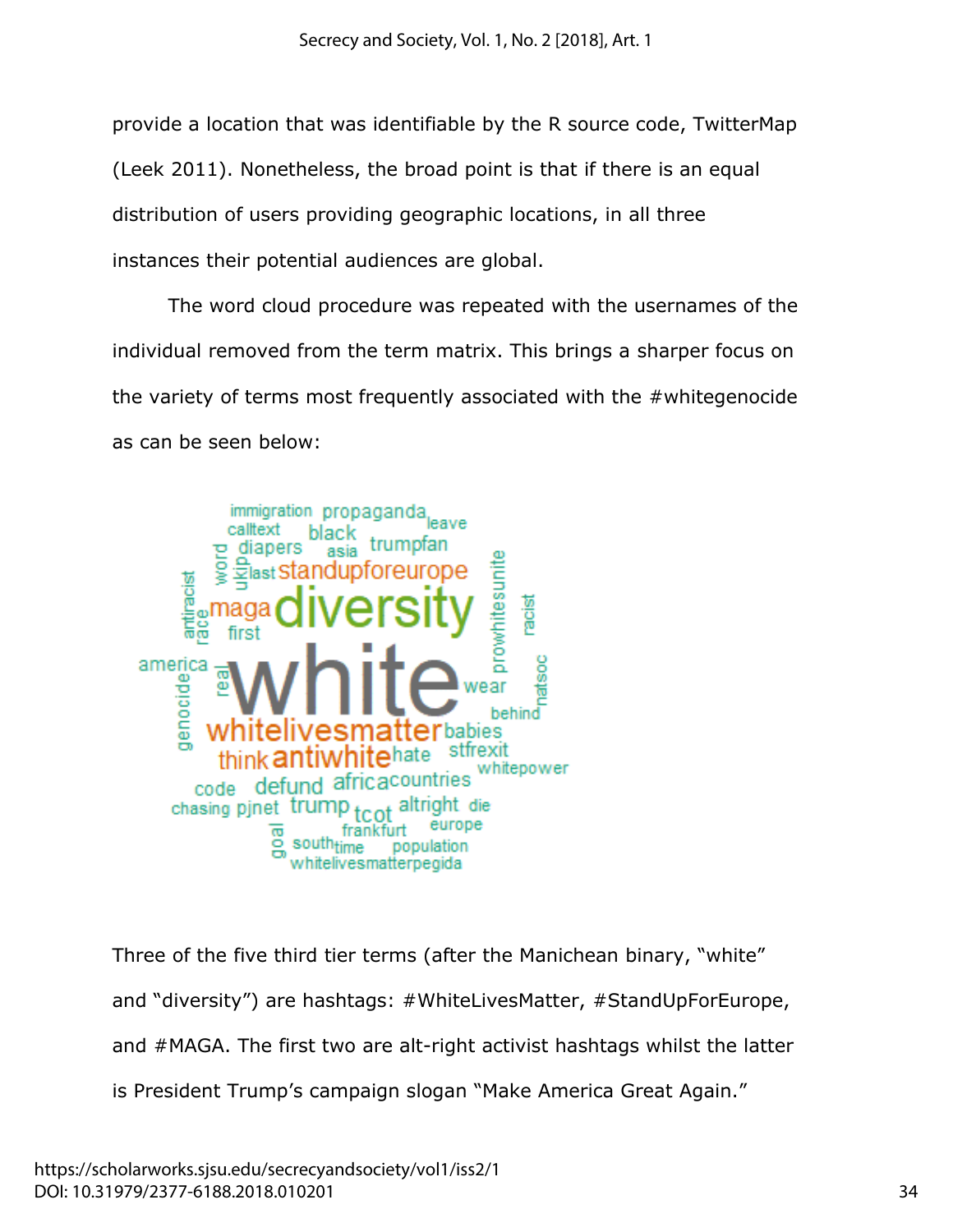#MAGA is a close tie for the fifth most frequently paired term with #whitegenocide. The following chart demonstrates the frequency distribution of terms used in more than 200 #whitegenocide posts from the sample.



Other frequently occurring hashtags include #tcot ("Top Conservatives on Twitter") and #pjnet ("Patriotic Journalists Network"). The strategy here is clear. #whitegenocide is being repeatedly used in proximity to more mainstream hashtags as a mechanical means to effect the bridging from the fringe to the mainstream outlined above. Trump is a clear conduit and it is no great surprise that he features in the 50 terms most frequently associated with #whitegenocide. His prevarications on matters of race and his relationship with the alt-right have ensured that the bridge to the mainstream continues to be available to the fringes of the right wing. A frequency analysis of terms most frequently associated with #maga in the dataset of tweets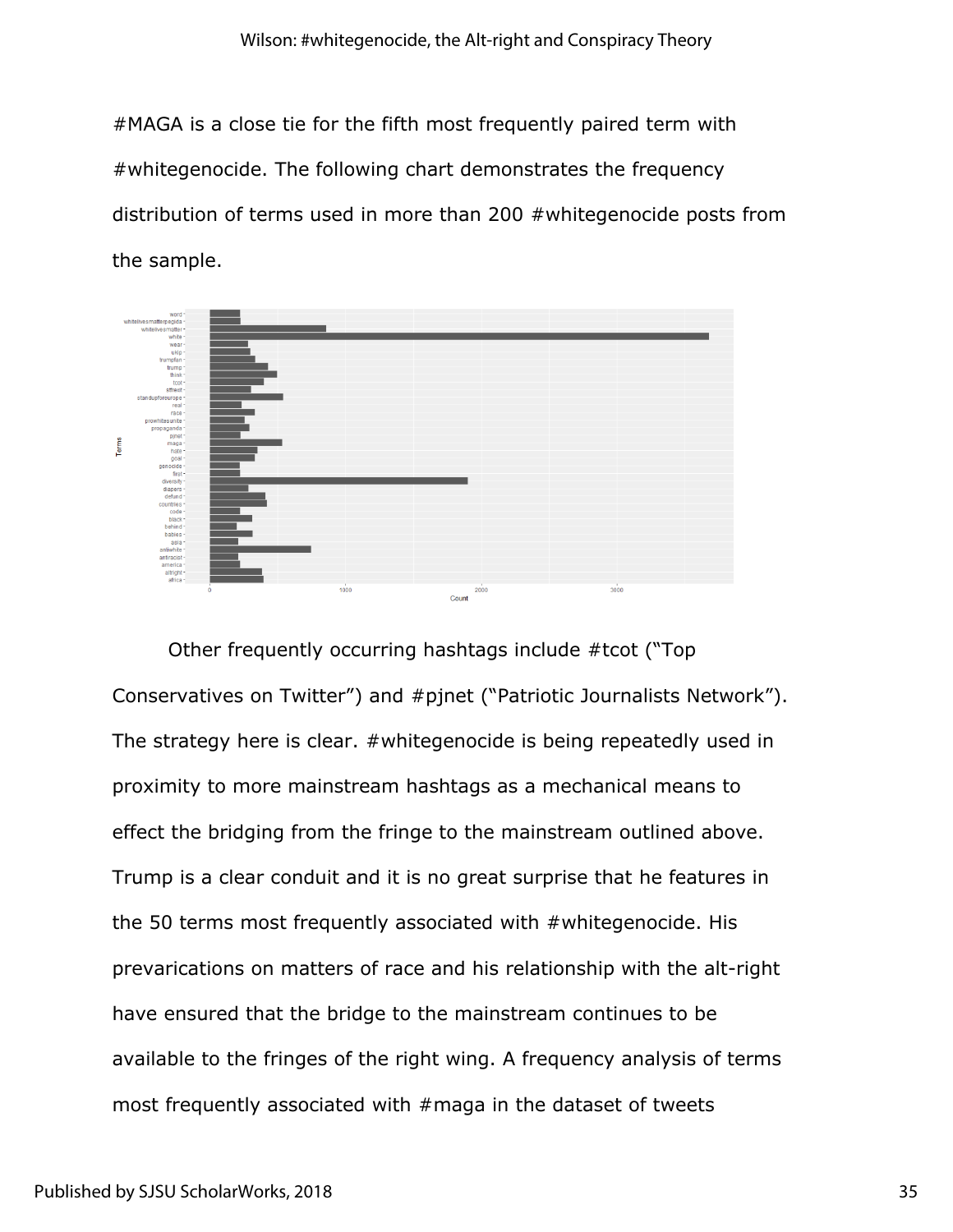Secrecy and Society, Vol. 1, No. 2 [2018], Art. 1

featuring #whitegenocide shows the following to be the most frequently associated terms:

|        | tcot whitepow natsoc ccot trump altrig hate pjnet |                         |  |    |  |
|--------|---------------------------------------------------|-------------------------|--|----|--|
|        | er                                                |                         |  | ht |  |
| .58.57 |                                                   | .56 .43 .41 .40 .37 .33 |  |    |  |

There is a clear divide in these between overtly radical rights stances and the more traditional conservative right but the location of #maga and Trump vacillate between the two and are revealed as the bridges between the mainstream and the fringe described in Barkun. For clarity, these can be organized in the following table:

| <b>Traditional Right</b>              | <b>Bridging</b><br>Terms | <b>Radical Right</b>              |
|---------------------------------------|--------------------------|-----------------------------------|
| #tcot (Top<br>Conservatives on        | #maga<br>("Make          | #whitepower                       |
| Twitter)                              | America<br>Great         | (#)natsoc (National<br>Socialism) |
| #ccot (Conservative<br>Christians on  | Again")<br>Trump         | #altright                         |
| Twitter)                              |                          | hate                              |
| #pjnet (Patriot<br><b>Journalists</b> |                          |                                   |
| Network)                              |                          |                                   |

Echoing the division between "genuine conservatives" and

"pseudo-conservatives" made by Hofstadter, Barkun's fringe increasingly

find ways into the mainstream of American politics and shift the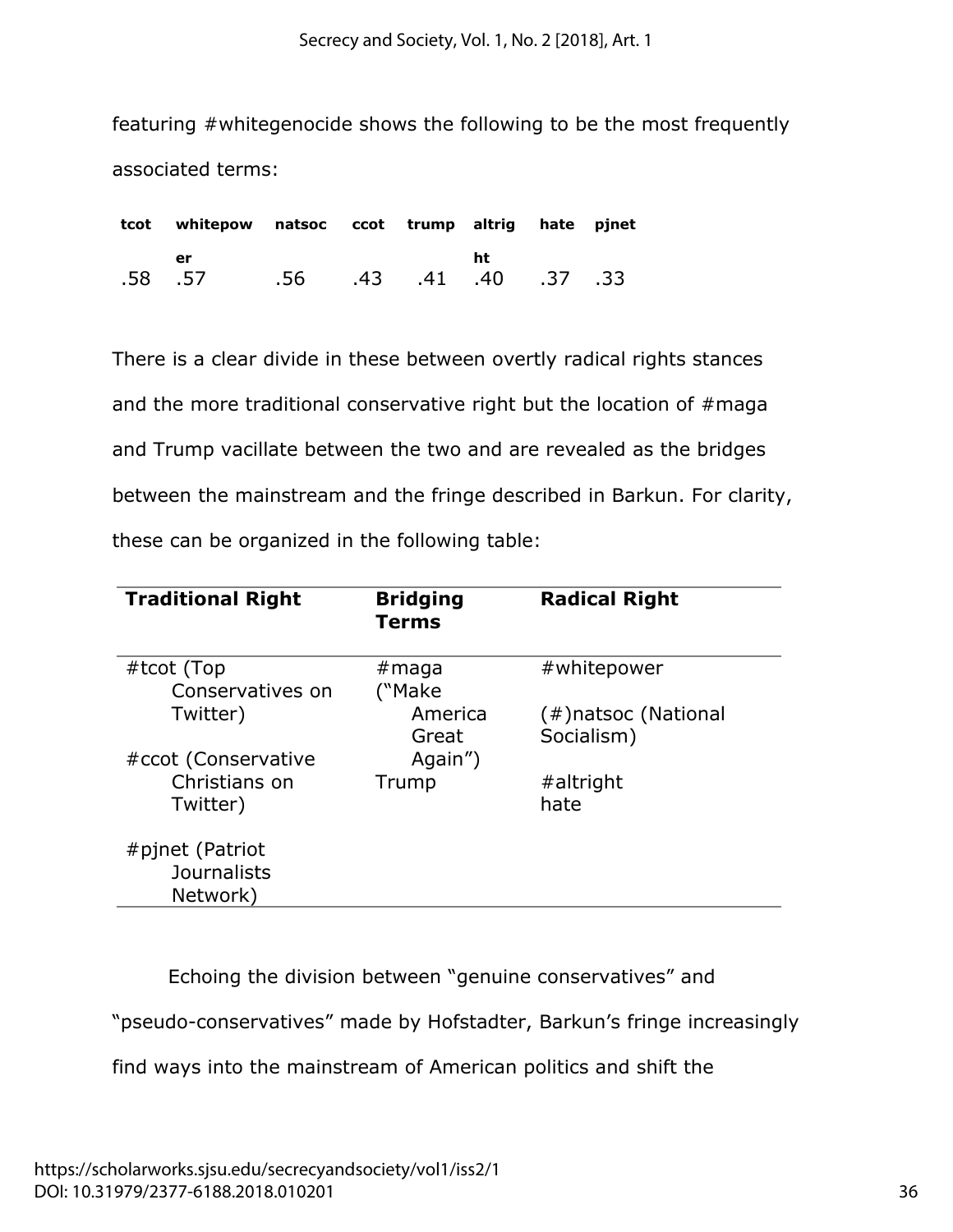discourse of conservatism in a more radical direction. As was indicated above, in the conclusion of "The Paranoid Style" Hofstadter (194, 86) warned of the susceptibility of the capacity for conspiracist rhetoric to be "built into mass movements or political parties." Wittingly or not, Trump's rhetoric has galvanized the radical right as they set their sights on mainstream acceptance.

#### **Concluding Comments**

The compounding and expansion of state secrecy during the Cold War and the War on Terror produced an era of mistrust and generalized suspicion described by Fenster, Knight, and Aupers. Not unreasonably, they signal conditional approval for the skepticism toward loci of power/knowledge within the modern state and globalized corporate entities that conspiracy theory represents; although their approval is tempered by the more outré claims of fringe conspiracy theories. Nonetheless, the dismissal of Hofstadter's work as an operation in clinical diagnosis has correspondingly resulted in an unpreparedness for the exploitation of this "culture of conspiracy" by the radical fringe. It should be noted here that conspiracies do exist and that conspiracy theories are not the preserve of the political right. Covert actions are, arguably, a necessary part of statecraft but their distinction from conspiracies is determined only by the legitimacy of the power that is exerted in their enaction. At the same time, fanciful accounts of the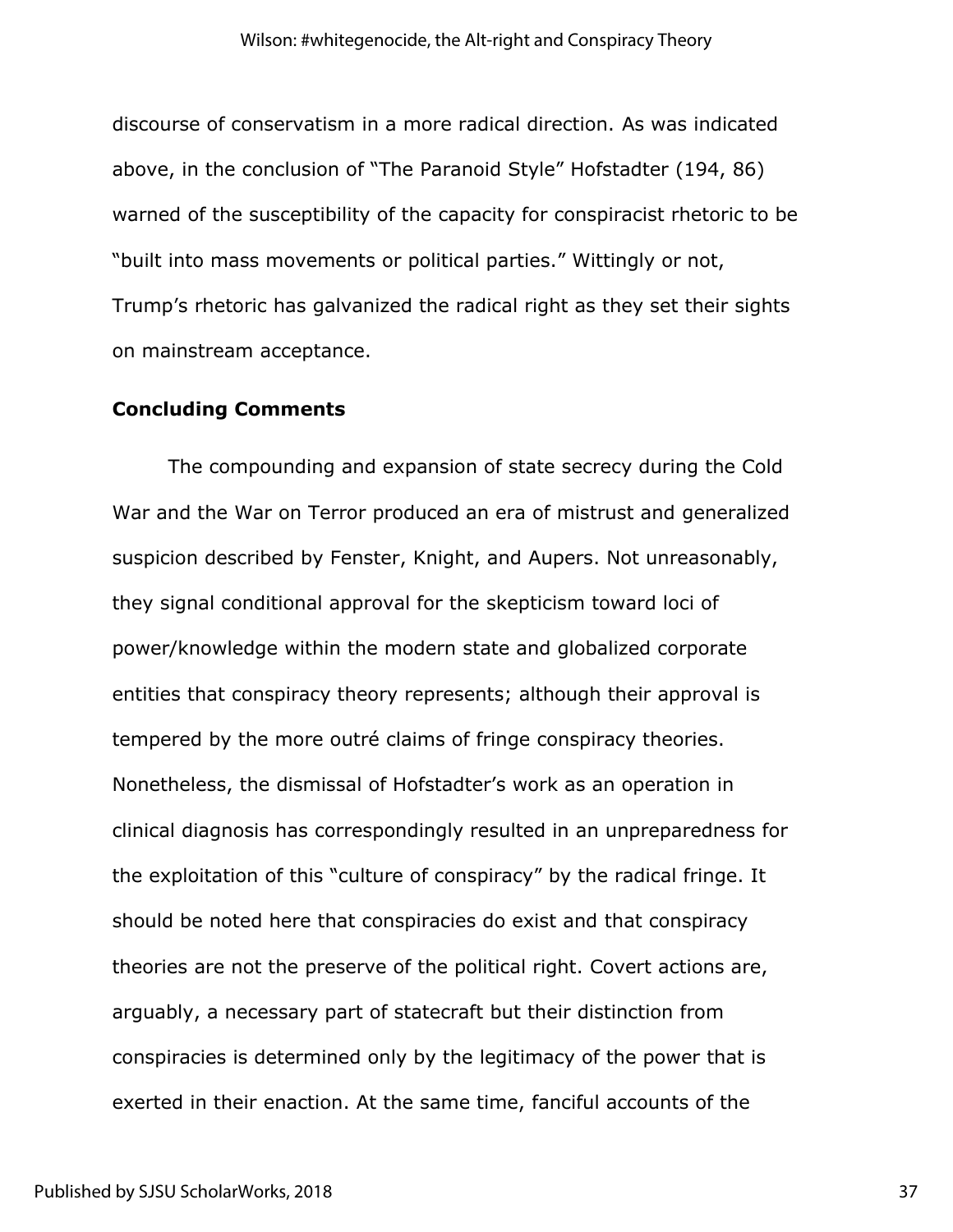secret exertion of power to achieve grand, malevolent ends abound. What is of note in our moment is the spread of conspiracy theories into the mainstream. In their turn to conspiracy theory, the radical right have conformed to the "diagnosis" made by Hofstadter.

To return to Hofstadter's article on the paranoid style, it is notable that he dedicates a subsection to the paranoid spokesman's habit of "Emulating the Enemy." Among the Ku Klux Klan, anti-Communists, anti-Catholics, and anti-Masons' reproduction of the tactics or organisational structures of their perceived enemies, Hofstadter (1964, 85) also describes how "the John Birch Society emulates Communist cells and quasi-secret operation through "front" groups, and preaches a ruthless prosecution of the ideological war along lines very similar to those it finds in the Communist enemy." The parallels with the alt-right's reproduction of #BlackLivesMatter in its reversed form as #WhiteLivesMatter is clearly a maneuver in this tradition and might be understood to represent a desire to emulate and claim a parallel creative community to the one described by Yang (2016). Although this simple mimicry is more redolent of the fragile desperation with which the alt-right seeks a consistent, communal "white" identity than it is of a developed political strategy. Nonetheless, political progressives would be well advised to dismiss the continued hashtag activism of the alt-right at their peril. Whilst this article was being completed President Trump gave a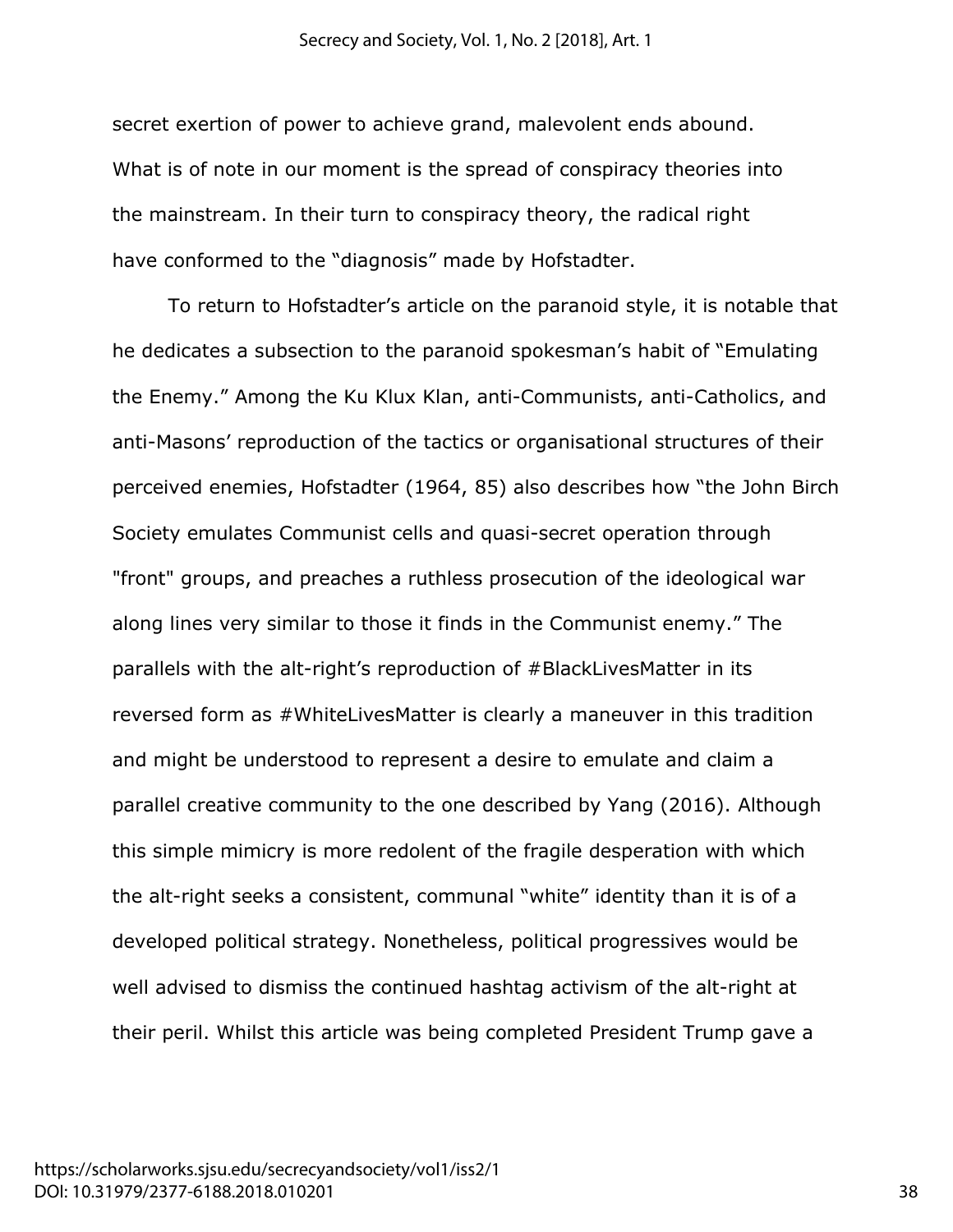public speech to a crowd in Warsaw, Poland ahead of the G20 Summit in Hamburg, Germany. He told the crowd,

The fundamental question of our time is whether the West has the will to survive? […] Do we have the confidence in our values to defend them at any cost? Do we have enough respect for our citizens to protect our borders? Do we have the desire and the courage to preserve our civilization in the face of those who would subvert and destroy it?" (Thrush & Davis 2017, §6)

Trump's association with the alt-right leaves little room to doubt that his "West" is a white West. His rhetoric is at once that of the paranoid spokesman trafficking "in the birth and death of whole worlds, whole political orders, whole systems of human values. He is always manning the barricades of civilization" (Hofstadter 1964, 82). Certainly, Huntington's (1993, 1996) clash of civilizations casts a long shadow over this rhetoric, but in light of the enmeshed hashtags, the proximity of the alt-right to the White House, and Steven Bannon's strategic role, it is not unreasonable to suppose there will be an audience for Trump's words that hears not Huntington's influence in Trump's words, but that of William Pierce, David Lane's 14 words, or #whitegenocide.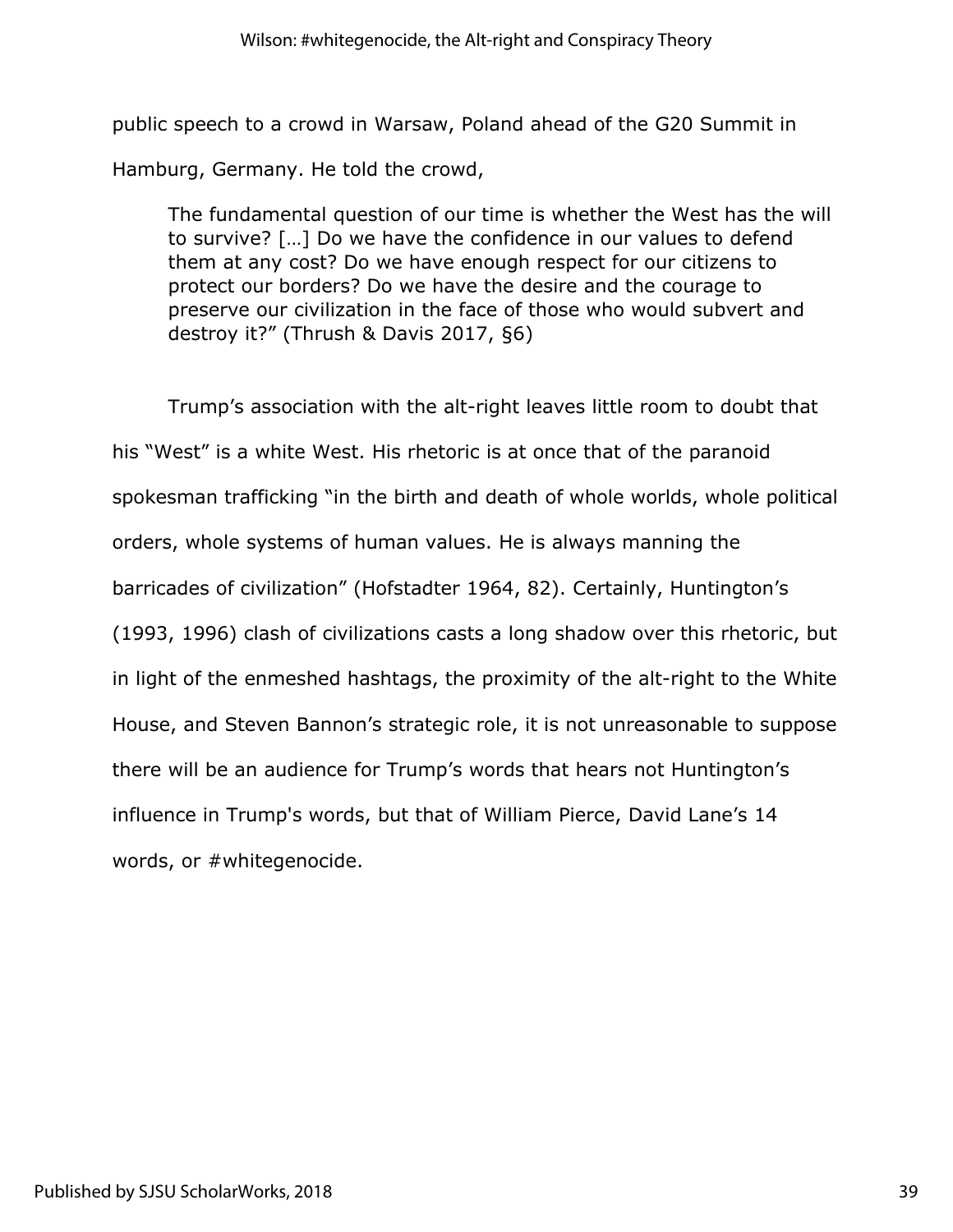## **References**

Adorno, Theodor W., Else Frenkel-Brunswik, Daniel J. Levinson, and Robert Nevitt Sanford. 1950. *The authoritarian personality.* New York: Harper.

Aupers, Stef. 2012. "Trust no one": Modernization, paranoia and conspiracy culture. *European Journal of Communication* 27, no.1 :22- 34.

- Barkun, Michael. 1996. Religion, militias and Oklahoma City: The mind of conspiratorialists. *Terrorism and Political Violence* 8, no.1 : 50-64.
- Barkun, Michael. 2003. *A culture of conspiracy: Apocalyptic visions in contemporary America.* Berkeley: University of California Press.
- Barkun, Michael. 2017. President Trump and the "fringe." *Terrorism and Political Violence* 29, no. 3: 437-443.

Bauman, Zygmunt. 1998. *Culture as praxis*. London: Sage.

\_\_\_. 1999. *In search of politics.* Cambridge: Polity Press.

\_\_\_. 2001. *Community: Seeking safety in an insecure world*. Cambridge: Polity Press.

Bell, Daniel. 1963. The dispossessed. In *The radical right: The new American right*, edited by Daniel Bell. New York: Doubleday.

Blake, Aaron. 2017. Kellyanne Conway says Donald Trump's team has "alternative facts," which pretty much says it all. *The Washington Post,* January 22. [https://www.washingtonpost.com/news/the](https://www.washingtonpost.com/news/the-fix/wp/2017/01/22/kellyanne-conway-says-donald-trumps-team-has-alternate-facts-which-pretty-much-says-it-all/)[fix/wp/2017/01/22/kellyanne-conway-says-donald-trumps-team-has](https://www.washingtonpost.com/news/the-fix/wp/2017/01/22/kellyanne-conway-says-donald-trumps-team-has-alternate-facts-which-pretty-much-says-it-all/)[alternate-facts-which-pretty-much-says-it-all/](https://www.washingtonpost.com/news/the-fix/wp/2017/01/22/kellyanne-conway-says-donald-trumps-team-has-alternate-facts-which-pretty-much-says-it-all/)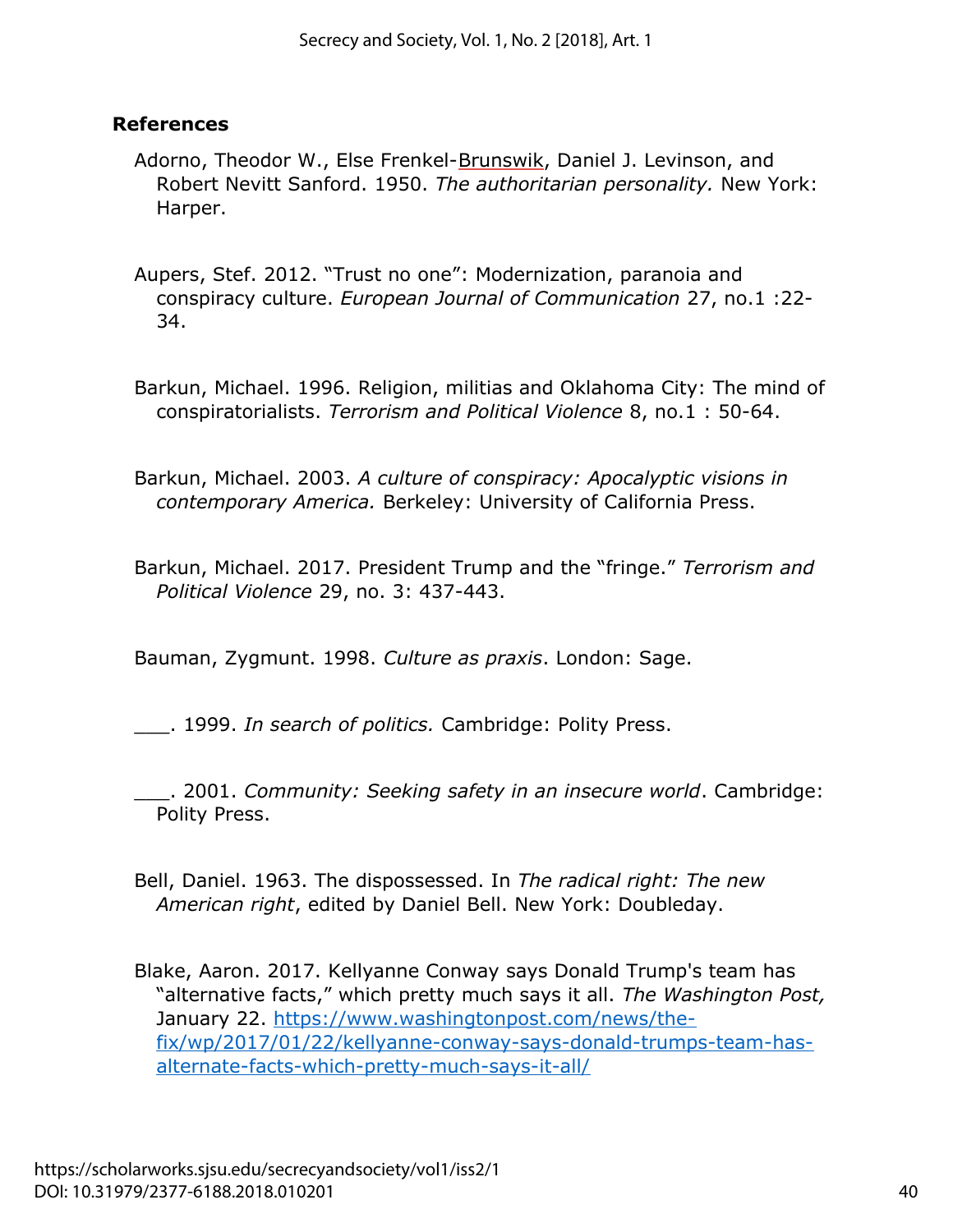- Bonilla, Yarimar, & Jonathan Rosa. 2015. #Ferguson: Digital protest, hashtag ethnography, and the racial politics of social media in the United States. *American Ethnologist* 42, no.1: 4-17.
- Bronner, Stephen E. 2007. *A rumor about the Jews: Antisemitism, conspiracy, and the Protocols of Zion*. Oxford: Oxford University Press.
- Campbell, Colin. 1972. The Cult, the cultic milieu and secularization. In *A Sociological Yearbook of Religion in Britain 5.* London: SCM Press.
- Clarke, Steve. 2002. Conspiracy theories and conspiracy theorizing. *Philosophy of the Social Sciences* 32, no. 2:131-150.
- Cohn, Norman. 1970. *The pursuit of the millennium*, 2nd ed. Oxford: Oxford University Press.
- Collins, Robert M. 1989. The originality trap: Richard Hofstadter on Populism. *Journal of American History* 76, no. 1: 150-167.
- Cumberpatch, Prudence, & Nicole Trujillo-Pagán. 2016. Hashtag activism and why #BlackLivesMatter in (and to) the classroom. *Radical Teacher* 106:78-86.
- Dobratz, Betty A., & Stephanie L. Shanks-Meile. 2000. *The white separatist movement in the United States*. Baltimore: The John Hopkins University Press.
- Durham, Martin. 2007. *White rage: The extreme right and American politics*. London: Routledge.
- Feinerer, Ingo & Hornik, Kurt. 2017. tm: Text mining package. R Package Version 0.7-1.<https://CRAN.R-project.org/package=tm>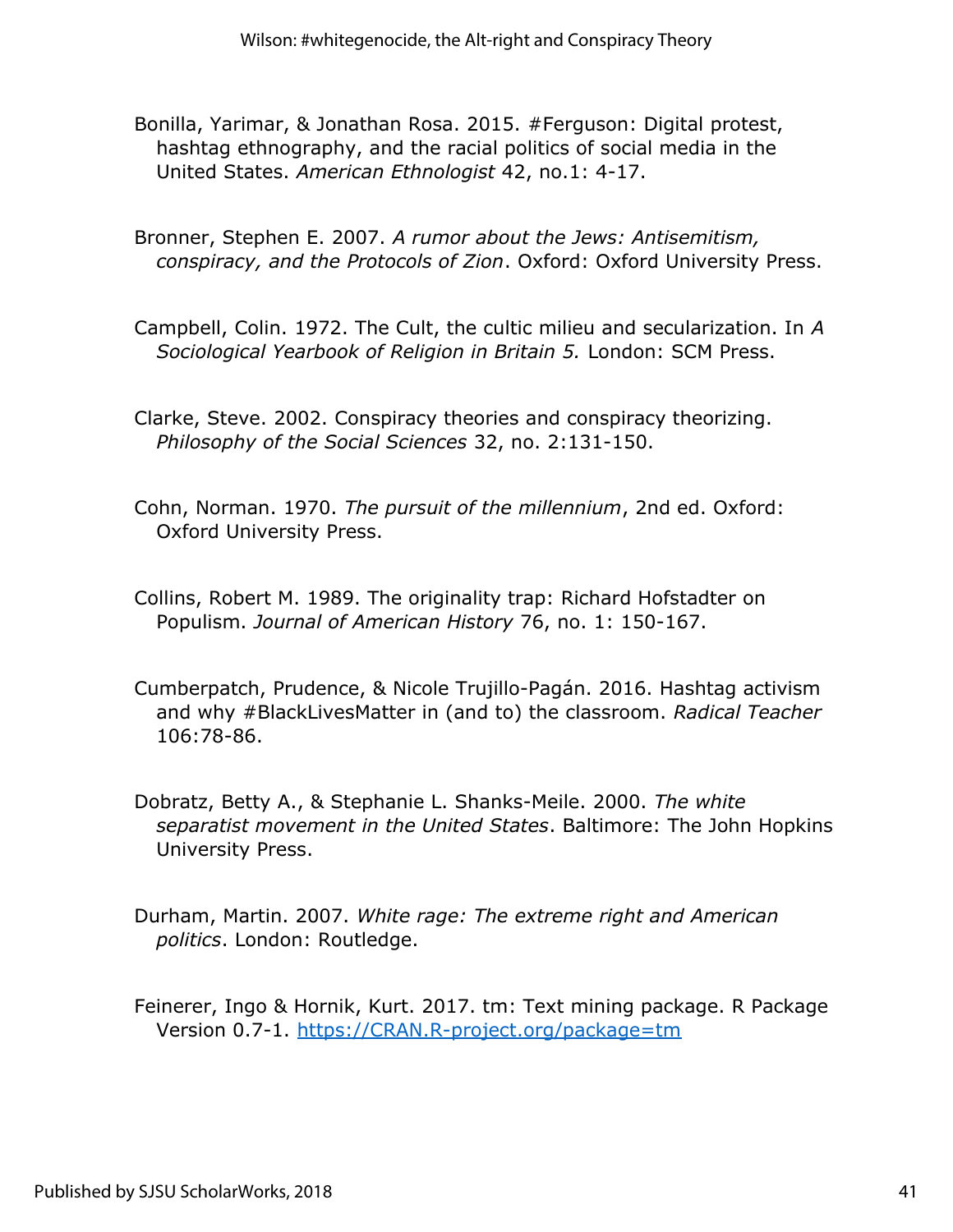Fellows, Ian. 2014. Wordcloud: Word clouds. Version 2.5. <https://cran.r-project.org/web/packages/wordcloud/index.html>

Fenster, Mark. 2008. *Conspiracy theories: Secrecy and power in American culture.* Revised and updated. Minneapolis: University of Minnesota Press.

\_\_\_. 1999. *Conspiracy theories: Secrecy and power in American culture.* Minneapolis: University of Minnesota Press.

- Furedi, Frank. 2008. *Politics of fear: Beyond left and right*. London: Continuum.
- Gardell, Mattias. 2003. *Gods of the blood: The pagan revival and white separatism*. Durham, NC: Duke University Press.

Gentry, Jeff. 2015. twitteR: R based Twitter client. Version 1.1.9. <https://cran.r-project.org/web/packages/twitteR/index.html>

Goldberg, Robert A. 2001. *Enemies within: The culture of conspiracy in modern America*. New Haven, CT: Yale University Press.

Goodrick-Clarke, Nicholas. 2002. *Black sun: Aryan cults, Esoteric Nazism, and the politics of identity*. New York: New York University Press.

Grün, Bettina and Hornik, Kurt. 2011. topicmodels: An R package for fitting topic models. *Journal of Statistical Software*, 40, no.13: 1–30.

Haberman, Maggie. 2016. Alex Jones, host and conspiracy theorist, says Donald Trump called to thank him. *The New York Times,* November 22. [https://www.nytimes.com/2016/11/17/us/politics/alex-jones-trump](https://www.nytimes.com/2016/11/17/us/politics/alex-jones-trump-call.html)[call.html](https://www.nytimes.com/2016/11/17/us/politics/alex-jones-trump-call.html)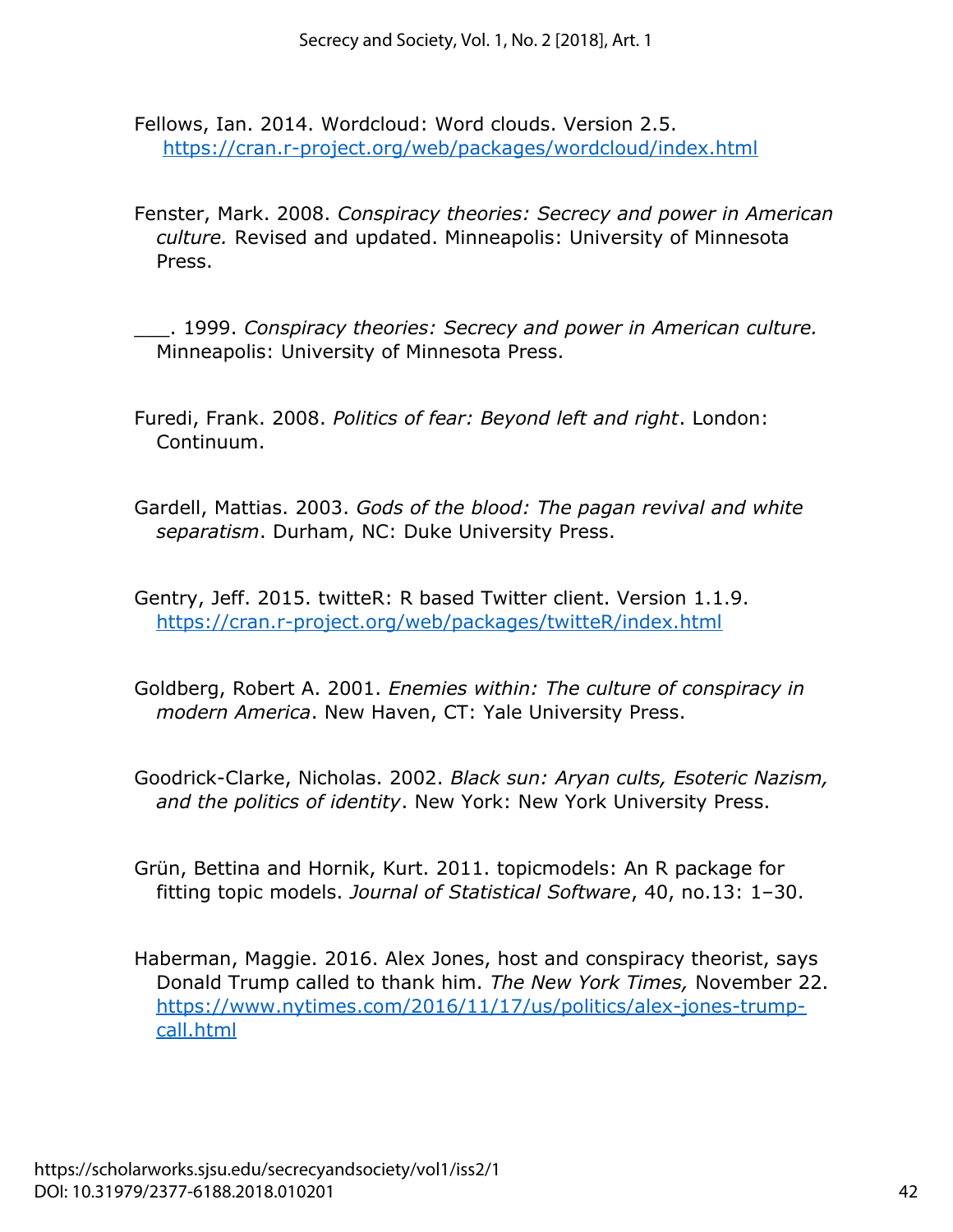- Hellinger, Daniel. 2003. Paranoia, conspiracy, and hegemony in American politics. In *Transparency and conspiracy: Ethnographies of suspicion in the New World Order*, edited by Harry G. West and Todd Sanders. Durham, NC: Duke University Press.
- Hofstadter, Richard. 1963. The pseudo-conservative revolt. In *The Radical right: The new American right*, edited by Daniel Bell. New York: Doubleday.
- \_\_\_. 1964. The paranoid style in American politics. *Harper's Magazine,* November: 77-86.
- \_\_\_. 1965. Pseudo-conservatism revisited 1965. In *The paranoid style in American politics and other essays.* New York: Alfred A. Knopf.
- Huntington, Samuel P. 1993. The clash of civilizations? *Foreign Affairs* 72, no. 3:22-49.

\_\_\_. 1996. *The clash of civilizations and the remaking of world order*. New York: Simon & Schuster.

- James, Nigel. 2001. Militias, the Patriot movement, and the Internet: The ideology of conspiracism. In *The age of anxiety: Conspiracy theory and the human sciences*, edited by Jane Parish and Martin Parker. Oxford: Blackwell/The Sociological Review.
- Jameson, Fredric. 1988. Cognitive mapping. In *Marxism and the interpretation of culture*, edited by Cary Nelson and Lawrence Grossberg. Urbana and Chicago: University of Illinois Press.
- \_\_\_. 1991. *Postmodernism, or, the cultural logic of late capitalism*. Durham, NC: Duke University Press.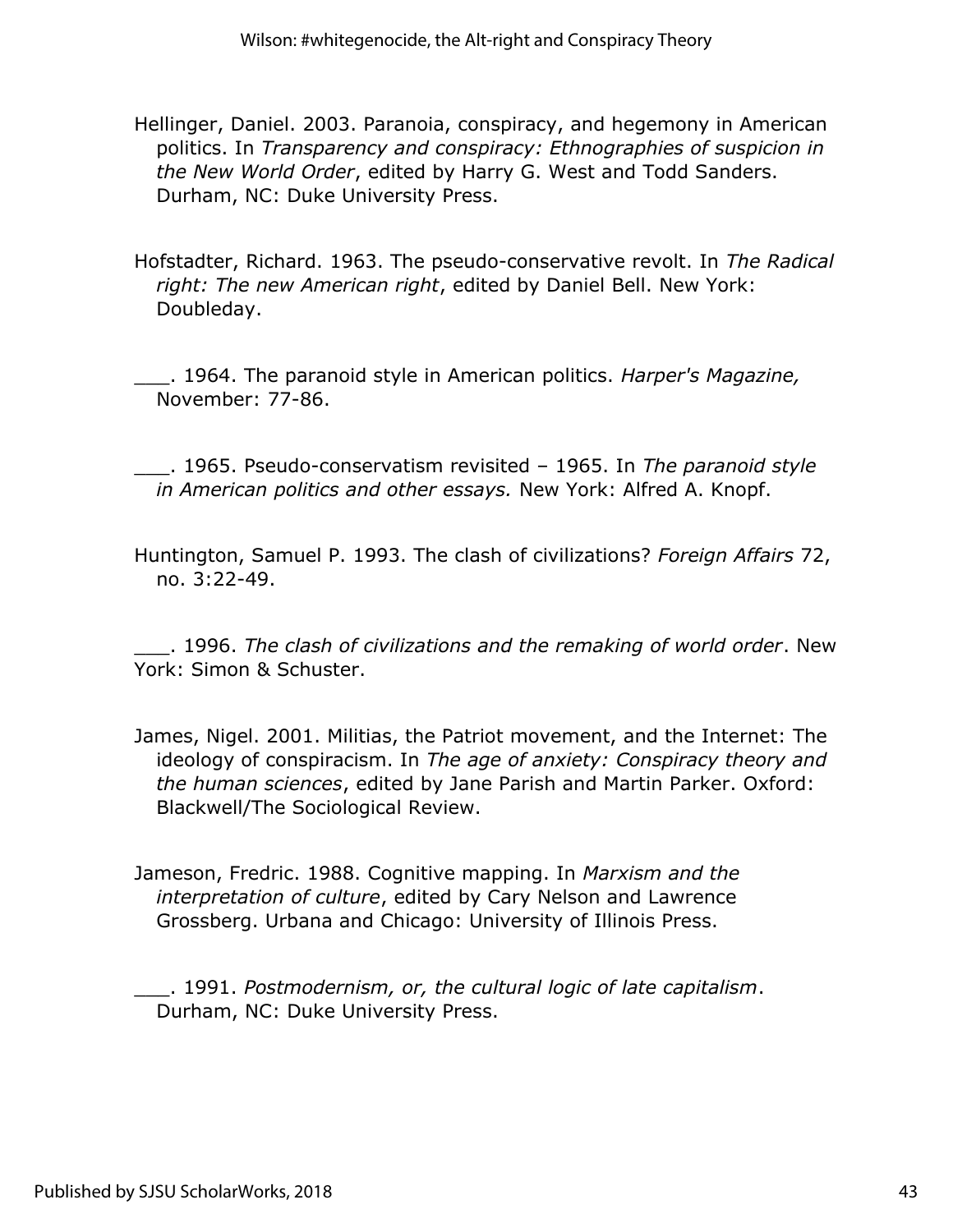Johnston, Robert D. 2007. The age of reform: A defense of Richard Hofstadter fifty years on. *The Journal of the Gilded Age and Progressive* Era 6, no. 2: 127-137.

Kamiya, Gary. 2011. The infantile style in American politics. *Salon,* December 5. http://www.salon.com/2011/12/05/the infantile style in american pol [itics/](http://www.salon.com/2011/12/05/the_infantile_style_in_american_politics/)

- Kessler, Glenn. 2016. Trump's outrageous claim that "thousands" of New Jersey Muslims celebrated the 9/11 attacks. *The Washington Post,* November 22. [https://www.washingtonpost.com/news/fact](https://www.washingtonpost.com/news/fact-checker/wp/2015/11/22/donald-trumps-outrageous-claim-that-thousands-of-new-jersey-muslims-celebrated-the-911-attacks/)[checker/wp/2015/11/22/donald-trumps-outrageous-claim-that](https://www.washingtonpost.com/news/fact-checker/wp/2015/11/22/donald-trumps-outrageous-claim-that-thousands-of-new-jersey-muslims-celebrated-the-911-attacks/)[thousands-of-new-jersey-muslims-celebrated-the-911-attacks/](https://www.washingtonpost.com/news/fact-checker/wp/2015/11/22/donald-trumps-outrageous-claim-that-thousands-of-new-jersey-muslims-celebrated-the-911-attacks/)
- Knight, Peter. 2000. *Conspiracy culture from Kennedy to "The X-Files."*  London: Routledge.
- Krieg, Gregory. 2016. 14 of Trump's most outrageous "birther" claims half from after 2011. *CNN,* September 16. [http://edition.cnn.com/2016/09/09/politics/donald-trump](http://edition.cnn.com/2016/09/09/politics/donald-trump-birther/index.html)[birther/index.html](http://edition.cnn.com/2016/09/09/politics/donald-trump-birther/index.html)

Leek, Jeff. 2011. Twittermap. <https://github.com/vdimarco/twitterMap/blob/master/twitter.R>

- Liu, Xia, Alvin C. Burns, & Yingjian Hou. 2017. An investigation of brandrelated user-generated content on Twitter. *Journal of Advertising* 46, no. 2: 236-247
- Maret, Susan. 2016. Contested Visions, Imperfect Information, and the Persistence of Conspiracy Theories. In *Censored 2017*, edited by Mickey Huff and Andy Lee Roth. New York: Seven Stories Press
- Michael, George. 2009. David Lane and the Fourteen Words. *Totalitarian movements and political religions* 10, no.2: 43-61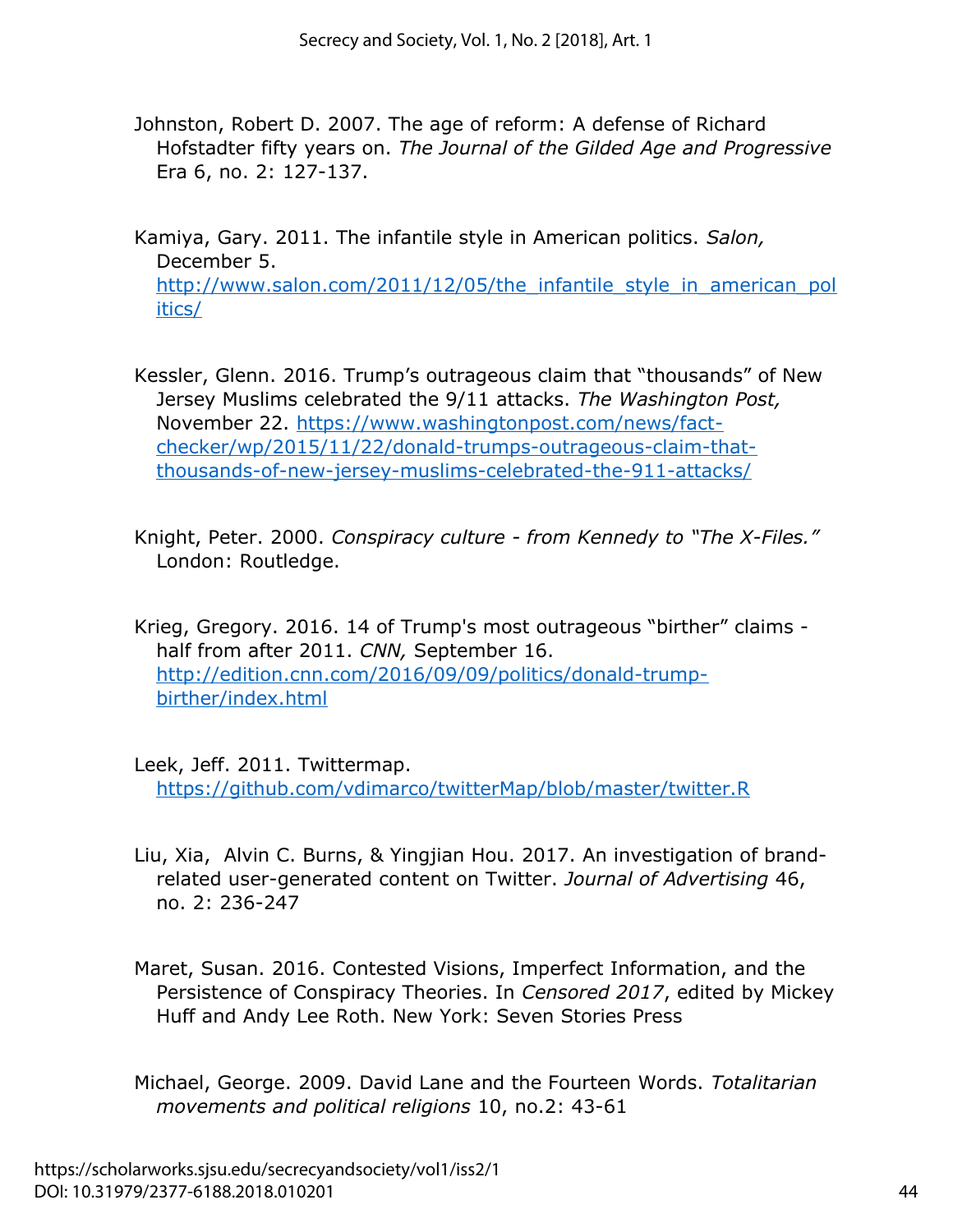- Oliver, J. Eric, & Thomas J. Wood. 2014. Conspiracy theories and the paranoid style(s) of mass opinion. *American Journal of Political Science* 58, no.4: 952-966.
- Pasek, Josh; Tobias H. Stark, Jon A. Krosnick, & Trevor Tompson. 2015. What motivates a conspiracy theory? Birther beliefs, partisanship, liberal-conservative ideology, and anti-Black attitudes. *Electoral Studies* 40: 482-489.

Piggott, Stephen. 2016. White nationalists and the alt-right celebrate Trump's Victory. *SPLC Hatewatch,* November 9. [https://www.splcenter.org/hatewatch/2016/11/09/white-nationalists](https://www.splcenter.org/hatewatch/2016/11/09/white-nationalists-and-alt-right-celebrate-trumps-victory)[and-alt-right-celebrate-trumps-victory](https://www.splcenter.org/hatewatch/2016/11/09/white-nationalists-and-alt-right-celebrate-trumps-victory)

- Pipes, Daniel. 1997. *Conspiracy: How the paranoid style flourishes and where it comes from*. New York: The Free Press.
- Rogin, Michael P. 1967. *Intellectuals and McCarthy: The radical specter.* Cambridge, MA: MIT Press.
- Rosenfeld, Jean E. 2017. Fascism as action through time (or how it can happen here). *Terrorism and Political Violence* 29, no.3: 394-410.
- R Core Team. 2017. *R: A language and environment for statistical computing.* R Foundation for Statistical Computing: Vienna, Austria. <https://www.R-project.org/>
- Siddiqui, Sabrina. 2016. Donald Trump calls Obama the "founder of Isis." *The Guardian,* August 11. [https://www.theguardian.com/us](https://www.theguardian.com/us-news/2016/aug/11/donald-trump-calls-barack-obama-the-founder-of-isis)[news/2016/aug/11/donald-trump-calls-barack-obama-the-founder-of](https://www.theguardian.com/us-news/2016/aug/11/donald-trump-calls-barack-obama-the-founder-of-isis)[isis](https://www.theguardian.com/us-news/2016/aug/11/donald-trump-calls-barack-obama-the-founder-of-isis)

Statista. 2017. Twitter - statistics & facts. <https://www.statista.com/topics/737/twitter/>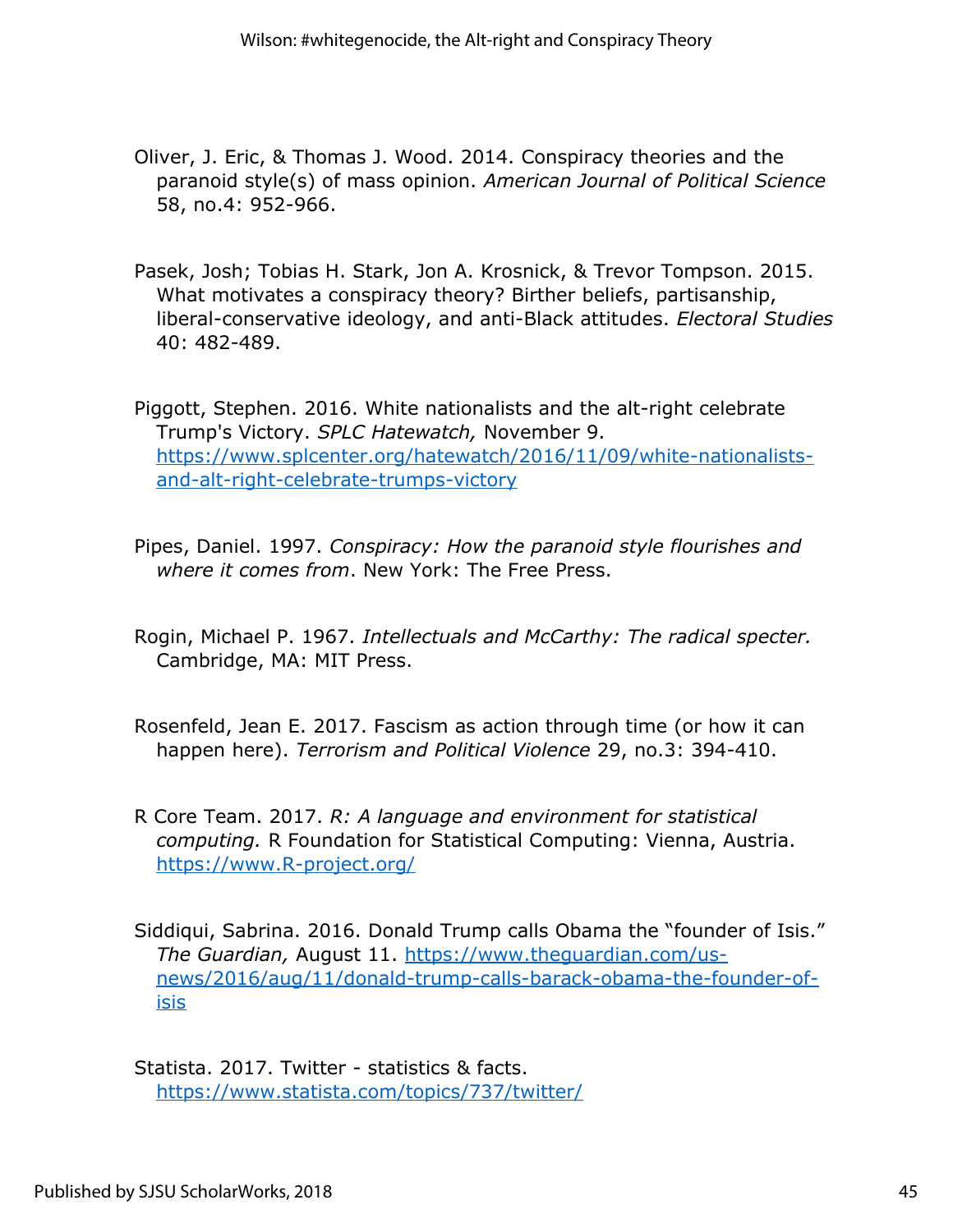Sullivan, Andrew. 2010. Trying To understand the Tea Party II. *The Dish,* June 15. [http://dish.andrewsullivan.com/2010/06/15/understanding](http://dish.andrewsullivan.com/2010/06/15/understanding-the-tea-party-ii/)[the-tea-party-ii/](http://dish.andrewsullivan.com/2010/06/15/understanding-the-tea-party-ii/)

Swift, Art. 2016. Americans' trust in mass media sinks to new low. *Gallup,* August 21. [http://www.gallup.com/poll/195542/americans-trust-mass](http://www.gallup.com/poll/195542/americans-trust-mass-media-sinks-new-low.aspx)[media-sinks-new-low.aspx](http://www.gallup.com/poll/195542/americans-trust-mass-media-sinks-new-low.aspx)

Thrush, Glenn & Davis, Julie H. 2017. Trump, in Poland, asks if West has the "will to survive." *The New York Times,* July 6. [https://www.nytimes.com/2017/07/06/world/europe/donald-trump](https://www.nytimes.com/2017/07/06/world/europe/donald-trump-poland-speech.html)[poland-speech.html](https://www.nytimes.com/2017/07/06/world/europe/donald-trump-poland-speech.html)

Trump, Donald. 2012. Twitter post. November 6, 11:15am. <https://twitter.com/realdonaldtrump/status/265895292191248385>

\_\_\_. 2014. Twitter post. March 28, 5:35am. <https://twitter.com/realdonaldtrump/status/449525268529815552>

Wickham, Hadley. 2009. *ggplot2: Elegant graphics for data analysis*. Springer-Verlag: New York.

- Wilson, Andrew F. 2012. The invisible empire: Political extremity and myths of origin in the networked cultic milieu. In *Myth, mysticism, and "Celtic" nationalism*, edited by Marion Gibson, Garry Tregidga and Shelley Trower. London: Routledge.
- Wilson, Andrew F. 2017. The bitter end: Apocalypse and conspiracy in white nationalist responses to the ISIL Paris attacks. *Patterns of Prejudice* [Forthcoming]
- Yang, Guobin. 2016. Narrative agency in hashtag activism: The case of #BlackLivesMatter. *Media and Communication* 4, no. 4:13-17